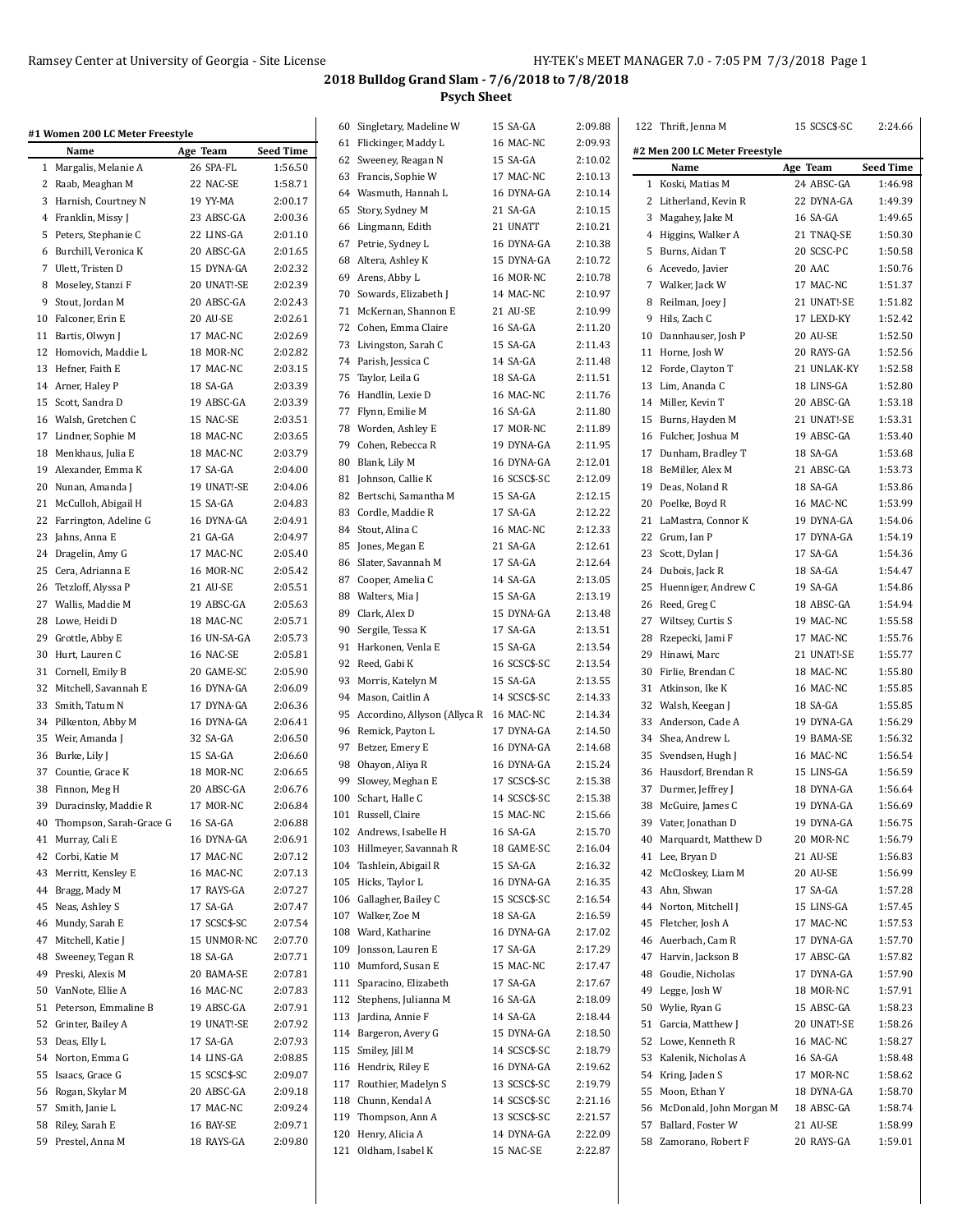Crespo, Edgar R 29 SA-GA 1:03.47

## **2018 Bulldog Grand Slam - 7/6/2018 to 7/8/2018 Psych Sheet**

| #2  (Men 200 LC Meter Freestyle) |            |         |
|----------------------------------|------------|---------|
| 59 Iannamico, Adrian C           | 17 DYNA-GA | 1:59.15 |
| 60 Dyar, BO B                    | 18 NWGA-GA | 1:59.27 |

| Riley, Colin G<br>61<br>19 LINS-GA<br>62 Cardot, Louis T<br>17 DYNA-GA<br>63 Barnett, Wesley A<br>15 MAC-NC<br>64 Castaldo, Christopher J<br>17 RAYS-GA<br>Curry, Brooks V<br>65<br>17 DYNA-GA<br>66<br>Knobloch, Eli H<br>19 NAC-SE<br>67 Mahoney, Sam E<br>18 MAC-NC<br>Kennedy, Chase<br>17 DYNA-GA<br>68<br>17 ABSC-GA<br>69<br>Logan, Charlie R<br>70<br>Brook, Aidan Z<br>19 ABSC-GA<br>71 Marshall, Ian C<br>17 NAC-SE<br>72 Taulbee, Jake A<br>16 SA-GA<br>73<br>Johnston, Mikhail S<br>18 DYNA-GA<br>74<br>Laurencelle, Addie E<br>17 SCSC\$-SC<br>Harron, Quinn O<br>75<br>15 DYNA-GA<br>76<br>17 SA-GA<br>Hebenstreit, Haden J<br>77<br>McClain, Ben H<br>15 LINS-GA<br>78 Speerschneider, Zach D<br>17 MOR-NC<br>79<br>Mahoney, Nicholas P<br>19 SA-GA<br>80 Gallagher, Daniel B<br>16 DYNA-GA<br>81<br>Muhammad, Kamal I<br>15 DYNA-GA<br>17 RAYS-GA<br>82<br>Franklin, Zach C<br>Dubois, Wilson L<br>16 SA-GA<br>83<br>Moody, Zachary Z<br>17 SCSC\$-SC<br>84<br>Cross, Andy L<br>85<br>17 DYNA-GA<br>86<br>Peak, Joe S<br>18 SA-GA<br>87<br>Kuznetsov, Phillip V<br>15 DYNA-GA<br>Moore, Michael R<br>16 MOR-NC<br>88<br>Clarke, Liam J<br>89<br>16 DYNA-GA<br>90 Clark, Landon B<br>16 RAYS-GA<br>91<br>Kelly, Ben.<br>18 NAC-SE<br>92<br>Downing, Dillon A<br>18 SA-GA<br>93<br>Steele, Benjamin H<br>15 SA-GA<br>94<br>Diacumakos, Noah R<br>17 MOR-NC<br>95<br>Wu, Jerry<br>15 DYNA-GA<br>96 Carroll, John D<br>17 NWGA-GA<br>17 SA-GA<br>97<br>Scruggs, Riley R<br>98 Gush, Matthew L<br>15 SCSC\$-SC<br>99<br>Duval, Caleb A<br>15 DYNA-GA<br>17 SCSC\$-SC<br>100 Caldwell, Davis D | 1:59.79<br>1:59.83<br>2:00.01<br>2:00.07<br>2:00.18<br>2:00.30<br>2:00.32<br>2:00.33<br>2:00.57<br>2:00.86<br>2:00.93<br>2:01.12<br>2:01.15<br>2:01.29<br>2:01.30<br>2:01.38<br>2:01.50<br>2:01.55 |
|----------------------------------------------------------------------------------------------------------------------------------------------------------------------------------------------------------------------------------------------------------------------------------------------------------------------------------------------------------------------------------------------------------------------------------------------------------------------------------------------------------------------------------------------------------------------------------------------------------------------------------------------------------------------------------------------------------------------------------------------------------------------------------------------------------------------------------------------------------------------------------------------------------------------------------------------------------------------------------------------------------------------------------------------------------------------------------------------------------------------------------------------------------------------------------------------------------------------------------------------------------------------------------------------------------------------------------------------------------------------------------------------------------------------------------------------------------------------------------------------------------------------------------------------------------------------------------------------------------|----------------------------------------------------------------------------------------------------------------------------------------------------------------------------------------------------|
|                                                                                                                                                                                                                                                                                                                                                                                                                                                                                                                                                                                                                                                                                                                                                                                                                                                                                                                                                                                                                                                                                                                                                                                                                                                                                                                                                                                                                                                                                                                                                                                                          |                                                                                                                                                                                                    |
|                                                                                                                                                                                                                                                                                                                                                                                                                                                                                                                                                                                                                                                                                                                                                                                                                                                                                                                                                                                                                                                                                                                                                                                                                                                                                                                                                                                                                                                                                                                                                                                                          |                                                                                                                                                                                                    |
|                                                                                                                                                                                                                                                                                                                                                                                                                                                                                                                                                                                                                                                                                                                                                                                                                                                                                                                                                                                                                                                                                                                                                                                                                                                                                                                                                                                                                                                                                                                                                                                                          |                                                                                                                                                                                                    |
|                                                                                                                                                                                                                                                                                                                                                                                                                                                                                                                                                                                                                                                                                                                                                                                                                                                                                                                                                                                                                                                                                                                                                                                                                                                                                                                                                                                                                                                                                                                                                                                                          |                                                                                                                                                                                                    |
|                                                                                                                                                                                                                                                                                                                                                                                                                                                                                                                                                                                                                                                                                                                                                                                                                                                                                                                                                                                                                                                                                                                                                                                                                                                                                                                                                                                                                                                                                                                                                                                                          |                                                                                                                                                                                                    |
|                                                                                                                                                                                                                                                                                                                                                                                                                                                                                                                                                                                                                                                                                                                                                                                                                                                                                                                                                                                                                                                                                                                                                                                                                                                                                                                                                                                                                                                                                                                                                                                                          |                                                                                                                                                                                                    |
|                                                                                                                                                                                                                                                                                                                                                                                                                                                                                                                                                                                                                                                                                                                                                                                                                                                                                                                                                                                                                                                                                                                                                                                                                                                                                                                                                                                                                                                                                                                                                                                                          |                                                                                                                                                                                                    |
|                                                                                                                                                                                                                                                                                                                                                                                                                                                                                                                                                                                                                                                                                                                                                                                                                                                                                                                                                                                                                                                                                                                                                                                                                                                                                                                                                                                                                                                                                                                                                                                                          |                                                                                                                                                                                                    |
|                                                                                                                                                                                                                                                                                                                                                                                                                                                                                                                                                                                                                                                                                                                                                                                                                                                                                                                                                                                                                                                                                                                                                                                                                                                                                                                                                                                                                                                                                                                                                                                                          |                                                                                                                                                                                                    |
|                                                                                                                                                                                                                                                                                                                                                                                                                                                                                                                                                                                                                                                                                                                                                                                                                                                                                                                                                                                                                                                                                                                                                                                                                                                                                                                                                                                                                                                                                                                                                                                                          |                                                                                                                                                                                                    |
|                                                                                                                                                                                                                                                                                                                                                                                                                                                                                                                                                                                                                                                                                                                                                                                                                                                                                                                                                                                                                                                                                                                                                                                                                                                                                                                                                                                                                                                                                                                                                                                                          |                                                                                                                                                                                                    |
|                                                                                                                                                                                                                                                                                                                                                                                                                                                                                                                                                                                                                                                                                                                                                                                                                                                                                                                                                                                                                                                                                                                                                                                                                                                                                                                                                                                                                                                                                                                                                                                                          |                                                                                                                                                                                                    |
|                                                                                                                                                                                                                                                                                                                                                                                                                                                                                                                                                                                                                                                                                                                                                                                                                                                                                                                                                                                                                                                                                                                                                                                                                                                                                                                                                                                                                                                                                                                                                                                                          |                                                                                                                                                                                                    |
|                                                                                                                                                                                                                                                                                                                                                                                                                                                                                                                                                                                                                                                                                                                                                                                                                                                                                                                                                                                                                                                                                                                                                                                                                                                                                                                                                                                                                                                                                                                                                                                                          |                                                                                                                                                                                                    |
|                                                                                                                                                                                                                                                                                                                                                                                                                                                                                                                                                                                                                                                                                                                                                                                                                                                                                                                                                                                                                                                                                                                                                                                                                                                                                                                                                                                                                                                                                                                                                                                                          |                                                                                                                                                                                                    |
|                                                                                                                                                                                                                                                                                                                                                                                                                                                                                                                                                                                                                                                                                                                                                                                                                                                                                                                                                                                                                                                                                                                                                                                                                                                                                                                                                                                                                                                                                                                                                                                                          |                                                                                                                                                                                                    |
|                                                                                                                                                                                                                                                                                                                                                                                                                                                                                                                                                                                                                                                                                                                                                                                                                                                                                                                                                                                                                                                                                                                                                                                                                                                                                                                                                                                                                                                                                                                                                                                                          |                                                                                                                                                                                                    |
|                                                                                                                                                                                                                                                                                                                                                                                                                                                                                                                                                                                                                                                                                                                                                                                                                                                                                                                                                                                                                                                                                                                                                                                                                                                                                                                                                                                                                                                                                                                                                                                                          |                                                                                                                                                                                                    |
|                                                                                                                                                                                                                                                                                                                                                                                                                                                                                                                                                                                                                                                                                                                                                                                                                                                                                                                                                                                                                                                                                                                                                                                                                                                                                                                                                                                                                                                                                                                                                                                                          | 2:01.56                                                                                                                                                                                            |
|                                                                                                                                                                                                                                                                                                                                                                                                                                                                                                                                                                                                                                                                                                                                                                                                                                                                                                                                                                                                                                                                                                                                                                                                                                                                                                                                                                                                                                                                                                                                                                                                          | 2:01.86                                                                                                                                                                                            |
|                                                                                                                                                                                                                                                                                                                                                                                                                                                                                                                                                                                                                                                                                                                                                                                                                                                                                                                                                                                                                                                                                                                                                                                                                                                                                                                                                                                                                                                                                                                                                                                                          | 2:01.87                                                                                                                                                                                            |
|                                                                                                                                                                                                                                                                                                                                                                                                                                                                                                                                                                                                                                                                                                                                                                                                                                                                                                                                                                                                                                                                                                                                                                                                                                                                                                                                                                                                                                                                                                                                                                                                          | 2:01.92                                                                                                                                                                                            |
|                                                                                                                                                                                                                                                                                                                                                                                                                                                                                                                                                                                                                                                                                                                                                                                                                                                                                                                                                                                                                                                                                                                                                                                                                                                                                                                                                                                                                                                                                                                                                                                                          | 2:02.06                                                                                                                                                                                            |
|                                                                                                                                                                                                                                                                                                                                                                                                                                                                                                                                                                                                                                                                                                                                                                                                                                                                                                                                                                                                                                                                                                                                                                                                                                                                                                                                                                                                                                                                                                                                                                                                          | 2:02.08                                                                                                                                                                                            |
|                                                                                                                                                                                                                                                                                                                                                                                                                                                                                                                                                                                                                                                                                                                                                                                                                                                                                                                                                                                                                                                                                                                                                                                                                                                                                                                                                                                                                                                                                                                                                                                                          | 2:02.63                                                                                                                                                                                            |
|                                                                                                                                                                                                                                                                                                                                                                                                                                                                                                                                                                                                                                                                                                                                                                                                                                                                                                                                                                                                                                                                                                                                                                                                                                                                                                                                                                                                                                                                                                                                                                                                          | 2:02.92                                                                                                                                                                                            |
|                                                                                                                                                                                                                                                                                                                                                                                                                                                                                                                                                                                                                                                                                                                                                                                                                                                                                                                                                                                                                                                                                                                                                                                                                                                                                                                                                                                                                                                                                                                                                                                                          | 2:03.37                                                                                                                                                                                            |
|                                                                                                                                                                                                                                                                                                                                                                                                                                                                                                                                                                                                                                                                                                                                                                                                                                                                                                                                                                                                                                                                                                                                                                                                                                                                                                                                                                                                                                                                                                                                                                                                          | 2:03.83                                                                                                                                                                                            |
|                                                                                                                                                                                                                                                                                                                                                                                                                                                                                                                                                                                                                                                                                                                                                                                                                                                                                                                                                                                                                                                                                                                                                                                                                                                                                                                                                                                                                                                                                                                                                                                                          | 2:03.91                                                                                                                                                                                            |
|                                                                                                                                                                                                                                                                                                                                                                                                                                                                                                                                                                                                                                                                                                                                                                                                                                                                                                                                                                                                                                                                                                                                                                                                                                                                                                                                                                                                                                                                                                                                                                                                          | 2:04.15                                                                                                                                                                                            |
|                                                                                                                                                                                                                                                                                                                                                                                                                                                                                                                                                                                                                                                                                                                                                                                                                                                                                                                                                                                                                                                                                                                                                                                                                                                                                                                                                                                                                                                                                                                                                                                                          | 2:04.17                                                                                                                                                                                            |
|                                                                                                                                                                                                                                                                                                                                                                                                                                                                                                                                                                                                                                                                                                                                                                                                                                                                                                                                                                                                                                                                                                                                                                                                                                                                                                                                                                                                                                                                                                                                                                                                          | 2:04.24                                                                                                                                                                                            |
|                                                                                                                                                                                                                                                                                                                                                                                                                                                                                                                                                                                                                                                                                                                                                                                                                                                                                                                                                                                                                                                                                                                                                                                                                                                                                                                                                                                                                                                                                                                                                                                                          | 2:04.29                                                                                                                                                                                            |
|                                                                                                                                                                                                                                                                                                                                                                                                                                                                                                                                                                                                                                                                                                                                                                                                                                                                                                                                                                                                                                                                                                                                                                                                                                                                                                                                                                                                                                                                                                                                                                                                          | 2:04.34                                                                                                                                                                                            |
|                                                                                                                                                                                                                                                                                                                                                                                                                                                                                                                                                                                                                                                                                                                                                                                                                                                                                                                                                                                                                                                                                                                                                                                                                                                                                                                                                                                                                                                                                                                                                                                                          | 2:04.34                                                                                                                                                                                            |
|                                                                                                                                                                                                                                                                                                                                                                                                                                                                                                                                                                                                                                                                                                                                                                                                                                                                                                                                                                                                                                                                                                                                                                                                                                                                                                                                                                                                                                                                                                                                                                                                          | 2:04.44                                                                                                                                                                                            |
|                                                                                                                                                                                                                                                                                                                                                                                                                                                                                                                                                                                                                                                                                                                                                                                                                                                                                                                                                                                                                                                                                                                                                                                                                                                                                                                                                                                                                                                                                                                                                                                                          | 2:04.69                                                                                                                                                                                            |
|                                                                                                                                                                                                                                                                                                                                                                                                                                                                                                                                                                                                                                                                                                                                                                                                                                                                                                                                                                                                                                                                                                                                                                                                                                                                                                                                                                                                                                                                                                                                                                                                          | 2:04.99                                                                                                                                                                                            |
|                                                                                                                                                                                                                                                                                                                                                                                                                                                                                                                                                                                                                                                                                                                                                                                                                                                                                                                                                                                                                                                                                                                                                                                                                                                                                                                                                                                                                                                                                                                                                                                                          | 2:05.13                                                                                                                                                                                            |
|                                                                                                                                                                                                                                                                                                                                                                                                                                                                                                                                                                                                                                                                                                                                                                                                                                                                                                                                                                                                                                                                                                                                                                                                                                                                                                                                                                                                                                                                                                                                                                                                          | 2:05.48                                                                                                                                                                                            |
| Shea, Connor W<br>18 SA-GA<br>101                                                                                                                                                                                                                                                                                                                                                                                                                                                                                                                                                                                                                                                                                                                                                                                                                                                                                                                                                                                                                                                                                                                                                                                                                                                                                                                                                                                                                                                                                                                                                                        | 2:06.00                                                                                                                                                                                            |
| 16 SA-GA<br>102 Gonzalez, Alex S                                                                                                                                                                                                                                                                                                                                                                                                                                                                                                                                                                                                                                                                                                                                                                                                                                                                                                                                                                                                                                                                                                                                                                                                                                                                                                                                                                                                                                                                                                                                                                         | 2:06.03                                                                                                                                                                                            |
| 103 Davey, Ethan M<br>17 DYNA-GA                                                                                                                                                                                                                                                                                                                                                                                                                                                                                                                                                                                                                                                                                                                                                                                                                                                                                                                                                                                                                                                                                                                                                                                                                                                                                                                                                                                                                                                                                                                                                                         | 2:06.55                                                                                                                                                                                            |
| 104 Casey, Jack C<br>15 DYNA-GA                                                                                                                                                                                                                                                                                                                                                                                                                                                                                                                                                                                                                                                                                                                                                                                                                                                                                                                                                                                                                                                                                                                                                                                                                                                                                                                                                                                                                                                                                                                                                                          | 2:06.76                                                                                                                                                                                            |
| 105 Kaye, Charlie D<br>17 SA-GA                                                                                                                                                                                                                                                                                                                                                                                                                                                                                                                                                                                                                                                                                                                                                                                                                                                                                                                                                                                                                                                                                                                                                                                                                                                                                                                                                                                                                                                                                                                                                                          | 2:07.50                                                                                                                                                                                            |
| 106 Eaton, Taylor J<br>15 DYNA-GA                                                                                                                                                                                                                                                                                                                                                                                                                                                                                                                                                                                                                                                                                                                                                                                                                                                                                                                                                                                                                                                                                                                                                                                                                                                                                                                                                                                                                                                                                                                                                                        | 2:08.54                                                                                                                                                                                            |
| 107 Caldwell, Ethan L<br>15 SCSC\$-SC                                                                                                                                                                                                                                                                                                                                                                                                                                                                                                                                                                                                                                                                                                                                                                                                                                                                                                                                                                                                                                                                                                                                                                                                                                                                                                                                                                                                                                                                                                                                                                    | 2:09.11                                                                                                                                                                                            |
| 108 Shields, Nolan R<br>17 DYNA-GA                                                                                                                                                                                                                                                                                                                                                                                                                                                                                                                                                                                                                                                                                                                                                                                                                                                                                                                                                                                                                                                                                                                                                                                                                                                                                                                                                                                                                                                                                                                                                                       | 2:10.05                                                                                                                                                                                            |
| 109 Shannon II, TJ A<br>15 SA-GA                                                                                                                                                                                                                                                                                                                                                                                                                                                                                                                                                                                                                                                                                                                                                                                                                                                                                                                                                                                                                                                                                                                                                                                                                                                                                                                                                                                                                                                                                                                                                                         | 2:10.63                                                                                                                                                                                            |
| 110 Sparling, Shamus B<br>17 DYNA-GA                                                                                                                                                                                                                                                                                                                                                                                                                                                                                                                                                                                                                                                                                                                                                                                                                                                                                                                                                                                                                                                                                                                                                                                                                                                                                                                                                                                                                                                                                                                                                                     |                                                                                                                                                                                                    |
| 16 SA-GA<br>111 Hinkes, Cole B                                                                                                                                                                                                                                                                                                                                                                                                                                                                                                                                                                                                                                                                                                                                                                                                                                                                                                                                                                                                                                                                                                                                                                                                                                                                                                                                                                                                                                                                                                                                                                           | 2:11.61                                                                                                                                                                                            |
| 16 SA-GA<br>112 Tvrdik, Cameron M                                                                                                                                                                                                                                                                                                                                                                                                                                                                                                                                                                                                                                                                                                                                                                                                                                                                                                                                                                                                                                                                                                                                                                                                                                                                                                                                                                                                                                                                                                                                                                        | 2:12.85                                                                                                                                                                                            |
| #3 Women 100 LC Meter Breaststroke                                                                                                                                                                                                                                                                                                                                                                                                                                                                                                                                                                                                                                                                                                                                                                                                                                                                                                                                                                                                                                                                                                                                                                                                                                                                                                                                                                                                                                                                                                                                                                       | 2:16.86                                                                                                                                                                                            |

| F3 Women 100 LC Meter Breaststroke- |          |           |
|-------------------------------------|----------|-----------|
| Name                                | Ago Toam | Sood Time |

 $\overline{a}$ 

| Name                  | Age ream   | seea lime |
|-----------------------|------------|-----------|
| 1 Margalis, Melanie A | 26 SPA-FL  | 1:07.26   |
| 2 Raab, Allie J       | 18 NAC-SE  | 1:07.92   |
| 3 Sumrall. Micah L    | 27 GOLD-GA | 1:08.37   |
|                       |            |           |

| 16 SCSC\$-SC<br>37<br>Johnson, Callie K<br>1:18.06<br>38 Walker, Zoe M<br>18 SA-GA<br>1:18.14<br>Perry, Caroline E<br>17 SA-GA<br>39<br>1:18.38<br>Cook, Alissa A<br>18 DYNA-GA<br>1:18.87<br>Cohen, Abby E<br>41<br>17 DYNA-GA<br>1:18.91<br>Westfall, Ava C<br>42<br>15 DYNA-GA<br>1:19.00<br>21 GAME-SC<br>Wade, Allison M<br>1:19.53<br>21 SA-GA<br>1:19.78<br>44 Jones, Megan E<br>14 SCSC\$-SC<br>45 Chunn, Kendal A<br>1:19.80<br>Stephens, Julianna M<br>16 SA-GA<br>46<br>1:21.18<br>47<br>Auerbach, Gabby V<br>16 RAYS-GA<br>1:21.25<br>14 ABSC-GA<br>48<br>DellaTorre, Olivia G<br>1:21.27<br>Dolson, Emma L<br>16 SA-GA<br>49<br>1:22.05<br>14 SCSC\$-SC<br>50<br>Schart, Halle C<br>1:22.35<br>15 SA-GA<br>51<br>Burke, Lily J<br>1:23.07<br>14 SA-GA<br>52<br>Jardina, Annie F<br>1:23.31<br>16 MAC-NC<br>53<br>Handlin, Lexie D<br>1:23.68<br>Petrie, Sydney L<br>16 DYNA-GA<br>54<br>1:34.70<br>#4 Men 100 LC Meter Breaststroke<br>Seed Time<br>Name<br>Age Team<br>22 GAME-SC<br>Goldfaden, Itay<br>1:01.49 |
|-------------------------------------------------------------------------------------------------------------------------------------------------------------------------------------------------------------------------------------------------------------------------------------------------------------------------------------------------------------------------------------------------------------------------------------------------------------------------------------------------------------------------------------------------------------------------------------------------------------------------------------------------------------------------------------------------------------------------------------------------------------------------------------------------------------------------------------------------------------------------------------------------------------------------------------------------------------------------------------------------------------------------------|
|                                                                                                                                                                                                                                                                                                                                                                                                                                                                                                                                                                                                                                                                                                                                                                                                                                                                                                                                                                                                                               |
|                                                                                                                                                                                                                                                                                                                                                                                                                                                                                                                                                                                                                                                                                                                                                                                                                                                                                                                                                                                                                               |
|                                                                                                                                                                                                                                                                                                                                                                                                                                                                                                                                                                                                                                                                                                                                                                                                                                                                                                                                                                                                                               |
|                                                                                                                                                                                                                                                                                                                                                                                                                                                                                                                                                                                                                                                                                                                                                                                                                                                                                                                                                                                                                               |
|                                                                                                                                                                                                                                                                                                                                                                                                                                                                                                                                                                                                                                                                                                                                                                                                                                                                                                                                                                                                                               |
|                                                                                                                                                                                                                                                                                                                                                                                                                                                                                                                                                                                                                                                                                                                                                                                                                                                                                                                                                                                                                               |
|                                                                                                                                                                                                                                                                                                                                                                                                                                                                                                                                                                                                                                                                                                                                                                                                                                                                                                                                                                                                                               |
|                                                                                                                                                                                                                                                                                                                                                                                                                                                                                                                                                                                                                                                                                                                                                                                                                                                                                                                                                                                                                               |
|                                                                                                                                                                                                                                                                                                                                                                                                                                                                                                                                                                                                                                                                                                                                                                                                                                                                                                                                                                                                                               |
|                                                                                                                                                                                                                                                                                                                                                                                                                                                                                                                                                                                                                                                                                                                                                                                                                                                                                                                                                                                                                               |
|                                                                                                                                                                                                                                                                                                                                                                                                                                                                                                                                                                                                                                                                                                                                                                                                                                                                                                                                                                                                                               |
|                                                                                                                                                                                                                                                                                                                                                                                                                                                                                                                                                                                                                                                                                                                                                                                                                                                                                                                                                                                                                               |
|                                                                                                                                                                                                                                                                                                                                                                                                                                                                                                                                                                                                                                                                                                                                                                                                                                                                                                                                                                                                                               |
|                                                                                                                                                                                                                                                                                                                                                                                                                                                                                                                                                                                                                                                                                                                                                                                                                                                                                                                                                                                                                               |
|                                                                                                                                                                                                                                                                                                                                                                                                                                                                                                                                                                                                                                                                                                                                                                                                                                                                                                                                                                                                                               |
|                                                                                                                                                                                                                                                                                                                                                                                                                                                                                                                                                                                                                                                                                                                                                                                                                                                                                                                                                                                                                               |
|                                                                                                                                                                                                                                                                                                                                                                                                                                                                                                                                                                                                                                                                                                                                                                                                                                                                                                                                                                                                                               |
|                                                                                                                                                                                                                                                                                                                                                                                                                                                                                                                                                                                                                                                                                                                                                                                                                                                                                                                                                                                                                               |
|                                                                                                                                                                                                                                                                                                                                                                                                                                                                                                                                                                                                                                                                                                                                                                                                                                                                                                                                                                                                                               |
|                                                                                                                                                                                                                                                                                                                                                                                                                                                                                                                                                                                                                                                                                                                                                                                                                                                                                                                                                                                                                               |
|                                                                                                                                                                                                                                                                                                                                                                                                                                                                                                                                                                                                                                                                                                                                                                                                                                                                                                                                                                                                                               |
| Ruiz, Iza *<br>13 NAC-SE<br>36<br>1:16.98                                                                                                                                                                                                                                                                                                                                                                                                                                                                                                                                                                                                                                                                                                                                                                                                                                                                                                                                                                                     |
| Wood, Abigayle G<br>16 SA-GA<br>1:16.60                                                                                                                                                                                                                                                                                                                                                                                                                                                                                                                                                                                                                                                                                                                                                                                                                                                                                                                                                                                       |
| Allard, Marianne G<br>18 SA-GA<br>1:16.31<br>34                                                                                                                                                                                                                                                                                                                                                                                                                                                                                                                                                                                                                                                                                                                                                                                                                                                                                                                                                                               |
| Phang, June Y<br>15 SA-GA<br>1:16.15                                                                                                                                                                                                                                                                                                                                                                                                                                                                                                                                                                                                                                                                                                                                                                                                                                                                                                                                                                                          |
| Wong, Katie C<br>15 SA-GA<br>32<br>1:15.90                                                                                                                                                                                                                                                                                                                                                                                                                                                                                                                                                                                                                                                                                                                                                                                                                                                                                                                                                                                    |
| 31<br>Von Biberstein, Julia K<br>18 DYNA-GA<br>1:15.80                                                                                                                                                                                                                                                                                                                                                                                                                                                                                                                                                                                                                                                                                                                                                                                                                                                                                                                                                                        |
| Yurchishin, Marian L<br>21 BAMA-SE<br>1:14.83                                                                                                                                                                                                                                                                                                                                                                                                                                                                                                                                                                                                                                                                                                                                                                                                                                                                                                                                                                                 |
| 29<br>Shaffer, Mia E<br>15 SA-GA<br>1:14.44                                                                                                                                                                                                                                                                                                                                                                                                                                                                                                                                                                                                                                                                                                                                                                                                                                                                                                                                                                                   |
| Henry, Alicia A<br>14 DYNA-GA<br>28<br>1:14.38                                                                                                                                                                                                                                                                                                                                                                                                                                                                                                                                                                                                                                                                                                                                                                                                                                                                                                                                                                                |
| 16 MAC-NC<br>1:13.97<br>27<br>Mangaoang, Desirae E                                                                                                                                                                                                                                                                                                                                                                                                                                                                                                                                                                                                                                                                                                                                                                                                                                                                                                                                                                            |
| Joyce, Genna E<br>16 MOR-NC<br>1:13.82                                                                                                                                                                                                                                                                                                                                                                                                                                                                                                                                                                                                                                                                                                                                                                                                                                                                                                                                                                                        |
| Macfarlane, Justine A<br>22 BAMA-SE<br>1:13.27                                                                                                                                                                                                                                                                                                                                                                                                                                                                                                                                                                                                                                                                                                                                                                                                                                                                                                                                                                                |
| 24<br>Helm, Sarah K<br>1:13.20                                                                                                                                                                                                                                                                                                                                                                                                                                                                                                                                                                                                                                                                                                                                                                                                                                                                                                                                                                                                |
| Yager, Alexis A<br>1:13.04<br>21 BAMA-SE                                                                                                                                                                                                                                                                                                                                                                                                                                                                                                                                                                                                                                                                                                                                                                                                                                                                                                                                                                                      |
| 19 UNAT!-SE                                                                                                                                                                                                                                                                                                                                                                                                                                                                                                                                                                                                                                                                                                                                                                                                                                                                                                                                                                                                                   |
| 16 SCSC\$-SC<br>1:12.72<br>22<br>Pardus, Kaila A                                                                                                                                                                                                                                                                                                                                                                                                                                                                                                                                                                                                                                                                                                                                                                                                                                                                                                                                                                              |
| 21<br>Glunn, Lexi L<br>20 ABSC-GA<br>1:12.42                                                                                                                                                                                                                                                                                                                                                                                                                                                                                                                                                                                                                                                                                                                                                                                                                                                                                                                                                                                  |
| Schreiber, Sheridan C<br>18 SA-GA<br>1:12.41                                                                                                                                                                                                                                                                                                                                                                                                                                                                                                                                                                                                                                                                                                                                                                                                                                                                                                                                                                                  |
| Nelson, Emme K<br>17 MAC-NC<br>1:12.39<br>19                                                                                                                                                                                                                                                                                                                                                                                                                                                                                                                                                                                                                                                                                                                                                                                                                                                                                                                                                                                  |
| 17 MAC-NC<br>Higgs, Lilly L<br>1:11.92<br>18                                                                                                                                                                                                                                                                                                                                                                                                                                                                                                                                                                                                                                                                                                                                                                                                                                                                                                                                                                                  |
| 22 ABSC-GA<br>17<br>Casazza, Caitln N<br>1:11.85                                                                                                                                                                                                                                                                                                                                                                                                                                                                                                                                                                                                                                                                                                                                                                                                                                                                                                                                                                              |
| Snyder, Emily M<br>19 SA-GA<br>16<br>1:11.79                                                                                                                                                                                                                                                                                                                                                                                                                                                                                                                                                                                                                                                                                                                                                                                                                                                                                                                                                                                  |
| 20 ABSC-GA<br>Gulle, Jordyn C<br>1:11.66                                                                                                                                                                                                                                                                                                                                                                                                                                                                                                                                                                                                                                                                                                                                                                                                                                                                                                                                                                                      |
| 19 NAC-SE<br>1:11.58<br>14<br>Eskew, Julia-Jane J                                                                                                                                                                                                                                                                                                                                                                                                                                                                                                                                                                                                                                                                                                                                                                                                                                                                                                                                                                             |
| Popov, Nikol A<br>19 UNAT!-SE<br>1:11.41                                                                                                                                                                                                                                                                                                                                                                                                                                                                                                                                                                                                                                                                                                                                                                                                                                                                                                                                                                                      |
| Small, Meghan N<br>20 UNAT!-SE<br>1:11.33                                                                                                                                                                                                                                                                                                                                                                                                                                                                                                                                                                                                                                                                                                                                                                                                                                                                                                                                                                                     |
| Higgs, Albury A<br>19 GAME-SC<br>1:11.17                                                                                                                                                                                                                                                                                                                                                                                                                                                                                                                                                                                                                                                                                                                                                                                                                                                                                                                                                                                      |
| McCauley, Ashley E<br>17 MOR-NC<br>1:10.97                                                                                                                                                                                                                                                                                                                                                                                                                                                                                                                                                                                                                                                                                                                                                                                                                                                                                                                                                                                    |
| 16 DYNA-GA<br>1:10.12<br>Farrington, Adeline G                                                                                                                                                                                                                                                                                                                                                                                                                                                                                                                                                                                                                                                                                                                                                                                                                                                                                                                                                                                |
| 16 MOR-NC<br>Arens, Abby L<br>1:09.98                                                                                                                                                                                                                                                                                                                                                                                                                                                                                                                                                                                                                                                                                                                                                                                                                                                                                                                                                                                         |
| 16 NAC-SE<br>7<br>Walsh, Alex J<br>1:09.87                                                                                                                                                                                                                                                                                                                                                                                                                                                                                                                                                                                                                                                                                                                                                                                                                                                                                                                                                                                    |
| Nelson, Ella M<br>16 NAC-SE<br>1:09.81                                                                                                                                                                                                                                                                                                                                                                                                                                                                                                                                                                                                                                                                                                                                                                                                                                                                                                                                                                                        |
| DellaTorre, Danielle G<br>18 ABSC-GA<br>1:09.66                                                                                                                                                                                                                                                                                                                                                                                                                                                                                                                                                                                                                                                                                                                                                                                                                                                                                                                                                                               |
| Bernhardt, Rachel E<br>23 GAME-SC<br>1:08.70                                                                                                                                                                                                                                                                                                                                                                                                                                                                                                                                                                                                                                                                                                                                                                                                                                                                                                                                                                                  |
|                                                                                                                                                                                                                                                                                                                                                                                                                                                                                                                                                                                                                                                                                                                                                                                                                                                                                                                                                                                                                               |

| Name                | Age Team    | <b>Seed Time</b> |
|---------------------|-------------|------------------|
| 1 Goldfaden, Itay   | 22 GAME-SC  | 1:01.49          |
| 2 Fink, Nicolas K   | 25 ABSC-GA  | 1:01.68          |
| 3 Guest, James      | 22 PCSC     | 1:02.68          |
| 4 Dunphy, Matthew L | 20 UNAT!-SE | 1:03.01          |
| 5 Wich-Glasen, Nils | 23 GAME-SC  | 1:03.17          |
| 6 Clance, Jared J   | 20 SA-GA    | 1:03.43          |
| 7 Monaghan, Colin M | 21 ABSC-GA  | 1:03.45          |
| 8 Chan, Will E      | 18 MAC-NC   | 1:03.46          |

| 1:09.66 |    | 10 Merkle, Brooks B             |          | 18 DYNA-GA   | 1:04.08          |
|---------|----|---------------------------------|----------|--------------|------------------|
| 1:09.81 | 11 | Ford, Jackson J                 |          | 20 DYNA-GA   | 1:04.17          |
| 1:09.87 |    | 12 Lyons, Scott A               |          | 17 MAC-NC    | 1:04.68          |
| 1:09.98 |    | 13 Seith, Jackson C             |          | 19 UN\$-SC   | 1:04.83          |
| 1:10.12 |    | 14 Zucker, Colson P             |          | 18 MAC-NC    | 1:04.99          |
| 1:10.97 |    |                                 |          | 21 UNAT!-SE  | 1:05.22          |
|         |    | 15 Powers, Ty R                 |          |              |                  |
| 1:11.17 |    | 16 Winton, Andrew M             |          | 18 SA-GA     | 1:05.95          |
| 1:11.33 | 17 | Raab, Tim J                     |          | 20 UNAT!-SE  | 1:05.97          |
| 1:11.41 |    | 18 Wennborg, Markus C           |          | 17 MAC-NC    | 1:06.93          |
| 1:11.58 |    | 19 Tvrdik, Cameron M            |          | 16 SA-GA     | 1:07.34          |
| 1:11.66 |    | 20 Wheeler, Gavin A             |          | 18 DYNA-GA   | 1:07.54          |
| 1:11.79 |    | 21 Stewart, Sam W               |          | 21 UN-ST     | 1:07.59          |
| 1:11.85 |    | 22 Valiquette, Jack T           |          | 17 MAC-NC    | 1:07.83          |
| 1:11.92 |    | 23 Smith, Jack C                |          | 21 GAME-SC   | 1:07.99          |
| 1:12.39 |    | 24 McInerny, Evan P             |          | 16 SA-GA     | 1:08.05          |
| 1:12.41 |    | 25 Steele, Matthew P            |          | 15 SA-GA     | 1:08.43          |
| 1:12.42 |    | 26 Speerschneider, Zach D       |          | 17 MOR-NC    | 1:08.46          |
| 1:12.72 |    | 27 Allison, Chase M             |          | 17 MAC-NC    | 1:08.66          |
| 1:13.04 |    | 28 Scruggs, Riley R             |          | 17 SA-GA     | 1:08.74          |
| 1:13.20 |    | 29 Maschmeier, Seth M           |          | 17 DYNA-GA   | 1:09.13          |
| 1:13.27 |    | 30 Clarke, Liam J               |          | 16 DYNA-GA   | 1:09.44          |
| 1:13.82 | 31 | Mehta, Cameron A                |          | 17 SCSC\$-SC | 1:09.90          |
| 1:13.97 |    | 32 Clark, Grant G               |          | 16 SA-GA     | 1:10.71          |
| 1:14.38 |    | 33 Egolf, Griffin D             |          | 15 SA-GA     | 1:10.74          |
| 1:14.44 |    | 34 Cooper, Ryan R               |          | 18 SA-GA     | 1:11.14          |
| 1:14.83 |    | 35 Simmons, Andrew J            |          | 15 DYNA-GA   | 1:11.54          |
| 1:15.80 |    | 36 Moody, Zachary Z             |          | 17 SCSC\$-SC | 1:11.84          |
| 1:15.90 | 37 | Hsi, David S                    |          | 16 DYNA-GA   | 1:12.48          |
| 1:16.15 |    | 38 Monahan, Conall T            |          | 16 MAC-NC    | 1:12.55          |
| 1:16.31 |    | 39 Hinkes, Cole B               |          | 16 SA-GA     | 1:12.65          |
| 1:16.60 |    | 40 Bates, Jackson H             |          | 15 ABSC-GA   | 1:13.05          |
| 1:16.98 |    | 41 Shih, Austin W               |          | 15 NAC-SE    | 1:13.18          |
| 1:18.06 |    | 42 Richart, James A             |          | 17 SA-GA     | 1:13.46          |
| 1:18.14 |    | 43 Gallagher, Daniel B          |          | 16 DYNA-GA   | 1:14.19          |
| 1:18.38 |    | 44 Troy, Ryan P                 |          | 16 SCSC\$-SC | 1:14.40          |
| 1:18.87 |    | 45 Kaye, Charlie D              |          | 17 SA-GA     | 1:14.89          |
| 1:18.91 |    | 46 Cook, Ryan T                 |          | 15 DYNA-GA   | 1:16.63          |
| 1:19.00 | 47 | Moore, Joseph A                 |          | 16 MAC-NC    | 1:18.21          |
| 1:19.53 |    | 48 Carroll, John D              |          | 17 NWGA-GA   | 1:18.22          |
| 1:19.78 |    | 49 Johnston, Mikhail S          |          | 18 DYNA-GA   | 1:18.51          |
| 1:19.80 | 50 | Miller, Thomas T                |          | 15 NAC-SE    | 1:19.29          |
| 1:21.18 |    |                                 |          |              |                  |
| 1:21.25 |    | #5 Women 100 LC Meter Butterfly |          |              |                  |
| 1:21.27 |    | Name                            | Age Team |              | <b>Seed Time</b> |
| 1:22.05 |    | 1 Flickinger, Hali A            |          | 23 ABSC-GA   | 58.81            |
|         |    | 2 Burchill, Veronica K          |          | 20 ABSC-GA   | 59.60            |
| 1:22.35 |    | 3 Tetzloff, Alyssa P            |          | 21 AU-SE     | 59.83            |
| 1:23.07 | 4  | Kinsey, Hallie M                |          | 18 DART-SN   | 1:00.08          |
| 1:23.31 | 5  | Banic, Madeline A               |          | 21 UNAT!-SE  | 1:00.28          |

|  | Banne, maachine 11     | ,, ,,,,,, ,,, |         |
|--|------------------------|---------------|---------|
|  | 6 Casazza, Caitln N    | 22 ABSC-GA    | 1:00.33 |
|  | 7 Menkhaus, Julia E    | 18 MAC-NC     | 1:00.43 |
|  | 8 Raab, Meaghan M      | 22 NAC-SE     | 1:00.48 |
|  | 9 Sichterman, Megan J  | 19 UNAT!-SE   | 1:00.85 |
|  | 10 Harnish, Courtney N | 19 YY-MA      | 1:00.86 |
|  | 11 Lindner, Sophie M   | 18 MAC-NC     | 1:01.04 |
|  | 12 Small, Meghan N     | 20 UNAT!-SE   | 1:01.04 |
|  | 13 Bailey, Elizabeth M | 19 DYNA-GA    | 1:01.14 |
|  | 14 Johnson, Carrie E   | 21 NAC-SE     | 1:01.76 |
|  | 15 Foelske, Jadé A     | 16 DYNA-GA    | 1:01.78 |
|  | 16 VanNote. Ellie A    | 16 MAC-NC     | 1:01.80 |
|  | 17 Walsh, Gretchen C   | 15 NAC-SE     | 1:01.80 |
|  |                        |               |         |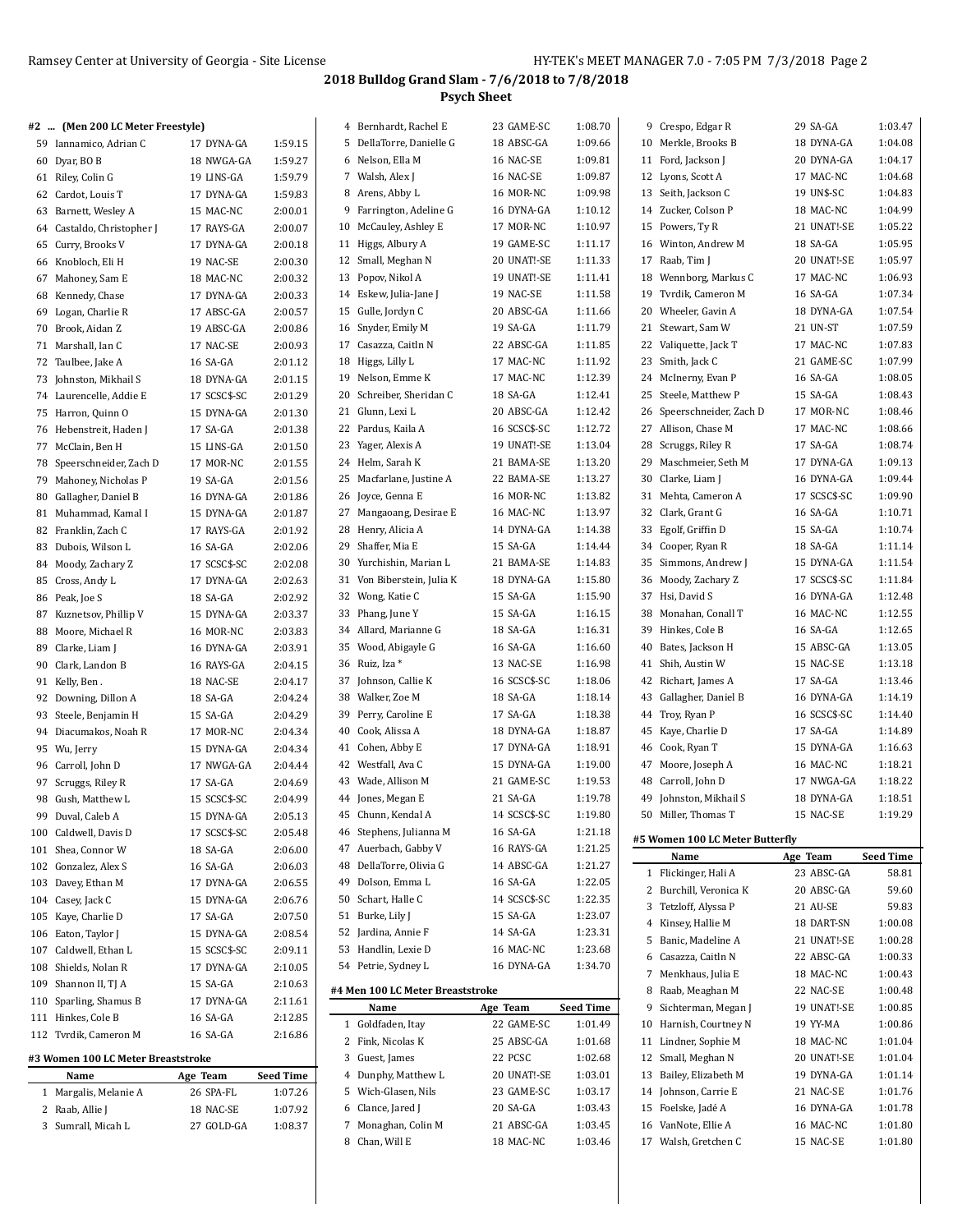| #5 | (Women 100 LC Meter Butterfly)            |              |         |    | 78 Sweeney, Tegan R           | 18 SA-GA     | 1:07.70          | 33 Mills. Lucas O          | 19 UNAT!-SE  | 57.81   |
|----|-------------------------------------------|--------------|---------|----|-------------------------------|--------------|------------------|----------------------------|--------------|---------|
|    | 18 Blaum, Donna E                         | 19 ABSC-GA   | 1:01.92 |    | 79 DellaTorre, Olivia G       | 14 ABSC-GA   | 1:07.72          | 34 Fletcher, Josh A        | 17 MAC-NC    | 58.29   |
|    | 19 Johnson, Jane T                        | 19 SA-GA     | 1:02.09 |    | 80 Sergile, Tessa K           | 17 SA-GA     | 1:07.96          | 35 Deas, Noland R          | 18 SA-GA     | 58.37   |
|    | 20 Moseley, Stanzi F                      | 20 UNAT!-SE  | 1:02.09 |    | 81 Cooper, Amelia C           | 14 SA-GA     | 1:08.04          | 36 Marquardt, Matthew D    | 20 MOR-NC    | 58.41   |
|    | 21 Bullock, Addie Rose R                  | 16 RAYS-GA   | 1:02.13 |    | 82 Harkonen, Venla E          | 15 SA-GA     | 1:08.09          | 37 Walker, Jack W          | 17 MAC-NC    | 58.52   |
|    | 22 Walsh, Alex J                          | 16 NAC-SE    | 1:02.60 |    | 83 Russell, Claire            | 15 MAC-NC    | 1:08.21          | 38 Kring, Jaden S          | 17 MOR-NC    | 58.56   |
|    | 23 Hefner, Faith E                        | 17 MAC-NC    | 1:02.71 |    | 84 Phang, June Y              | 15 SA-GA     | 1:08.27          | 39 Peak, Joe S             | 18 SA-GA     | 58.61   |
|    | 24 Finnon, Meg H                          | 20 ABSC-GA   | 1:02.84 |    | 85 Joyce, Genna E             | 16 MOR-NC    | 1:08.93          | 40 Goudie, Nicholas        | 17 DYNA-GA   | 58.75   |
|    |                                           |              | 1:03.00 |    | 86 Pardus, Kaila A            | 16 SCSC\$-SC | 1:08.99          | 41 Chan, Will E            | 18 MAC-NC    | 58.76   |
|    | 25 Bragg, Mady M                          | 17 RAYS-GA   |         |    | 87 Thrift, Jenna M            | 15 SCSC\$-SC | 1:09.04          | 42 Iannamico, Adrian C     | 17 DYNA-GA   | 58.79   |
|    | 26 Corbi, Katie M                         | 17 MAC-NC    | 1:03.12 |    |                               |              | 1:09.22          |                            |              | 58.83   |
|    | 27 Mitchell, Katie J                      | 15 UNMOR-NC  | 1:03.18 | 88 | Donaldson, Maya R             | 17 SA-GA     |                  | 43 Rose, Justin S          | 20 GAME-SC   |         |
|    | 28 Smith, Tatum N                         | 17 DYNA-GA   | 1:03.41 |    | 89 Snyder, Emily M            | 19 SA-GA     | 1:09.29          | 44 Muhammad, Kamal I       | 15 DYNA-GA   | 58.97   |
|    | 29 Otten, Emma R                          | 19 GAME-SC   | 1:03.45 |    | 90 Cook, Alissa A             | 18 DYNA-GA   | 1:10.45          | 45 Riley, Colin G          | 19 LINS-GA   | 59.06   |
|    | 30 Arner, Haley P                         | 18 SA-GA     | 1:03.51 |    | 91 Mangaoang, Desirae E       | 16 MAC-NC    | 1:10.63          | 46 Vater, Jonathan D       | 19 DYNA-GA   | 59.06   |
|    | 31 Harris, Chloe E                        | 16 MAC-NC    | 1:03.71 |    | 92 Anderson, Sophie R         | 14 SA-GA     | 1:10.66          | 47 Harvin, Jackson B       | 17 ABSC-GA   | 59.17   |
|    | 32 Eskew, Julia-Jane J                    | 19 NAC-SE    | 1:03.72 |    | 93 Dragelin, Amy G            | 17 MAC-NC    | 1:10.90          | 48 Walton, Nathan E        | 18 UNATT     | 59.20   |
|    | 33 Barksdale, Emma A                      | 20 GAME-SC   | 1:03.82 |    | 94 Hilt, Lauren A             | 18 GAME-SC   | 1:11.35          | 49 Davey, Ethan M          | 17 DYNA-GA   | 59.43   |
|    | 34 Bargeron, Avery G                      | 15 DYNA-GA   | 1:03.89 |    | 95 Brand, Emma L              | 15 SA-GA     | 1:11.86          | 50 Cross, Andy L           | 17 DYNA-GA   | 59.51   |
|    | 35 Morello, Mckenna E                     | 18 UNAT!-SE  | 1:03.98 |    | 96 Ward, Katharine            | 16 DYNA-GA   | 1:12.25          | 51 Clinard, John P         | 19 NAC-SE    | 59.55   |
|    | 36 Smith, Janie L                         | 17 MAC-NC    | 1:04.03 |    | 97 Henry, Alicia A            | 14 DYNA-GA   | 1:13.01          | 52 McDonald, John Morgan M | 18 ABSC-GA   | 59.69   |
|    | 37 Worden, Ashley E                       | 17 MOR-NC    | 1:04.18 |    | 98 Gallagher, Bailey C        | 15 SCSC\$-SC | 1:13.06          | 53 Franklin, Zach C        | 17 RAYS-GA   | 59.71   |
|    | 38 Hoffman, Amanda D                      | 17 MAC-NC    | 1:04.24 |    | 99 Hendrix, Riley E           | 16 DYNA-GA   | 1:14.00          | 54 Diacumakos, Noah R      | 17 MOR-NC    | 59.79   |
|    | 39 Deas, Elly L                           | 17 SA-GA     | 1:04.32 |    | 100 Dolson, Emma L            | 16 SA-GA     | 1:14.22          | 55 Wiltsey, Curtis S       | 19 MAC-NC    | 59.85   |
|    | 40 Schreiber, Sheridan C                  | 18 SA-GA     | 1:04.46 |    | 101 Wasmuth, Hannah L         | 16 DYNA-GA   | 1:14.43          | 56 Sergile, Sebastien X    | 14 SA-GA     | 1:00.11 |
|    | 41 Stout, Alina C                         | 16 MAC-NC    | 1:04.49 |    | 102 Thompson, Ann A           | 13 SCSC\$-SC | 1:16.27          | 57 Johnston, Mikhail S     | 18 DYNA-GA   | 1:00.22 |
|    | 42 Popov, Nikol A                         | 19 UNAT!-SE  | 1:04.49 |    | 103 Khan, Caroline G          | 16 SA-GA     | 1:18.33          | 58 Cardot, Louis T         | 17 DYNA-GA   | 1:00.34 |
|    | 43 Countie, Grace K                       | 18 MOR-NC    | 1:04.55 |    | 104 Harris, Jewels A          | 18 AU-SE     | 2:13.41          | 59 McClain, Ben H          | 15 LINS-GA   | 1:00.50 |
|    | 44 Flickinger, Maddy L                    | 16 MAC-NC    | 1:04.57 |    |                               |              |                  | 60 Norton, Mitchell J      | 15 LINS-GA   | 1:00.50 |
|    | 45 Shannahan, Katie M                     | 21 GAME-SC   | 1:04.75 |    | #6 Men 100 LC Meter Butterfly |              |                  | 61 Firlie, Brendan C       | 18 MAC-NC    | 1:00.65 |
|    |                                           |              |         |    | Name                          | Age Team     | <b>Seed Time</b> | 62 Kuznetsov, Phillip V    | 15 DYNA-GA   | 1:01.00 |
|    | 46 Wong, Katie C                          | 15 SA-GA     | 1:04.97 |    | 1 Grassi, Santiago            | 21 AU-SE     | 52.15            | 63 Lowe, Kenneth R         |              | 1:01.11 |
|    | 47 Prestel, Anna M                        | 18 RAYS-GA   | 1:05.03 |    | 2 Coetzee, Ryan               | 22 UNAT!-SE  | 52.84            |                            | 16 MAC-NC    |         |
|    | 48 Sweeney, Reagan N                      | 15 SA-GA     | 1:05.07 |    | 3 Bentz, Gunnar G             | 22 DYNA-GA   | 52.85            | 64 Brand, Noah E           | 17 SA-GA     | 1:01.11 |
|    | 49 Isaacs, Grace G                        | 15 SCSC\$-SC | 1:05.09 |    | 4 Murphy, Camden Y            | 19 ABSC-GA   | 53.30            | 65 Legge, Josh W           | 18 MOR-NC    | 1:01.13 |
|    | 50 Paspalas, Christina M                  | 20 UNAT!-SE  | 1:05.11 |    | 5 Ballard, Foster W           | 21 AU-SE     | 54.14            | 66 Griffin, Noah J         | 15 SA-GA     | 1:01.18 |
|    | 51 Andrews, Isabelle H                    | 16 SA-GA     | 1:05.24 |    | 6 Clark, Pace T               | 24 ABSC-GA   | 54.44            | 67 Castaldo, Christopher J | 17 RAYS-GA   | 1:01.19 |
|    | 52 Riley, Sarah E                         | 16 BAY-SE    | 1:05.24 |    | 7 Atmore, Blake B             | 21 SA-GA     | 54.47            | 68 Moon, Ethan Y           | 18 DYNA-GA   | 1:01.25 |
|    | 53 Remick, Payton L                       | 17 DYNA-GA   | 1:05.65 |    | 8 Verhage, Braga G            | 20 UNAT!-SE  | 54.55            | 69 McInerny, Evan P        | 16 SA-GA     | 1:01.48 |
|    | 54 Yandle, Ava C                          | 15 MAC-NC    | 1:05.73 |    | 9 Khosla, Raunak N            | 18 DYNA-GA   | 54.70            | 70 Brook, Aidan Z          | 19 ABSC-GA   | 1:01.61 |
|    | 55 Clevenger, Robyn N                     | 20 AU-SE     | 1:05.80 |    | 10 McCloskey, Liam M          | 20 AU-SE     | 54.72            | 71 Gush, Matthew L         | 15 SCSC\$-SC | 1:01.62 |
|    | 56 Reed, Gabi K                           | 16 SCSC\$-SC | 1:05.81 |    | 11 Poelke, Boyd R             | 16 MAC-NC    | 55.24            | 72 Taulbee, Jake A         | 16 SA-GA     | 1:01.63 |
|    | 57 Rogan, Madison M                       | 20 ABSC-GA   | 1:05.85 |    | 12 Klinsky, Spencer A         | 19 NAC-SE    | 55.79            | 73 Overton, Alex C         | 19 GAME-SC   | 1:01.72 |
|    | 58 Blank, Lily M                          | 16 DYNA-GA   | 1:05.97 |    | 13 Durocher, Luke L           | 17 NCAP-PV   | 55.83            | 74 Carroll, John D         | 17 NWGA-GA   | 1:02.21 |
|    | 59 Parish, Jessica C                      | 14 SA-GA     | 1:06.01 |    |                               |              |                  | 75 Gonzalez, Alex S        | 16 SA-GA     | 1:02.67 |
|    | 60 Altera, Ashley K                       | 15 DYNA-GA   | 1:06.08 |    | 14 Hinawi, Marc               | 21 UNAT!-SE  | 55.99<br>56.04   | 76 Cook, Ryan T            | 15 DYNA-GA   | 1:02.80 |
|    | 61 Walters, Mia J                         | 15 SA-GA     | 1:06.12 |    | 15 Lim, Ananda C              | 18 LINS-GA   |                  | 77 Laurencelle, Addie E    | 17 SCSC\$-SC | 1:03.07 |
|    | 62 Mundy, Sarah E                         | 17 SCSC\$-SC | 1:06.22 |    | 16 Silver, Tyler A            | 20 MOR-NC    | 56.19            | 78 Moore, Michael R        | 16 MOR-NC    | 1:03.25 |
|    | 63 Routhier, Madelyn S                    | 13 SCSC\$-SC | 1:06.49 |    | 17 Lyons, Scott A             | 17 MAC-NC    | 56.25            | 79 Mehta, Cameron A        | 17 SCSC\$-SC | 1:03.42 |
|    | 64 McCulloh, Abigail H                    | 15 SA-GA     | 1:06.50 |    | 18 Magahey, Jake M            | 16 SA-GA     | 56.44            | 80 Curry, Brooks V         | 17 DYNA-GA   | 1:03.47 |
|    | 65 Mitchell, Savannah E                   | 16 DYNA-GA   | 1:06.51 |    | 19 Rothery, Billy P           | 19 TWS-GA    | 56.45            | 81 Clark, Landon B         | 16 RAYS-GA   | 1:03.96 |
|    | 66 Accordino, Allyson (Allyca R 16 MAC-NC |              | 1:06.64 |    | 20 Healy, John J              | 18 MOR-NC    | 56.52            | 82 Critchfield, Michael J  | 17 SA-GA     | 1:04.05 |
|    | 67 Hurt, Jordan B                         | 16 NAC-SE    | 1:06.77 |    | 21 Huenniger, Andrew C        | 19 SA-GA     | 56.64            | 83 Shannon II, TJ A        | 15 SA-GA     | 1:04.31 |
|    |                                           |              | 1:06.80 |    | 22 Mahoney, Sam E             | 18 MAC-NC    | 56.71            | 84 Downing, Dillon A       | 18 SA-GA     | 1:04.82 |
|    | 68 Smoliga, Olivia M                      | 23 ABSC-GA   |         |    | 23 Dunham, Bradley T          | 18 SA-GA     | 56.81            | 85 Kalenik, Nicholas A     | 16 SA-GA     | 1:04.95 |
|    | 69 Sowards, Elizabeth J                   | 14 MAC-NC    | 1:06.92 |    | 24 Higgins, Walker A          | 21 TNAQ-SE   | 56.85            |                            |              |         |
|    | 70 Smiley, Jill M                         | 14 SCSC\$-SC | 1:06.92 |    | 25 Auerbach, Cam R            | 17 DYNA-GA   | 56.95            | 86 Shea, Connor W          | 18 SA-GA     | 1:05.00 |
|    | 71 Singletary, Madeline W                 | 15 SA-GA     | 1:07.09 |    | 26 Schneider, Ethan A         | 17 MAC-NC    | 57.05            | 87 Hsi, David S            | 16 DYNA-GA   | 1:05.04 |
|    | 72 Westfall, Ava C                        | 15 DYNA-GA   | 1:07.29 |    | 27 Barone, Kyle B             | 18 MAC-NC    | 57.23            | 88 Wu, Jerry               | 15 DYNA-GA   | 1:05.54 |
|    | 73 Clark, Alex D                          | 15 DYNA-GA   | 1:07.48 |    | 28 BeMiller, Alex M           | 21 ABSC-GA   | 57.42            | 89 McMurry, Alex Z         | 19 MAC-NC    | 1:06.08 |
|    | 74 Story, Sydney M                        | 21 SA-GA     | 1:07.49 |    | 29 Whipple, Zack K            | 16 MAC-NC    | 57.55            | 90 Troy, Ryan P            | 16 SCSC\$-SC | 1:06.32 |
|    | 75 Caceres, Sophia L                      | 14 SA-GA     | 1:07.60 |    | 30 Smith, Jack C              | 21 GAME-SC   | 57.59            | 91 Kaye, Charlie D         | 17 SA-GA     | 1:06.45 |
|    | 76 Mason, Caitlin A                       | 14 SCSC\$-SC | 1:07.60 |    | 31 Knobloch, Eli H            | 19 NAC-SE    | 57.59            | 92 Kennedy, Chase          | 17 DYNA-GA   | 1:06.67 |
|    | 77 Cera, Adrianna E                       | 16 MOR-NC    | 1:07.61 |    | 32 Weidenbaum, Siaka R        | 15 NAC-SE    | 57.71            | 93 Caldwell, Ethan L       | 15 SCSC\$-SC | 1:06.72 |
|    |                                           |              |         |    |                               |              |                  | 94 Eaton, Taylor J         | 15 DYNA-GA   | 1:07.41 |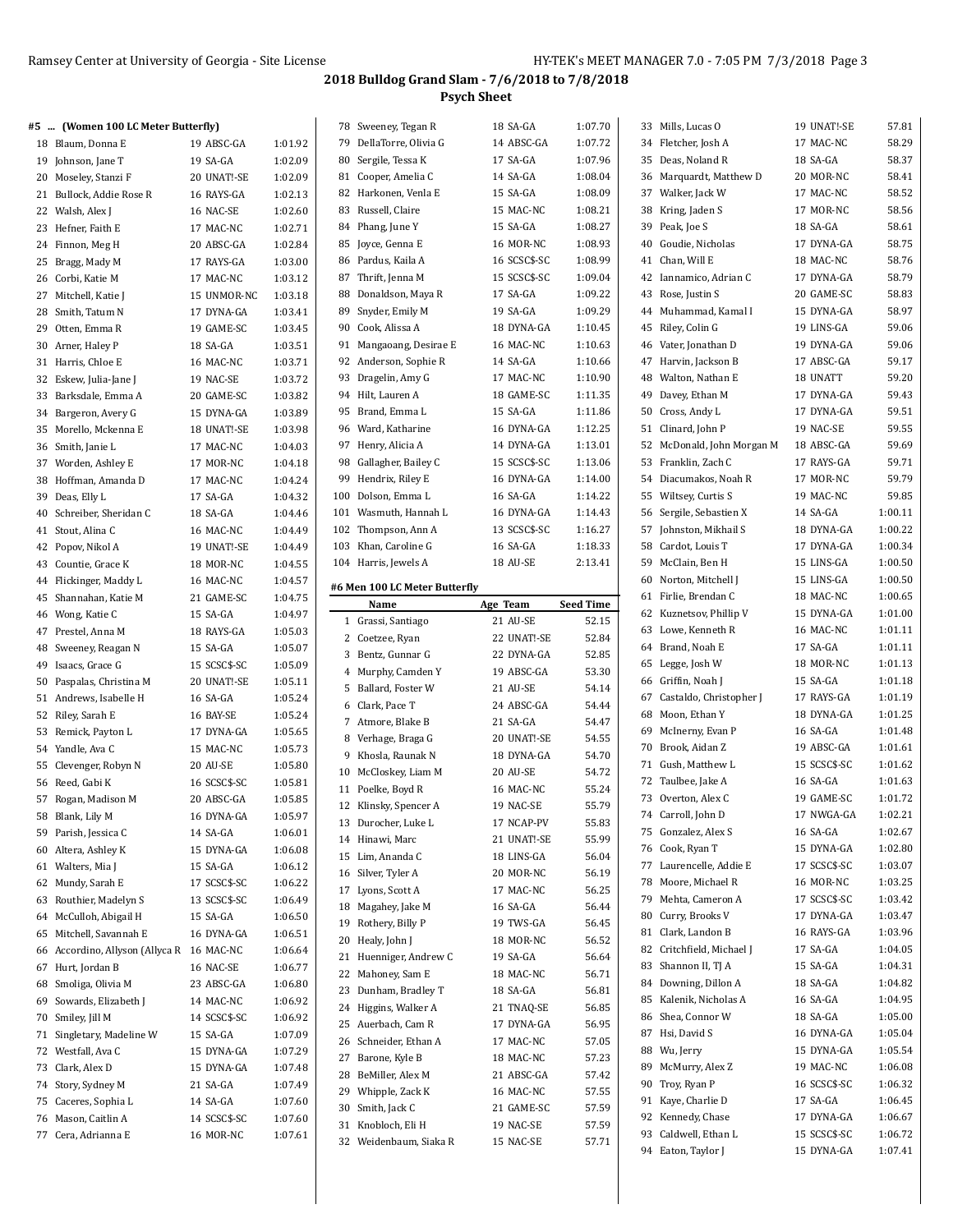|    | #6  (Men 100 LC Meter Butterfly) |              |                  | 2 Stewart, Sam W          | 21 UN-ST              | 4:19.69 |    | 64 Hsi, David S                 | 16 DYNA-GA   | 5:02.66          |
|----|----------------------------------|--------------|------------------|---------------------------|-----------------------|---------|----|---------------------------------|--------------|------------------|
|    | 95 Schroer, Tucker D             | 17 SHOC-GA   | 1:07.54          | 3 Davis, Tal J            | 19 ABSC-GA            | 4:24.32 | 65 | Kuznetsov, Phillip V            | 15 DYNA-GA   | 5:03.86          |
|    | 96 Atkinson, Ike K               | 16 MAC-NC    | 1:07.87          | 4 Winton, Andrew M        | 18 SA-GA              | 4:24.37 |    | 66 Eaton, Taylor J              | 15 DYNA-GA   | 5:11.35          |
|    |                                  |              |                  | 5 Durmer, Jeffrey J       | 18 DYNA-GA            | 4:25.96 |    | 67 Duval, Caleb A               | 15 DYNA-GA   | 5:11.81          |
|    | #7 Women 400 LC Meter IM         |              |                  | 6 Grum, Ian P             | 17 DYNA-GA            | 4:26.77 | 68 | Gush, Matthew L                 | 15 SCSC\$-SC | 5:13.00          |
|    | Name                             | Age Team     | <b>Seed Time</b> | 7 Khosla, Raunak N        | 18 DYNA-GA            | 4:28.40 |    | 69 Wu, Jerry                    | 15 DYNA-GA   | 5:16.06          |
|    | 1 Flickinger, Hali A             | 23 ABSC-GA   | 4:39.26          | 8 Dannhauser, Josh P      | 20 AU-SE              | 4:29.43 |    |                                 |              |                  |
|    | 2 Homovich, Maddie L             | 18 MOR-NC    | 4:48.03          | 9 LaMastra, Connor K      | 19 DYNA-GA            | 4:29.97 |    | #9 Women 200 LC Meter Butterfly |              |                  |
|    | 3 Burchill, Sammie F             | 19 ABSC-GA   | 4:50.55          | 10 Hils, Zach C           | 17 LEXD-KY            | 4:31.17 |    | Name                            | Age Team     | <b>Seed Time</b> |
|    | 4 Nelson, Ella M                 | 16 NAC-SE    | 4:51.09          | 11 Apel, Aaron J          | 19 SAC-AZ             | 4:31.24 |    | 1 Harris, Jewels A              | 18 AU-SE     | 1:01.44          |
|    | 5 Sweeney, Devan M               | 19 SA-GA     | 4:54.07          | 12 Bekemeyer, Cody C      | 21 GAME-SC            | 4:31.98 |    | 2 Flickinger, Hali A            | 23 ABSC-GA   | 2:06.67          |
|    | 6 Preski, Alexis M               | 20 BAMA-SE   | 4:54.60          | 13 Monahan, Conall T      | 16 MAC-NC             | 4:32.00 |    | 3 Harnish, Courtney N           | 19 YY-MA     | 2:10.80          |
|    | 7 McCauley, Ashley E             | 17 MOR-NC    | 4:54.74          | 14 Allison, Chase M       | 17 MAC-NC             | 4:34.51 |    | 4 Burchill, Veronica K          | 20 ABSC-GA   | 2:13.10          |
|    | 8 Bailey, Elizabeth M            | 19 DYNA-GA   | 4:55.44          | 15 McGuire, James C       | 19 DYNA-GA            | 4:35.28 |    | 5 Casazza, Caitln N             | 22 ABSC-GA   | 2:13.13          |
|    | 9 Yager, Alexis A                | 19 UNAT!-SE  | 4:56.31          | 16 Legge, Josh W          | 18 MOR-NC             | 4:35.68 |    | 6 Ulett, Tristen D              | 15 DYNA-GA   | 2:13.63          |
|    | 10 DellaTorre, Danielle G        | 18 ABSC-GA   | 4:57.43          | 17 Healy, John J          | 18 MOR-NC             | 4:36.04 |    | 7 Finnon, Meg H                 | 20 ABSC-GA   | 2:14.21          |
|    | 11 Arens, Abby L                 | 16 MOR-NC    | 4:57.63          | 18 Reed, Greg C           | 18 ABSC-GA            | 4:36.09 |    | 8 Kinsey, Hallie M              | 18 DART-SN   | 2:14.71          |
|    | 12 Nunan, Amanda J               | 19 UNAT!-SE  | 4:58.80          | 19 Dubois, Jack R         | 18 SA-GA              | 4:36.83 |    | 9 Small, Meghan N               | 20 UNAT!-SE  | 2:15.02          |
|    | 13 Foelske, Jadé A               | 16 DYNA-GA   | 4:58.98          | 20 Rzepecki, Jami F       | 17 MAC-NC             | 4.37.26 |    | 10 Foelske, Jadé A              | 16 DYNA-GA   | 2:15.21          |
|    | 14 Ulett, Tristen D              | 15 DYNA-GA   | 4:59.16          | 21 Moore, Michael R       | 16 MOR-NC             | 4:38.50 |    | 11 Bullock, Addie Rose R        | 16 RAYS-GA   | 2:15.62          |
|    | 15 Grottle, Abby E               | 16 UN-SA-GA  | 5:01.98          | 22 Connery, Tim P         | 15 MAC-NC             | 4:38.92 |    | 12 Bailey, Elizabeth M          | 19 DYNA-GA   | 2:15.94          |
|    | 16 Allard, Marianne G            | 18 SA-GA     | 5:04.36          | 23 Ahn, Shwan             | 17 SA-GA              | 4:39.32 | 13 | Sweeney, Devan M                | 19 SA-GA     | 2:16.01          |
|    | 17 Worden, Ashley E              | 17 MOR-NC    | 5:04.48          | 24 Walsh, Keegan J        | 18 SA-GA              | 4:39.47 | 14 | Worden, Ashley E                | 17 MOR-NC    | 2:17.52          |
|    | 18 Jahns, Anna E                 | 21 GA-GA     | 5:04.97          | 25 Miller, Kevin T        | 20 ABSC-GA            | 4:39.85 |    | 15 Sichterman, Megan J          | 19 UNAT!-SE  | 2:17.98          |
|    | 19 Pilkenton, Abby M             | 16 DYNA-GA   | 5:05.02          | 26 Merkle, Brooks B       | 18 DYNA-GA            | 4:39.98 |    | 16 VanNote, Ellie A             | 16 MAC-NC    | 2:18.24          |
|    | 20 Neas, Ashley S                | 17 SA-GA     | 5:06.17          |                           |                       | 4:40.44 |    | 17 Arner, Haley P               | 18 SA-GA     | 2:18.25          |
|    | 21 Thompson, Sarah-Grace G       | 16 SA-GA     | 5:06.54          | 27 Scott, Dylan J         | 17 SA-GA<br>15 MAC-NC | 4:41.00 | 18 | Preski, Alexis M                | 20 BAMA-SE   | 2:18.50          |
|    | 22 Perry, Caroline E             | 17 SA-GA     | 5:06.82          | 28 Barnett, Wesley A      |                       | 4:41.09 |    | 19 Grottle, Abby E              | 16 UN-SA-GA  | 2:19.08          |
|    | 23 Murray, Cali E                | 16 DYNA-GA   | 5:07.62          | 29 Valiquette, Jack T     | 17 MAC-NC             |         |    | 20 Mitchell, Katie J            | 15 UNMOR-NC  | 2:19.23          |
|    | 24 Cohen, Abby E                 | 17 DYNA-GA   | 5:07.72          | 30 Speerschneider, Zach D | 17 MOR-NC             | 4:41.95 |    | 21 Blaum, Donna E               | 19 ABSC-GA   | 2:19.86          |
|    | 25 Duracinsky, Maddie R          | 17 MOR-NC    | 5:07.92          | 31 McInerny, Evan P       | 16 SA-GA              | 4:42.26 |    | 22 Otten, Emma R                | 19 GAME-SC   | 2:19.88          |
|    | 26 Isaacs, Grace G               | 15 SCSC\$-SC | 5:08.88          | 32 Logan, Charlie R       | 17 ABSC-GA            | 4:43.45 | 23 | Morello, Mckenna E              | 18 UNAT!-SE  | 2:20.36          |
|    | 27 Singletary, Madeline W        | 15 SA-GA     | 5:09.85          | 33 Hausdorf, Brendan R    | 15 LINS-GA            | 4:44.09 |    | 24 Hoffman, Amanda D            | 17 MAC-NC    | 2:20.40          |
|    | 28 Mitchell, Katie J             | 15 UNMOR-NC  | 5:10.76          | 34 Franklin, Zach C       | 17 RAYS-GA            | 4:44.80 |    | 25 Sweeney, Reagan N            | 15 SA-GA     | 2:21.18          |
|    | 29 Joyce, Genna E                | 16 MOR-NC    | 5:11.05          | 35 Whipple, Zack K        | 16 MAC-NC             | 4:45.75 |    | 26 Shannahan, Katie M           | 21 GAME-SC   | 2:22.11          |
|    | 30 Clark, Alex D                 | 15 DYNA-GA   | 5:12.22          | 36 Steele, Matthew P      | 15 SA-GA              | 4:45.86 | 27 | Jahns, Anna E                   | 21 GA-GA     | 2:22.25          |
|    | 31 Tashlein, Abigail R           | 15 SA-GA     | 5:13.03          | 37 Marquardt, Matthew D   | 20 MOR-NC             | 4:46.80 | 28 | Hefner, Faith E                 | 17 MAC-NC    | 2:22.38          |
|    | 32 Nelson, Emme K                | 17 MAC-NC    | 5:13.10          | 38 Harron, Quinn O        | 15 DYNA-GA            | 4.47.06 | 29 | Bargeron, Avery G               | 15 DYNA-GA   | 2:22.46          |
|    | 33 Hicks, Taylor L               | 16 DYNA-GA   | 5:13.81          | 39 Diacumakos, Noah R     | 17 MOR-NC             | 4:47.92 |    | 30 Altera, Ashley K             | 15 DYNA-GA   | 2:22.50          |
|    | 34 Harris, Chloe E               | 16 MAC-NC    | 5:15.72          | 40 Marshall, Ian C        | 17 NAC-SE             | 4:48.00 |    | 31 Sweeney, Tegan R             | 18 SA-GA     | 2:22.96          |
|    | 35 Yandle, Ava C                 | 15 MAC-NC    | 5:16.80          | 41 Ellard, Walter         | 18 SA-GA              | 4:48.94 |    | 32 Neas, Ashley S               | 17 SA-GA     | 2:23.37          |
|    | 36 Francis, Sophie W             | 17 MAC-NC    | 5:16.97          | 42 Kring, Jaden S         | 17 MOR-NC             | 4:49.99 |    | 33 Walters, Mia J               | 15 SA-GA     | 2:24.00          |
| 37 | Rogan, Madison M                 | 20 ABSC-GA   | 5:17.15          | 43 Wennborg, Markus C     | 17 MAC-NC             | 4:50.34 |    | 34 Mitchell, Savannah E         | 16 DYNA-GA   | 2:24.11          |
|    | 38 Saxon, Rachel G               | 16 SA-GA     | 5:17.77          | 44 Dubois, Wilson L       | 16 SA-GA              | 4:50.43 |    | 35 Harris, Chloe E              | 16 MAC-NC    | 2:24.35          |
|    | 39 Bertschi, Samantha M          | 15 SA-GA     | 5:18.23          | 45 Maschmeier, Seth M     | 17 DYNA-GA            | 4:50.54 |    | 36 McCulloh, Abigail H          | 15 SA-GA     | 2:24.70          |
|    | 40 Westfall, Ava C               | 15 DYNA-GA   | 5:18.85          | 46 Wheeler, Gavin A       | 18 DYNA-GA            | 4:52.67 | 37 | Rogan, Madison M                | 20 ABSC-GA   | 2:24.97          |
|    | 41 Norton, Emma G                | 14 LINS-GA   | 5:19.09          | 47 Simmons, Andrew J      | 15 DYNA-GA            | 4.53.00 | 38 | Isaacs, Grace G                 | 15 SCSC\$-SC | 2:25.62          |
|    | 42 Sergile, Tessa K              | 17 SA-GA     | 5:20.11          | 48 Steele, Benjamin H     | 15 SA-GA              | 4.53.76 | 39 | Cohen, Abby E                   | 17 DYNA-GA   | 2:26.57          |
|    | 43 Flynn, Emilie M               | 16 SA-GA     | 5:20.90          | 49 Taulbee, Jake A        | 16 SA-GA              | 4:54.20 | 40 | Sergile, Tessa K                | 17 SA-GA     | 2:27.07          |
|    | 44 Shaffer, Mia E                | 15 SA-GA     | 5:20.96          | 50 Shields, Nolan R       | 17 DYNA-GA            | 4.54.39 |    | 41 Flynn, Emilie M              | 16 SA-GA     | 2:27.23          |
|    | 45 Sparacino, Elizabeth          |              |                  | 51 Lee, Bryan D           | 21 AU-SE              | 4:55.26 |    | 42 Riley, Sarah E               | 16 BAY-SE    | 2:27.24          |
|    |                                  | 17 SA-GA     | 5:22.15          | 52 Casey, Jack C          | 15 DYNA-GA            | 4:55.38 | 43 | Clark, Alex D                   | 15 DYNA-GA   | 2:28.03          |
|    | 46 Betzer, Emery E               | 16 DYNA-GA   | 5:22.55          | 53 Moody, Zachary Z       | 17 SCSC\$-SC          | 4:55.65 | 44 | Andrews, Isabelle H             | 16 SA-GA     | 2:28.09          |
|    | 47 Mumford, Susan E              | 15 MAC-NC    | 5:24.66          | 54 Caldwell, Davis D      | 17 SCSC\$-SC          | 4:55.94 |    |                                 |              |                  |
|    | 48 Auerbach, Gabby V             | 16 RAYS-GA   | 5:29.82          | 55 Cooper, Ryan R         | 18 SA-GA              | 4.57.07 |    | 45 Hicks, Taylor L              | 16 DYNA-GA   | 2:28.12          |
|    | 49 Ohayon, Aliya R               | 16 DYNA-GA   | 5:35.22          | 56 Griffin, Noah J        | 15 SA-GA              | 4:57.11 |    | 46 Westfall, Ava C              | 15 DYNA-GA   | 2:28.18          |
|    | 50 Jonsson, Lauren E             | 17 SA-GA     | 5:35.37          | 57 Mehta, Cameron A       | 17 SCSC\$-SC          | 4:57.22 | 47 | Ward, Katharine                 | 16 DYNA-GA   | 2:28.31          |
|    | 51 Anderson, Sophie R            | 14 SA-GA     | 5:44.79          | 58 Sergile, Sebastien X   | 14 SA-GA              | 4.57.68 | 48 | Cooper, Amelia C                | 14 SA-GA     | 2:29.03          |
|    | #8 Men 400 LC Meter IM           |              |                  | 59 Moore, Joseph A        | 16 MAC-NC             | 4:58.55 | 49 | Joyce, Genna E                  | 16 MOR-NC    | 2:29.24          |
|    | Name                             | Age Team     | Seed Time        | 60 Kazmi, Connor J        | 15 SA-GA              | 4.59.09 |    | 50 Cordle, Maddie R             | 17 SA-GA     | 2:29.53          |
|    | 1 Litherland, Jay Y              | 22 DYNA-GA   | 4:09.31          | 61 Egolf, Griffin D       | 15 SA-GA              | 5:00.25 |    | 51 Smiley, Jill M               | 14 SCSC\$-SC | 2:30.81          |
|    |                                  |              |                  | 62 Cook, Ryan T           | 15 DYNA-GA            | 5:00.48 |    | 52 Blank, Lily M                | 16 DYNA-GA   | 2:32.31          |
|    |                                  |              |                  | 63 Critchfield, Michael J | 17 SA-GA              | 5:01.42 |    | 53 Mason, Caitlin A             | 14 SCSC\$-SC | 2:32.80          |
|    |                                  |              |                  |                           |                       |         |    |                                 |              |                  |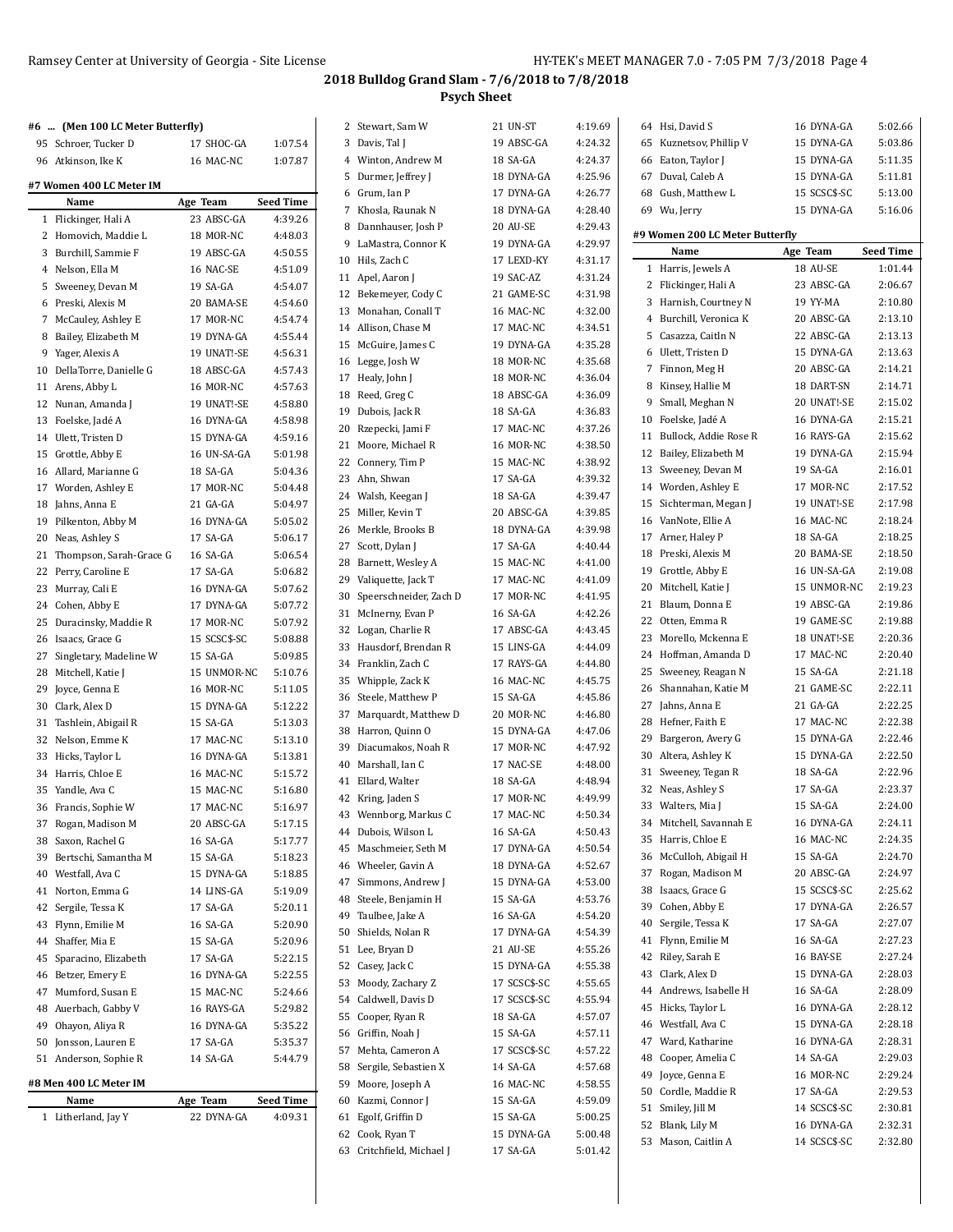|              | #9  (Women 200 LC Meter Butterfly)     |                        |                    |
|--------------|----------------------------------------|------------------------|--------------------|
|              | 54 Auerbach, Gabby V                   | 16 RAYS-GA             | 2:32.86            |
|              | 55 Sparacino, Elizabeth                | 17 SA-GA               | 2:37.36            |
|              | 56 Routhier, Madelyn S                 | 13 SCSC\$-SC           | 2:37.50            |
|              | 57 Yandle, Ava C                       | 15 MAC-NC              | 2:40.07            |
|              | 58 Gallagher, Bailey C                 | 15 SCSC\$-SC           | 2:40.68            |
|              | 59 Phang, June Y                       | 15 SA-GA               | 2:41.50            |
|              |                                        |                        |                    |
|              | #10 Men 200 LC Meter Butterfly         |                        |                    |
|              | Name                                   | Age Team               | <b>Seed Time</b>   |
| $\mathbf{1}$ | Clark. Pace T                          | 24 ABSC-GA             | 1:58.03            |
|              | 2 Davis, Tal J                         | 19 ABSC-GA             | 2:00.99            |
| 3            | Murphy, Camden Y                       | 19 ABSC-GA             | 2:01.50            |
|              | 4 Atmore, Blake B                      | 21 SA-GA               | 2:01.70            |
| 5            | Stewart, Sam W                         | 21 UN-ST               | 2:02.38            |
| 6            | Litherland, Kevin R                    | 22 DYNA-GA             | 2:02.76            |
| 7            | Hinawi, Marc                           | 21 UNAT!-SE            | 2:02.79            |
| 8            | Durocher, Luke L                       | 17 NCAP-PV             | 2:02.86            |
| 9            | LaMastra, Connor K                     | 19 DYNA-GA             | 2:03.37            |
|              | 10 Guest, James                        | 22 PCSC                | 2:03.39            |
| 11           | Khosla, Raunak N                       | 18 DYNA-GA             | 2:04.10            |
| 12           | Huenniger, Andrew C                    | 19 SA-GA               | 2:04.12            |
|              | 13 Grassi, Santiago                    | 21 AU-SE               | 2:04.55            |
|              | 14 Ballard, Foster W                   | 21 AU-SE               | 2:04.86            |
| 15           | Healy, John J                          | 18 MOR-NC              | 2:04.95            |
| 16           | Strycker, Christian C                  | 19 BAMA-SE             | 2:05.74            |
| 17           | Lim, Ananda C                          | 18 LINS-GA             | 2:05.88            |
| 18           | Magahey, Jake M                        | 16 SA-GA               | 2:05.91            |
| 19           | Knobloch, Eli H                        | 19 NAC-SE              | 2:05.95            |
|              | 20 Reed, Greg C                        | 18 ABSC-GA             | 2:06.22            |
| 21           | Legge, Josh W                          | 18 MOR-NC              | 2:06.78            |
| 22           | Klinsky, Spencer A                     | 19 NAC-SE              | 2:07.25            |
| 23           | Poelke, Boyd R                         | 16 MAC-NC              | 2:07.44            |
| 24           | Burns, Aidan T                         | 20 SCSC-PC             | 2:07.46            |
| 25           | Kring, Jaden S                         | 17 MOR-NC              | 2:07.56            |
| 26           | Schneider, Ethan A                     | 17 MAC-NC              | 2:07.58            |
|              | 27 Mahoney, Sam E                      | 18 MAC-NC              | 2:07.77            |
|              | 28 Silver, Tyler A                     | 20 MOR-NC              | 2:07.95            |
| 29           | Marquardt, Matthew D                   | 20 MOR-NC              | 2:08.32            |
|              | 30 Whipple, Zack K                     | 16 MAC-NC              | 2:08.33            |
| 31           | Peak, Joe S                            | 18 SA-GA               | 2:08.62            |
| 32           | Castaldo, Christopher J                | 17 RAYS-GA             | 2:08.65            |
| 33           | Franklin, Zach C                       | 17 RAYS-GA             | 2:09.70            |
|              | 34 Cross, Andy L                       | 17 DYNA-GA             | 2:10.09            |
| 35           | Brook, Aidan Z                         | 19 ABSC-GA             | 2:11.06            |
|              | Mills, Lucas O                         |                        | 2:11.31            |
| 36           |                                        | 19 UNAT!-SE            |                    |
| 37           | Taulbee, Jake A                        | 16 SA-GA               | 2:11.42            |
| 38           | Marshall, Ian C                        | 17 NAC-SE              | 2:11.47            |
| 39           | Weidenbaum, Siaka R                    | 15 NAC-SE              | 2:11.64            |
| 40           | Sergile, Sebastien X                   | 14 SA-GA               | 2:12.41            |
| 41           | McInerny, Evan P                       | 16 SA-GA               | 2:12.45            |
| 42           | McDonald, John Morgan M                | 18 ABSC-GA             | 2:12.80            |
| 43           | Carroll, John D                        | 17 NWGA-GA             | 2:13.66            |
| 44           | McClain, Ben H                         | 15 LINS-GA             | 2:14.50            |
| 45           |                                        | 15 DYNA-GA             | 2:14.62            |
|              | Bohn, Nicklas J                        |                        |                    |
| 46           | Logan, Charlie R                       | 17 ABSC-GA             | 2:14.84            |
| 47           | Harvin, Jackson B                      | 17 ABSC-GA             | 2:15.17            |
| 48           | Allison, Chase M                       | 17 MAC-NC              | 2:15.69            |
|              | 49 Griffin, Noah J                     | 15 SA-GA               | 2:16.20            |
| 50<br>51     | Critchfield, Michael J<br>Cook, Ryan T | 17 SA-GA<br>15 DYNA-GA | 2:17.77<br>2:17.83 |

| 52 | Kuznetsov, Phillip V            | 15 DYNA-GA   | 2:18.83          |
|----|---------------------------------|--------------|------------------|
| 53 | Speerschneider, Zach D          | 17 MOR-NC    | 2:19.28          |
|    | 54 Casey, Jack C                | 15 DYNA-GA   | 2:19.32          |
| 55 | Hsi, David S                    | 16 DYNA-GA   | 2:19.48          |
| 56 | Maschmeier, Seth M              | 17 DYNA-GA   | 2:20.31          |
|    | 57 Caldwell, Ethan L            | 15 SCSC\$-SC | 2:23.07          |
| 58 | Moore, Joseph A                 | 16 MAC-NC    | 2:23.62          |
| 59 | Gonzalez, Alex S                | 16 SA-GA     | 2:23.76          |
|    |                                 | 15 DYNA-GA   | 2:26.86          |
| 60 | Wu, Jerry                       |              |                  |
|    | 61 Simmons, Andrew J            | 15 DYNA-GA   | 2:28.78          |
|    | 62 Gush, Matthew L              | 15 SCSC\$-SC | 2:28.85          |
|    | 63 Mehta, Cameron A             | 17 SCSC\$-SC | <b>NT</b>        |
|    | #11 Women 50 LC Meter Freestyle |              |                  |
|    | Name                            | Age Team     | <b>Seed Time</b> |
| 1  | Kennedy, Madison J              | 30 MAC-NC    | 24.88            |
| 2  | Brown, Erika J                  | 19 UNAT!-SE  | 25.21            |
| 3  | Smoliga, Olivia M               | 23 ABSC-GA   | 25.25            |
| 4  | Walsh, Gretchen C               | 15 NAC-SE    | 25.57            |
| 5  | Countie, Grace K                | 18 MOR-NC    | 25.66            |
| 6  | Burchill, Veronica K            | 20 ABSC-GA   | 25.68            |
| 7  | Grinter, Bailey A               | 19 UNAT!-SE  | 25.74            |
| 8  | Tetzloff, Alyssa P              | 21 AU-SE     | 25.85            |
| 9  | Walsh, Alex J                   | 16 NAC-SE    | 25.93            |
| 10 | Moseley, Stanzi F               | 20 UNAT!-SE  | 26.15            |
| 11 | Sichterman, Megan J             | 19 UNAT!-SE  | 26.15            |
|    | 12 Flickinger, Maddy L          | 16 MAC-NC    | 26.25            |
| 13 | Mundy, Sarah E                  | 17 SCSC\$-SC | 26.29            |
| 14 | Smith, Tatum N                  | 17 DYNA-GA   | 26.41            |
| 15 | Bartis, Olwyn J                 | 17 MAC-NC    | 26.43            |
| 16 |                                 | 18 MAC-NC    | 26.47            |
|    | Lindner, Sophie M               |              |                  |
|    | 17 Banic, Madeline A            | 21 UNAT!-SE  | 26.49            |
|    | 18 Weir, Amanda J               | 32 SA-GA     | 26.50            |
| 19 | Smith, Janie L                  | 17 MAC-NC    | 26.61            |
| 20 | Clevenger, Robyn N              | 20 AU-SE     | 26.64            |
| 21 | Corbi, Katie M                  | 17 MAC-NC    | 26.67            |
| 22 | Aikins, Katherine I             | 20 SA-GA     | 26.67            |
|    | 23 Wallis, Maddie M             | 19 ABSC-GA   | 26.74            |
| 24 | Blaum, Donna E                  | 19 ABSC-GA   | 26.78            |
| 25 | Sowards, Elizabeth J            | 14 MAC-NC    | 26.95            |
| 26 | Yurchishin, Marian L            | 21 BAMA-SE   | 27.00            |
| 27 | Accordino, Allyson (Allyca R    | 16 MAC-NC    | 27.01            |
| 28 | Aikins, Caroline G              | 18 SA-GA     | 27.02            |
| 29 | Lowe, Heidi D                   | 18 MAC-NC    | 27.04            |
| 30 | Helm, Sarah K                   | 21 BAMA-SE   | 27.04            |
| 31 | Cera, Adrianna E                | 16 MOR-NC    | 27.06            |
| 32 | Burke, Lily J                   | 15 SA-GA     | 27.13            |
| 33 | Thompson, Sarah-Grace G         | 16 SA-GA     | 27.14            |
| 34 | Johnson, Carrie E               | 21 NAC-SE    | 27.21            |
| 35 | Menkhaus, Julia E               | 18 MAC-NC    | 27.27            |
| 36 | Eskew, Julia-Jane J             | 19 NAC-SE    | 27.29            |
| 37 | Merritt, Kensley E              | 16 MAC-NC    | 27.30            |
| 38 | Francis, Sophie W               | 17 MAC-NC    | 27.30            |
| 39 | Alexander, Emma K               | 17 SA-GA     | 27.31            |
| 40 | Shaffer, Mia E                  | 15 SA-GA     | 27.31            |
| 41 | Nelson, Emme K                  | 17 MAC-NC    | 27.33            |
| 42 | Arens, Abby L                   | 16 MOR-NC    | 27.37            |
| 43 | Hassell, Abbie G                | 16 SCSC\$-SC | 27.39            |
| 44 | Peters, Stephanie C             | 22 LINS-GA   | 27.40            |
| 45 | Hurt, Lauren C                  | 16 NAC-SE    | 27.42            |
| 46 | Farrington, Adeline G           | 16 DYNA-GA   | 27.54            |
| 47 | Stout, Alina C                  | 16 MAC-NC    | 27.57            |
|    |                                 |              |                  |

| 48 | Higgs, Lilly L                | 17 MAC-NC    | 27.67            |
|----|-------------------------------|--------------|------------------|
|    | 49 Mangaoang, Desirae E       | 16 MAC-NC    | 27.67            |
|    | 50 Parish, Jessica C          | 14 SA-GA     | 27.71            |
| 51 | McKernan, Shannon E           | 21 AU-SE     | 27.72            |
|    | 52 Deas, Elly L               | 17 SA-GA     | 27.83            |
| 53 | Norton, Emma G                | 14 LINS-GA   | 27.85            |
|    | 54 Irwin, Caroline A          | 15 SA-GA     | 27.85            |
| 55 | Walker, Zoe M                 | 18 SA-GA     | 27.85            |
|    | 56 Jardina, Annie F           | 14 SA-GA     | 27.90            |
| 57 | Khan, Caroline G              | 16 SA-GA     | 27.91            |
| 58 | Johnson, Jane T               | 19 SA-GA     | 27.92            |
| 59 | Bertschi, Samantha M          | 15 SA-GA     | 27.93            |
|    | 60 Handlin, Lexie D           | 16 MAC-NC    | 27.94            |
| 61 |                               | 17 MAC-NC    |                  |
|    | Dragelin, Amy G               |              | 27.97            |
|    | 62 McComas, Katherine R       | 20 GAME-SC   | 28.07            |
| 63 | Prestel, Anna M               | 18 RAYS-GA   | 28.11            |
|    | 64 Taylor, Leila G            | 18 SA-GA     | 28.12            |
| 65 | Gerlock, Hannah M             | 19 GAME-SC   | 28.13            |
|    | 66 Stephens, Julianna M       | 16 SA-GA     | 28.13            |
|    | 67 Livingston, Sarah C        | 15 SA-GA     | 28.14            |
| 68 | Kennedy, Ava K                | 15 ABSC-GA   | 28.20            |
|    | 69 Duracinsky, Maddie R       | 17 MOR-NC    | 28.21            |
|    | 70 Hurt, Jordan B             | 16 NAC-SE    | 28.21            |
|    | 71 Story, Sydney M            | 21 SA-GA     | 28.26            |
|    | 72 Hilt, Lauren A             | 18 GAME-SC   | 28.29            |
| 73 | Hillmeyer, Savannah R         | 18 GAME-SC   | 28.38            |
|    | 74 Harkonen, Venla E          | 15 SA-GA     | 28.39            |
| 75 | Pilkenton, Abby M             | 16 DYNA-GA   | 28.41            |
|    | 76 Russell, Claire            | 15 MAC-NC    | 28.42            |
|    | 77 Cordle, Maddie R           | 17 SA-GA     | 28.43            |
| 78 | Brand, Emma L                 | 15 SA-GA     | 28.51            |
|    | 79 Morello, Mckenna E         | 18 UNAT!-SE  | 28.55            |
|    | 80 Cook, Alissa A             | 18 DYNA-GA   | 28.56            |
| 81 | Routhier, Madelyn S           | 13 SCSC\$-SC | 28.58            |
|    | 82 Bragg, Mady M              | 17 RAYS-GA   | 28.66            |
| 83 | Tashlein, Abigail R           | 15 SA-GA     | 28.81            |
|    | 84 Hendrix, Riley E           | 16 DYNA-GA   | 28.85            |
| 85 | Remick, Payton L              | 17 DYNA-GA   | 28.85            |
|    | 86 Pardus, Kaila A            | 16 SCSC\$-SC | 28.87            |
| 87 | Johnson, Callie K             | 16 SCSC\$-SC | 28.87            |
|    | 88 Morris, Katelyn M          | 15 SA-GA     | 28.91            |
|    | 89 Ruiz, Iza *                | 13 NAC-SE    | 28.99            |
|    | 90 Doennebrink, Danielle E    | 19 GAME-SC   | 29.00            |
| 91 | Mumford, Susan E              | 15 MAC-NC    | 29.12            |
|    | 92 Blank, Lily M              | 16 DYNA-GA   | 29.36            |
| 93 | Henry, Alicia A               | 14 DYNA-GA   |                  |
|    |                               | 16 SCSC\$-SC | 29.41            |
|    | 94 Reed, Gabi K               |              | 29.43            |
| 95 | Rogan, Skylar M               | 20 ABSC-GA   | 29.49            |
|    | 96 Yahne, Olivia A            | 14 SA-GA     | 29.62            |
| 97 | Thrift, Jenna M               | 15 SCSC\$-SC | 29.68            |
|    | 98 Dolson, Emma L             | 16 SA-GA     | 29.85            |
|    | 99 Anderson, Sophie R         | 14 SA-GA     | 30.47            |
|    | 100 Saxon, Rachel G           | 16 SA-GA     | 30.50            |
|    | 101 Thompson, Ann A           | 13 SCSC\$-SC | 30.81            |
|    | 102 Slowey, Meghan E          | 17 SCSC\$-SC | 31.40            |
|    | 103 Donaldson, Maya R         | 17 SA-GA     | 32.03            |
|    | #12 Men 50 LC Meter Freestyle |              |                  |
|    | Name                          | Age Team     | <b>Seed Time</b> |
| 1  | Decoursey, Kyle E             | 21 UNAT!-SE  | 22.41            |
| 2  | Coetzee, Ryan                 | 22 UNAT!-SE  | 22.81            |
| 3  | Connolly, Alec M              | 20 UNAT!-SE  | 23.09            |
|    |                               |              |                  |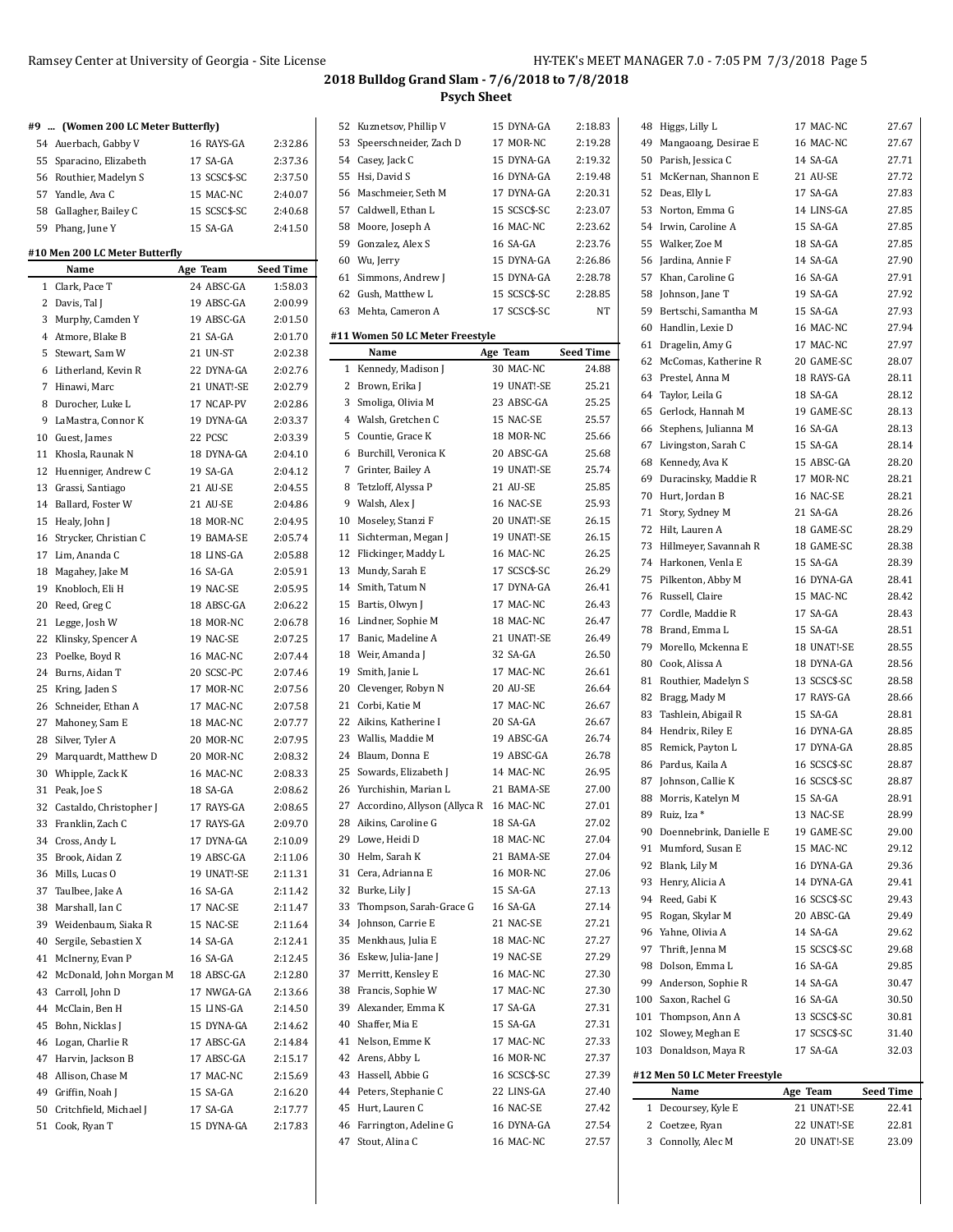| #12  (Men 50 LC Meter Freestyle) |              |       | 64 Kuznetsov, Phillip V             | 15 DYNA-GA   | 26.12            | 36 Homovich, Maddie L             | 18 MOR-NC    | 2:46.89          |
|----------------------------------|--------------|-------|-------------------------------------|--------------|------------------|-----------------------------------|--------------|------------------|
| 4 Grassi, Santiago               | 21 AU-SE     | 23.10 | 65 Dubois, Jack R                   | 18 SA-GA     | 26.13            | 37 Pardus, Kaila A                | 16 SCSC\$-SC | 2:48.42          |
| 5 Chan, Will E                   | 18 MAC-NC    | 23.21 | 66 Wylie, Ryan G                    | 15 ABSC-GA   | 26.18            | 38 Wade, Allison M                | 21 GAME-SC   | 2:49.44          |
| 6 Laurencelle, Addie E           | 17 SCSC\$-SC | 23.39 | 67 Januzelli, Carter J              | 18 SA-GA     | 26.21            | 39 Phang, June Y                  | 15 SA-GA     | 2:49.90          |
| 7 Ballard, Foster W              | 21 AU-SE     | 23.50 | 68 Simmons, Andrew J                | 15 DYNA-GA   | 26.33            | 40 Johnson, Callie K              | 16 SCSC\$-SC | 2:50.11          |
| 8 Shea, Andrew L                 | 19 BAMA-SE   | 23.54 | 69 Clark, Landon B                  | 16 RAYS-GA   | 26.34            | 41 Walker, Zoe M                  | 18 SA-GA     | 2:50.37          |
| 9 Verhage, Braga G               | 20 UNAT!-SE  | 23.55 | 70 Hebenstreit, Haden J             | 17 SA-GA     | 26.50            | 42 Perry, Caroline E              | 17 SA-GA     | 2:50.91          |
|                                  | 17 MAC-NC    | 23.68 | 71 Tvrdik, Cameron M                | 16 SA-GA     | 26.51            | 43 DellaTorre, Olivia G           | 14 ABSC-GA   | 2:51.20          |
| 10 Walker, Jack W                |              |       | 72 Atkinson, Ike K                  | 16 MAC-NC    | 26.59            | 44 Ruiz, Iza *                    | 13 NAC-SE    | 2:51.36          |
| 11 Horne, Josh W                 | 20 RAYS-GA   | 23.81 |                                     |              |                  | 45 Caceres, Sophia L              |              |                  |
| 12 Hils, Zach C                  | 17 LEXD-KY   | 23.82 | 73 Rickaby, Aidan N                 | 17 SA-GA     | 26.84            |                                   | 14 SA-GA     | 2:51.44          |
| 13 McCloskey, Liam M             | 20 AU-SE     | 23.86 | 74 Moon, Ethan Y                    | 18 DYNA-GA   | 26.90            | 46 Chunn, Kendal A                | 14 SCSC\$-SC | 2:52.56          |
| 14 Magahey, Jake M               | 16 SA-GA     | 23.86 | 75 Miller, Thomas T                 | 15 NAC-SE    | 27.03            | 47 Westfall, Ava C                | 15 DYNA-GA   | 2:53.06          |
| 15 BeMiller, Alex M              | 21 ABSC-GA   | 23.86 | 76 Kennedy, Chase                   | 17 DYNA-GA   | 27.16            | 48 Isaacs, Grace G                | 15 SCSC\$-SC | 2:53.96          |
| 16 Downing, Dillon A             | 18 SA-GA     | 23.89 | 77 Rzepecki, Jami F                 | 17 MAC-NC    | 27.17            | 49 Mitchell, Katie J              | 15 UNMOR-NC  | 2:54.14          |
| 17 Powers, Ty R                  | 21 UNAT!-SE  | 23.91 | 78 Condie, Eli W                    | 15 SHOC-GA   | 27.17            | 50 Yahne, Olivia A                | 14 SA-GA     | 2:55.22          |
| 18 Curry, Brooks V               | 17 DYNA-GA   | 23.94 | 79 Kelly, Ben.                      | 18 NAC-SE    | 27.29            | 51 Schart, Halle C                | 14 SCSC\$-SC | 2:58.63          |
| 19 Riley, Colin G                | 19 LINS-GA   | 23.95 | 80 Brown, Hayden A                  | 17 SA-GA     | 27.35            | 52 Dolson, Emma L                 | 16 SA-GA     | 3:04.34          |
| 20 Higgins, Walker A             | 21 TNAQ-SE   | 24.05 | 81 Steele, Benjamin H               | 15 SA-GA     | 27.62            | 53 Murray, Cali E                 | 16 DYNA-GA   | 3:06.27          |
| 21 Raab, Tim J                   | 20 UNAT!-SE  | 24.10 | 82 Troy, Ryan P                     | 16 SCSC\$-SC | 27.77            | #14 Men 200 LC Meter Breaststroke |              |                  |
| 22 Poelke, Boyd R                | 16 MAC-NC    | 24.14 | 83 Wu, Jerry                        | 15 DYNA-GA   | 27.91            |                                   |              |                  |
| 23 Vater, Jonathan D             | 19 DYNA-GA   | 24.22 | 84 Moody, Zachary Z                 | 17 SCSC\$-SC | 28.03            | Name                              | Age Team     | <b>Seed Time</b> |
| 24 Lowe, Kenneth R               | 16 MAC-NC    | 24.33 | 85 Sparling, Shamus B               | 17 DYNA-GA   | 28.38            | 1 Fink, Nicolas K                 | 25 ABSC-GA   | 2:11.76          |
| 25 Rothery, Billy P              | 19 TWS-GA    | 24.39 | 86 Garcia, Matthew J                | 20 UNAT!-SE  | NT               | 2 Wich-Glasen, Nils               | 23 GAME-SC   | 2:12.30          |
| 26 Overton, Alex C               | 19 GAME-SC   | 24.45 | 87 Miller, Kevin T                  | 20 ABSC-GA   | NΤ               | 3 Dunphy, Matthew L               | 20 UNAT!-SE  | 2:18.38          |
| 27 Goudie, Nicholas              | 17 DYNA-GA   | 24.57 |                                     |              |                  | 4 Ford, Jackson J                 | 20 DYNA-GA   | 2:19.37          |
| 28 Lyons, Scott A                | 17 MAC-NC    | 24.58 | #13 Women 200 LC Meter Breaststroke |              |                  | 5 Merkle, Brooks B                | 18 DYNA-GA   | 2:19.79          |
| 29 Scruggs, Riley R              | 17 SA-GA     | 24.58 | Name                                | Age Team     | <b>Seed Time</b> | 6 Khosla, Raunak N                | 18 DYNA-GA   | 2:19.88          |
|                                  |              |       | 1 Margalis, Melanie A               | 26 SPA-FL    | 2:24.62          | 7 Clance, Jared J                 | 20 SA-GA     | 2:20.58          |
| 30 Kaye, Charlie D               | 17 SA-GA     | 24.63 | 2 Sumrall, Micah L                  | 27 GOLD-GA   | 2:26.16          | 8 Winton, Andrew M                | 18 SA-GA     | 2:20.74          |
| 31 Aikins, Jack H                | 15 SA-GA     | 24.65 | 3 Raab, Allie J                     | 18 NAC-SE    | 2:26.83          | 9 Crespo, Edgar R                 | 29 SA-GA     | 2:21.29          |
| 32 Allison, Chase M              | 17 MAC-NC    | 24.73 | 4 Nelson, Ella M                    | 16 NAC-SE    | 2:27.33          | 10 Chan, Will E                   | 18 MAC-NC    | 2:21.78          |
| 33 Clarke, Liam J                | 16 DYNA-GA   | 24.73 | 5 McCauley, Ashley E                | 17 MOR-NC    | 2:29.25          | 11 McGuire, James C               | 19 DYNA-GA   | 2:22.80          |
| 34 Fletcher, Josh A              | 17 MAC-NC    | 24.74 | 6 Raab, Meaghan M                   | 22 NAC-SE    | 2:30.16          | 12 Monaghan, Colin M              | 21 ABSC-GA   | 2:23.28          |
| 35 Deas, Noland R                | 18 SA-GA     | 24.74 | 7 Arens, Abby L                     | 16 MOR-NC    | 2:30.91          | 13 Connery, Tim P                 | 15 MAC-NC    | 2:23.61          |
| 36 Seith, Jackson C              | 19 UN\$-SC   | 24.77 | 8 Farrington, Adeline G             | 16 DYNA-GA   | 2:31.08          | 14 Smith, Jack C                  | 21 GAME-SC   | 2:23.74          |
| 37 Auerbach, Cam R               | 17 DYNA-GA   | 24.82 | 9 Bernhardt, Rachel E               | 23 GAME-SC   | 2:31.19          | 15 Lyons, Scott A                 | 17 MAC-NC    | 2:24.18          |
| 38 Walton, Nathan E              | 18 UNATT     | 24.87 | 10 Higgs, Albury A                  | 19 GAME-SC   | 2:32.30          | 16 Zucker, Colson P               | 18 MAC-NC    | 2:25.06          |
| 39 Schroer, Tucker D             | 17 SHOC-GA   | 24.88 | 11 DellaTorre, Danielle G           | 18 ABSC-GA   | 2:33.15          | 17 Tvrdik, Cameron M              | 16 SA-GA     | 2:25.26          |
| 40 Scott, Dylan J                | 17 SA-GA     | 24.94 | 12 Barksdale, Emma A                | 20 GAME-SC   | 2:33.80          | 18 Allison, Chase M               | 17 MAC-NC    | 2:26.00          |
| 41 Muhammad, Kamal I             | 15 DYNA-GA   | 24.97 | 13 Kinsey, Hallie M                 | 18 DART-SN   | 2:33.85          | 19 Seith, Jackson C               | 19 UN\$-SC   | 2:26.40          |
| 42 Shannon II, TJ A              | 15 SA-GA     | 25.03 | 14 Nelson, Emme K                   | 17 MAC-NC    | 2:34.23          | 20 Valiquette, Jack T             | 17 MAC-NC    | 2:26.81          |
| 43 Rose, Justin S                | 20 GAME-SC   | 25.11 |                                     |              | 2:34.45          | 21 Speerschneider, Zach D         |              | 2:26.91          |
| 44 Brand, Noah E                 | 17 SA-GA     | 25.26 | 15 Snyder, Emily M                  | 19 SA-GA     |                  |                                   | 17 MOR-NC    |                  |
| 45 Barone, Kyle B                | 18 MAC-NC    | 25.30 | 16 Yager, Alexis A                  | 19 UNAT!-SE  | 2.34.66          | 22 McInerny, Evan P               | 16 SA-GA     | 2:27.30          |
| 46 Franklin, Zach C              | 17 RAYS-GA   | 25.30 | 17 Glunn, Lexi L                    | 20 ABSC-GA   | 2.35.26          | 23 Monahan, Conall T              | 16 MAC-NC    | 2:28.26          |
| 47 Norton, Mitchell J            | 15 LINS-GA   | 25.31 | 18 Gulle, Jordyn C                  | 20 ABSC-GA   | 2:35.85          | 24 Wennborg, Markus C             | 17 MAC-NC    | 2:28.32          |
| 48 Walsh, Keegan J               | 18 SA-GA     | 25.32 | 19 Popov, Nikol A                   | 19 UNAT!-SE  | 2.36.93          | 25 Wheeler, Gavin A               | 18 DYNA-GA   | 2:28.57          |
| 49 Iannamico, Adrian C           | 17 DYNA-GA   | 25.35 | 20 Higgs, Lilly L                   | 17 MAC-NC    | 2:37.93          | 26 Maschmeier, Seth M             | 17 DYNA-GA   | 2:29.32          |
| 50 Davey, Ethan M                | 17 DYNA-GA   | 25.39 | 21 Mangaoang, Desirae E             | 16 MAC-NC    | 2:38.00          | 27 Simmons, Andrew J              | 15 DYNA-GA   | 2:29.79          |
| 51 Kalenik, Nicholas A           | 16 SA-GA     | 25.47 | 22 Walsh, Alex J                    | 16 NAC-SE    | 2:39.77          | 28 Harron, Quinn O                | 15 DYNA-GA   | 2:29.87          |
| 52 Hinkes, Cole B                | 16 SA-GA     | 25.49 | 23 Foelske, Jadé A                  | 16 DYNA-GA   | 2.40.66          | 29 Gallagher, Daniel B            | 16 DYNA-GA   | 2:29.99          |
|                                  |              |       | 24 Shaffer, Mia E                   | 15 SA-GA     | 2:40.83          | 30 Diacumakos, Noah R             | 17 MOR-NC    | 2:30.70          |
| 53 Carroll, John D               | 17 NWGA-GA   | 25.70 | 25 Joyce, Genna E                   | 16 MOR-NC    | 2:40.98          | 31 Scruggs, Riley R               | 17 SA-GA     | 2:31.35          |
| 54 Bohn, Nicklas J               | 15 DYNA-GA   | 25.72 | 26 Macfarlane, Justine A            | 22 BAMA-SE   | 2.41.13          | 32 Steele, Matthew P              | 15 SA-GA     | 2:32.04          |
| 55 Hausdorf, Brendan R           | 15 LINS-GA   | 25.75 | 27 Schreiber, Sheridan C            | 18 SA-GA     | 2:41.27          | 33 Moody, Zachary Z               | 17 SCSC\$-SC | 2:34.05          |
| 56 Dyar, BO B                    | 18 NWGA-GA   | 25.81 | 28 Wong, Katie C                    | 15 SA-GA     | 2.41.76          | 34 Clark, Grant G                 | 16 SA-GA     | 2:34.06          |
| 57 Legge, Josh W                 | 18 MOR-NC    | 25.81 | 29 Allard, Marianne G               | 18 SA-GA     | 2:42.17          | 35 Januzelli, Carter J            | 18 SA-GA     | 2:34.57          |
| 58 Firlie, Brendan C             | 18 MAC-NC    | 25.98 | 30 Casazza, Caitln N                | 22 ABSC-GA   | 2.42.21          | 36 Cooper, Ryan R                 | 18 SA-GA     | 2:34.97          |
| 59 Shea, Connor W                | 18 SA-GA     | 26.00 | 31 Von Biberstein, Julia K          | 18 DYNA-GA   | 2:43.56          | 37 Egolf, Griffin D               | 15 SA-GA     | 2:35.80          |
| 60 Crespo, Edgar R               | 29 SA-GA     | 26.01 | 32 Henry, Alicia A                  | 14 DYNA-GA   | 2.44.44          | 38 Richart, James A               | 17 SA-GA     | 2:37.91          |
| 61 Cooper, Ryan R                | 18 SA-GA     | 26.08 | 33 Smith, Tatum N                   | 17 DYNA-GA   | 2.45.84          | 39 Caldwell, Davis D              | 17 SCSC\$-SC | 2:38.80          |
| 62 Zamorano, Robert F            | 20 RAYS-GA   | 26.10 | 34 Martin, Lauren E                 | 16 SA-GA     | 2.46.06          | 40 Hsi, David S                   | 16 DYNA-GA   | 2:38.80          |
| 63 Clinard, John P               | 19 NAC-SE    | 26.12 | 35 Wood, Abigayle G                 | 16 SA-GA     | 2.46.80          | 41 Shih, Austin W                 | 15 NAC-SE    | 2:38.92          |
|                                  |              |       |                                     |              |                  |                                   |              |                  |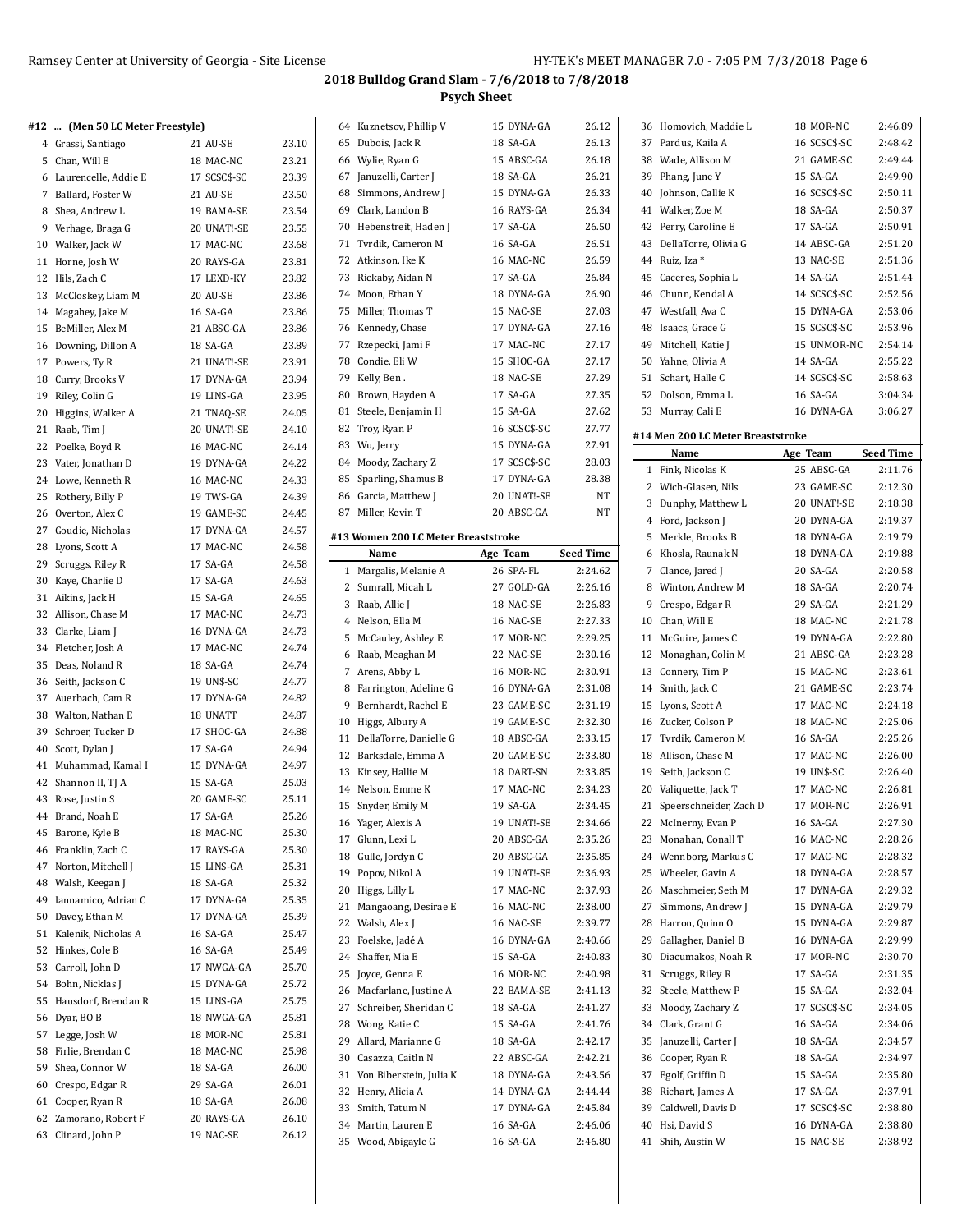#### Ramsey Center at University of Georgia - Site License HY-TEK's MEET MANAGER 7.0 - 7:05 PM 7/3/2018 Page 7

73 Merkle, Brooks B 18 DYNA-GA 1:08.19

| #14  (Men 200 LC Meter Breaststroke) |              |                  | 50 Hurt, Jordan B                         | 16 NAC-SE    | 1:07.31          | 12 Durocher, Luke L       | 17 NCAP-PV   | 57.67   |
|--------------------------------------|--------------|------------------|-------------------------------------------|--------------|------------------|---------------------------|--------------|---------|
| 42 Hinkes, Cole B                    | 16 SA-GA     | 2:39.96          | 51 Handlin, Lexie D                       | 16 MAC-NC    | 1:07.48          | 13 Silver, Tyler A        | 20 MOR-NC    | 57.80   |
| 43 Mehta, Cameron A                  | 17 SCSC\$-SC | 2:40.47          | 52 Thompson, Ann A                        | 13 SCSC\$-SC | 1:07.48          | 14 Anderson, Cade A       | 19 DYNA-GA   | 58.03   |
| 44 Rickaby, Aidan N                  | 17 SA-GA     | 2:40.91          | 53 Corbi, Katie M                         | 17 MAC-NC    | 1:07.49          | 15 Marquardt, Matthew D   | 20 MOR-NC    | 58.04   |
| 45 Cook, Ryan T                      | 15 DYNA-GA   | 2:42.57          | 54 Hicks, Taylor L                        | 16 DYNA-GA   | 1:07.52          | 16 McMurry, Alex Z        | 19 MAC-NC    | 58.42   |
| 46 Eaton, Taylor J                   | 15 DYNA-GA   | 2:44.74          | 55 Cohen, Emma Claire                     | 16 SA-GA     | 1:07.74          | 17 Svendsen, Hugh J       | 16 MAC-NC    | 58.45   |
| Bates, Jackson H<br>47               | 15 ABSC-GA   | 2:44.90          | 56 Oldham, Isabel K                       | 15 NAC-SE    | 1:07.77          | 18 Auerbach, Cam R        | 17 DYNA-GA   | 58.75   |
| 48 Barnett, Wesley A                 | 15 MAC-NC    | 2:47.37          | 57 Singletary, Madeline W                 | 15 SA-GA     | 1:07.83          | 19 Walton, Nathan E       | 18 UNATT     | 59.03   |
| 49 Troy, Ryan P                      | 16 SCSC\$-SC | 2:48.87          | 58 Mumford, Susan E                       | 15 MAC-NC    | 1:07.85          | 20 Barone, Kyle B         | 18 MAC-NC    | 59.28   |
|                                      |              |                  | 59 McComas, Katherine R                   | 20 GAME-SC   | 1:08.12          | 21 Durmer, Jeffrey J      | 18 DYNA-GA   | 59.54   |
| #15 Women 100 LC Meter Backstroke    |              |                  | 60 Cook, Alissa A                         | 18 DYNA-GA   | 1:08.12          | 22 Curry, Brooks V        | 17 DYNA-GA   | 59.57   |
| Name                                 | Age Team     | <b>Seed Time</b> | 61 Norton, Emma G                         | 14 LINS-GA   | 1:08.15          | 23 Franklin, Zach C       | 17 RAYS-GA   | 59.67   |
| 1 Smoliga, Olivia M                  | 23 ABSC-GA   | 1:00.13          | 62 Cera, Adrianna E                       | 16 MOR-NC    | 1:08.20          | 24 Fletcher, Josh A       | 17 MAC-NC    | 59.70   |
| 2 Walsh, Alex J                      | 16 NAC-SE    | 1:00.84          | 63 Smith, Janie L                         | 17 MAC-NC    | 1:08.39          | 25 Aikins, Jack H         | 15 SA-GA     | 59.81   |
| 3 Menkhaus, Julia E                  | 18 MAC-NC    | 1:01.72          | 64 Auerbach, Gabby V                      | 16 RAYS-GA   | 1:08.41          | 26 Klinsky, Spencer A     | 19 NAC-SE    | 59.82   |
| 4 Countie, Grace K                   | 18 MOR-NC    | 1:02.09          | 65 Tashlein, Abigail R                    | 15 SA-GA     | 1:08.48          | 27 Walker, Jack W         | 17 MAC-NC    | 59.86   |
| 5 Brown, Erika J                     | 19 UNAT!-SE  | 1:02.36          | 66 Betzer, Emery E                        | 16 DYNA-GA   | 1:08.61          | 28 Barnett, Wesley A      | 15 MAC-NC    | 1:00.04 |
| 6 Flickinger, Maddy L                | 16 MAC-NC    | 1:02.78          | 67 Accordino, Allyson (Allyca R 16 MAC-NC |              | 1:08.62          | 29 Kaye, Charlie D        | 17 SA-GA     | 1:00.08 |
| 7 Burchill, Sammie F                 | 19 ABSC-GA   | 1:02.90          | 68 Irwin, Caroline A                      | 15 SA-GA     | 1:08.66          | 30 Cardot, Louis T        | 17 DYNA-GA   | 1:00.59 |
| 8 Aikins, Caroline G                 | 18 SA-GA     | 1:02.97          | 69 Ohayon, Aliya R                        | 16 DYNA-GA   | 1:08.70          | 31 Wennborg, Markus C     | 17 MAC-NC    | 1:00.61 |
| 9 Small, Meghan N                    | 20 UNAT!-SE  | 1:03.00          |                                           |              | 1:09.00          |                           | 17 SA-GA     | 1:00.64 |
| 10 Lindner, Sophie M                 | 18 MAC-NC    | 1:03.01          | 70 Higgs, Lilly L                         | 17 MAC-NC    |                  | 32 Hebenstreit, Haden J   |              |         |
| 11 Paspalas, Christina M             | 20 UNAT!-SE  | 1:03.02          | 71 Taylor, Leila G<br>72 Reed, Gabi K     | 18 SA-GA     | 1:09.09          | 33 Logan, Charlie R       | 17 ABSC-GA   | 1:00.69 |
| 12 Homovich, Maddie L                | 18 MOR-NC    | 1:03.14          |                                           | 16 SCSC\$-SC | 1:09.09          | 34 Mills, Lucas O         | 19 UNAT!-SE  | 1:00.75 |
| 13 Margalis, Melanie A               | 26 SPA-FL    | 1:03.16          | 73 Petrie, Sydney L                       | 16 DYNA-GA   | 1:09.31          | 35 Ellard, Walter         | 18 SA-GA     | 1:00.77 |
| 14 Tetzloff, Alyssa P                | 21 AU-SE     | 1:03.17          | 74 Hilt, Lauren A                         | 18 GAME-SC   | 1:09.38          | 36 Muhammad, Kamal I      | 15 DYNA-GA   | 1:00.86 |
| 15 Falconer, Erin E                  | 20 AU-SE     | 1:03.18          | 75 Clark, Alex D                          | 15 DYNA-GA   | 1:09.44          | 37 Dyar, BO B             | 18 NWGA-GA   | 1:01.01 |
| 16 Grinter, Bailey A                 | 19 UNAT!-SE  | 1:03.39          | 76 Prestel, Anna M                        | 18 RAYS-GA   | 1:09.71          | 38 Clark, Landon B        | 16 RAYS-GA   | 1:01.10 |
| 17 Franklin, Missy J                 | 23 ABSC-GA   | 1:03.48          | 77 Bertschi, Samantha M                   | 15 SA-GA     | 1:09.79          | 39 Iannamico, Adrian C    | 17 DYNA-GA   | 1:01.17 |
| 18 Walsh, Gretchen C                 | 15 NAC-SE    | 1:03.54          | 78 Thrift, Jenna M                        | 15 SCSC\$-SC | 1:10.09          | 40 Moore, Michael R       | 16 MOR-NC    | 1:01.26 |
| 19 Harris, Jewels A                  | 18 AU-SE     | 1:03.77          | 79 Sowards, Elizabeth J                   | 14 MAC-NC    | 1:10.47          | 41 Bohn, Nicklas J        | 15 DYNA-GA   | 1:01.63 |
| 20 Cornell, Emily B                  | 20 GAME-SC   | 1:03.93          | 80 Livingston, Sarah C                    | 15 SA-GA     | 1:10.61          | 42 Rose, Justin S         | 20 GAME-SC   | 1:01.75 |
| 21 Lowe, Heidi D                     | 18 MAC-NC    | 1:04.34          | 81 Harkonen, Venla E                      | 15 SA-GA     | 1:10.75          | 43 Gonzalez, Alex S       | 16 SA-GA     | 1:01.91 |
| 22 Bullock, Addie Rose R             | 16 RAYS-GA   | 1:04.35          | 82 Remick, Payton L                       | 17 DYNA-GA   | 1:10.83          | 44 Norton, Mitchell J     | 15 LINS-GA   | 1:01.96 |
|                                      | 17 MAC-NC    | 1:04.53          | 83 Bargeron, Avery G                      | 15 DYNA-GA   | 1:10.98          | 45 Moore, Joseph A        | 16 MAC-NC    | 1:02.17 |
| 23 Dragelin, Amy G                   |              |                  | 84 Doennebrink, Danielle E                | 19 GAME-SC   | 1:11.00          | 46 Schroer, Tucker D      | 17 SHOC-GA   | 1:02.17 |
| 24 Saxon, Rachel G                   | 16 SA-GA     | 1:04.94          | 85 Gerlock, Hannah M                      | 19 GAME-SC   | 1:11.09          | 47 Davey, Ethan M         | 17 DYNA-GA   | 1:02.69 |
| 25 Deas, Elly L                      | 17 SA-GA     | 1:05.10          | 86 Jonsson, Lauren E                      | 17 SA-GA     | 1:11.28          | 48 Brown, Hayden A        | 17 SA-GA     | 1:02.87 |
| 26 Thompson, Sarah-Grace G           | 16 SA-GA     | 1:05.17          | 87 Gallagher, Bailey C                    | 15 SCSC\$-SC | 1:11.73          | 49 Condie, Eli W          | 15 SHOC-GA   | 1:03.16 |
| 27 Merritt, Kensley E                | 16 MAC-NC    | 1:05.18          | 88 Chunn, Kendal A                        | 14 SCSC\$-SC | 1:12.07          | 50 Miller, Thomas T       | 15 NAC-SE    | 1:03.31 |
| 28 Slater, Savannah M                | 17 SA-GA     | 1:05.26          | 89 Jardina, Annie F                       | 14 SA-GA     | 1:12.27          | 51 Kring, Jaden S         | 17 MOR-NC    | 1:03.34 |
| 29 Russell, Claire                   | 15 MAC-NC    | 1:05.30          | 90 Henderson, Krisalyn J                  | 14 SA-GA     | 1:12.84          | 52 Schneider, Ethan A     | 17 MAC-NC    | 1:03.40 |
| 30 McKernan, Shannon E               | 21 AU-SE     | 1:05.33          | 91 Wong, Katie C                          | 15 SA-GA     | 1:13.05          | 53 Eaton, Taylor J        | 15 DYNA-GA   | 1:03.41 |
| 31 Hurt, Lauren C                    | 16 NAC-SE    | 1:05.58          | 92 Blank, Lily M                          | 16 DYNA-GA   | 1:14.26          | 54 Overton, Alex C        | 19 GAME-SC   | 1:03.59 |
| 32 Wasmuth, Hannah L                 | 16 DYNA-GA   | 1:05.88          | 93 Henry, Alicia A                        | 14 DYNA-GA   | 1:14.42          | 55 Cross, Andy L          | 17 DYNA-GA   | 1:03.59 |
| 33 Parish, Jessica C                 | 14 SA-GA     | 1:06.06          | 94 Schart, Halle C                        | 14 SCSC\$-SC | 1:14.64          | 56 Kazmi, Connor J        | 15 SA-GA     | 1:03.96 |
| 34 Cohen, Rebecca R                  | 19 DYNA-GA   | 1:06.07          | 95 Hassell, Abbie G                       | 16 SCSC\$-SC | 1:15.91          | 57 Johnston, Mikhail S    | 18 DYNA-GA   | 1:03.96 |
| 35 Perry, Caroline E                 | 17 SA-GA     | 1:06.08          | 96 Anderson, Sophie R                     | 14 SA-GA     | 1:17.24          | 58 Lowe, Kenneth R        | 16 MAC-NC    | 1:04.17 |
| 36 Otten, Emma R                     | 19 GAME-SC   | 1:06.16          |                                           |              |                  |                           | 17 DYNA-GA   |         |
| 37 Aikins, Katherine I               | 20 SA-GA     | 1:06.19          | 97 Donaldson, Maya R                      | 17 SA-GA     | 1:20.80          | 59 Goudie, Nicholas       |              | 1:04.39 |
| 38 Johnson, Carrie E                 | 21 NAC-SE    | 1:06.27          | #16 Men 100 LC Meter Backstroke           |              |                  | 60 Kuznetsov, Phillip V   | 15 DYNA-GA   | 1:04.52 |
| 39 Hendrix, Riley E                  | 16 DYNA-GA   | 1:06.30          | Name                                      | Age Team     | <b>Seed Time</b> | 61 Egolf, Griffin D       | 15 SA-GA     | 1:04.68 |
| 40 Stout, Alina C                    | 16 MAC-NC    | 1:06.60          | 1 Acevedo, Javier                         | 20 AAC       | 53.64            | 62 Critchfield, Michael J | 17 SA-GA     | 1:04.72 |
| 41 Nelson, Emme K                    | 17 MAC-NC    | 1:06.65          | 2 Reilman, Joey J                         | 21 UNAT!-SE  | 55.78            | 63 Maschmeier, Seth M     | 17 DYNA-GA   | 1:05.09 |
| 42 Helm, Sarah K                     | 21 BAMA-SE   | 1:06.66          | 3 Garcia, Matthew J                       | 20 UNAT!-SE  | 56.36            | 64 Shields, Nolan R       | 17 DYNA-GA   | 1:05.24 |
| 43 Bailey, Elizabeth M               | 19 DYNA-GA   | 1:06.75          | 4 Dunham, Bradley T                       | 18 SA-GA     | 56.44            | 65 Steele, Benjamin H     | 15 SA-GA     | 1:05.46 |
| 44 VanNote, Ellie A                  | 16 MAC-NC    | 1:06.87          | 5 Walsh, Keegan J                         | 18 SA-GA     | 57.23            | 66 Laurencelle, Addie E   | 17 SCSC\$-SC | 1:05.48 |
| 45 Yandle, Ava C                     | 15 MAC-NC    | 1:07.02          | 6 Grum, Ian P                             | 17 DYNA-GA   | 57.28            | 67 Taulbee, Jake A        | 16 SA-GA     | 1:05.56 |
| Hillmeyer, Savannah R<br>46          | 18 GAME-SC   | 1:07.08          | 7 Healy, John J                           | 18 MOR-NC    | 57.35            | 68 Duval, Caleb A         | 15 DYNA-GA   | 1:05.90 |
| 47 Morris, Katelyn M                 | 15 SA-GA     | 1:07.19          | 8 Hils, Zach C                            | 17 LEXD-KY   | 57.43            | 69 Carroll, John D        | 17 NWGA-GA   | 1:06.26 |
| Bragg, Mady M<br>48                  | 17 RAYS-GA   | 1:07.23          | 9 Connolly, Alec M                        | 20 UNAT!-SE  | 57.55            | 70 Steele, Matthew P      | 15 SA-GA     | 1:06.51 |
|                                      |              |                  | 10 Verhage, Braga G                       | 20 UNAT!-SE  | 57.55            | 71 Kennedy, Chase         | 17 DYNA-GA   | 1:07.01 |
| 49 Burke, Lily J                     | 15 SA-GA     | 1:07.29          | 11 Stewart, Sam W                         | 21 UN-ST     | 57.65            | 72 Shea, Connor W         | 18 SA-GA     | 1:08.00 |
|                                      |              |                  |                                           |              |                  |                           |              |         |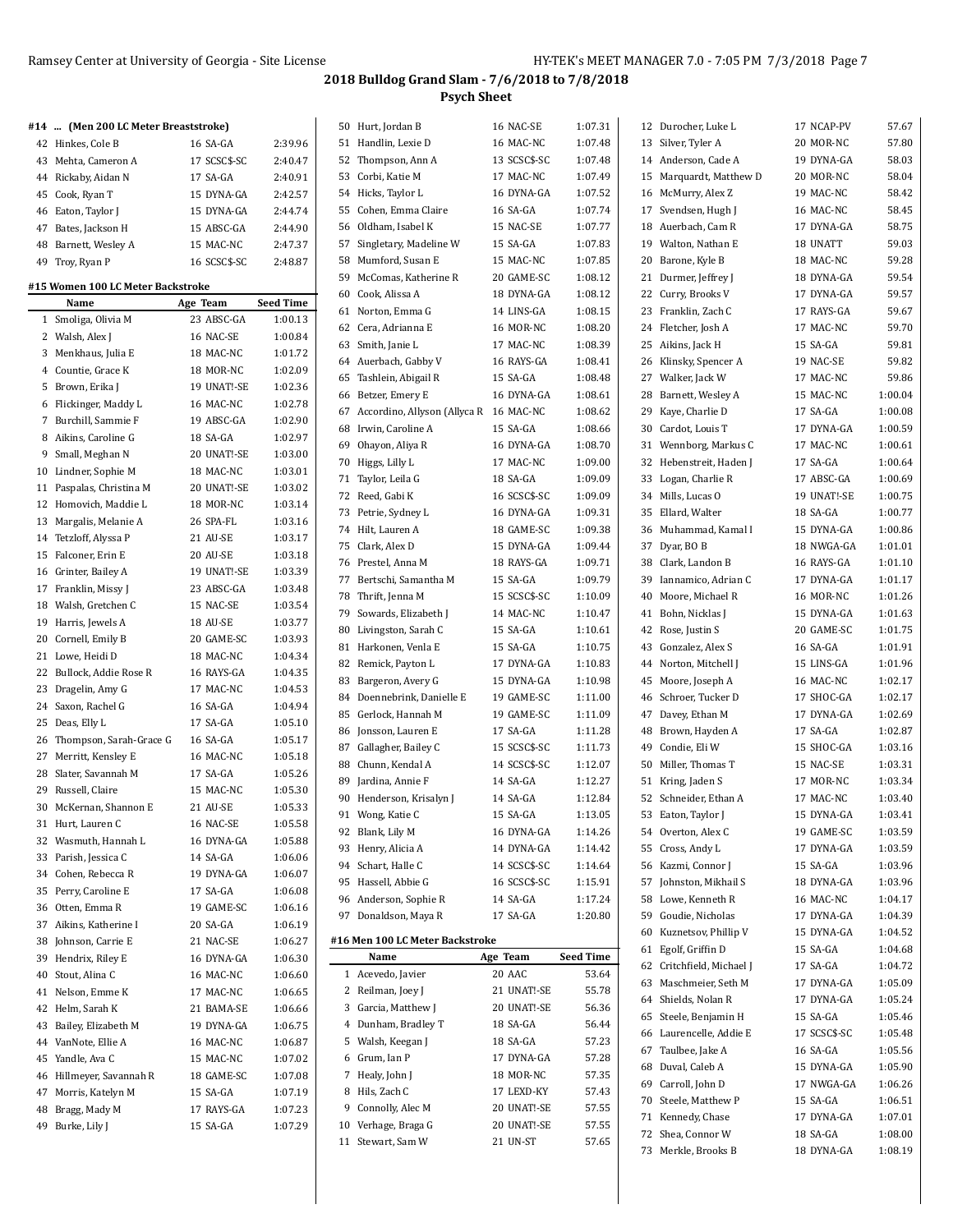## Ramsey Center at University of Georgia - Site License HY-TEK's MEET MANAGER 7.0 - 7:05 PM 7/3/2018 Page 8

|    | #16  (Men 100 LC Meter Backstroke) |              |           |    | 55 Altera, Ashley K  |
|----|------------------------------------|--------------|-----------|----|----------------------|
|    | 74 Shannon II, TJ A                | 15 SA-GA     | 1:10.35   |    | 56 Smiley, Jill M    |
|    | 75 Casey, Jack C                   | 15 DYNA-GA   | 1:10.74   | 57 | Ohayon, Aliya R      |
|    | 76 Moon, Ethan Y                   | 18 DYNA-GA   | 1:15.07   | 58 | Sparacino, Elizal    |
|    |                                    |              |           | 59 | Joyce, Genna E       |
|    | #17 Women 400 LC Meter Freestyle   |              |           |    | 60 Ward, Katharine   |
|    | Name                               | Age Team     | Seed Time |    | 61 Andrews, Isabell  |
|    | 1 Flickinger, Hali A               | 23 ABSC-GA   | 4:07.93   |    | 62 Henderson, Kris   |
|    | 2 Harnish, Courtney N              | 19 YY-MA     | 4:08.22   |    | 63 Anderson, Sophi   |
|    | 3 Homovich, Maddie L               | 18 MOR-NC    | 4:12.30   |    |                      |
|    | 4 Nunan, Amanda J                  | 19 UNAT!-SE  | 4:14.21   |    | #18 Men 400 LC Mete  |
|    | 5 Bartis, Olwyn J                  | 17 MAC-NC    | 4:18.40   |    | Name                 |
|    | 6 McCulloh, Abigail H              | 15 SA-GA     | 4:18.89   |    | 1 Koski, Matias M    |
|    | 7 Scott, Sandra D                  | 19 ABSC-GA   | 4:19.12   |    | 2 Litherland, Kevii  |
|    | 8 Jahns, Anna E                    | 21 GA-GA     | 4:19.17   |    | 3 Litherland, Jay Y  |
|    | 9 Peterson, Emmaline B             | 19 ABSC-GA   | 4:19.39   |    | 4 Higgins, Walker    |
|    | 10 Finnon, Meg H                   | 20 ABSC-GA   | 4:19.51   |    | 5 Davis, Tal J       |
|    | 11 Arner, Haley P                  | 18 SA-GA     | 4:21.07   |    | 6 Burns, Aidan T     |
|    | 12 Raab, Meaghan M                 | 22 NAC-SE    | 4:21.61   |    | 7 Dannhauser, Josl   |
| 13 | Stout, Jordan M                    | 20 ABSC-GA   | 4:21.75   |    | 8 Apel, Aaron J      |
|    | 14 Alexander, Emma K               | 17 SA-GA     | 4:22.12   |    | 9 Dunham, Bradle     |
|    | 15 Falconer, Erin E                | 20 AU-SE     | 4:22.20   |    | 10 Bentz, Gunnar G   |
|    | 16 Grottle, Abby E                 | 16 UN-SA-GA  | 4:22.41   |    | 11 Miller, Kevin T   |
| 17 | Neas, Ashley S                     | 17 SA-GA     | 4:23.14   |    | 12 Wiltsey, Curtis S |
| 18 | Pilkenton, Abby M                  | 16 DYNA-GA   | 4:23.45   |    | 13 Forde, Clayton T  |
|    | 19 Hefner, Faith E                 | 17 MAC-NC    | 4:23.56   |    | 14 Burns, Hayden M   |
|    | 20 Preski, Alexis M                | 20 BAMA-SE   | 4:23.64   | 15 | Firlie, Brendan C    |
|    | 21 Ulett, Tristen D                | 15 DYNA-GA   | 4:24.21   |    | 16 Lee, Bryan D      |
|    | 22 Murray, Cali E                  | 16 DYNA-GA   | 4:24.73   |    | 17 Dubois, Jack R    |
|    | 23 Mitchell, Savannah E            | 16 DYNA-GA   | 4:25.41   |    | 18 Reed, Greg C      |
|    | 24 Cera, Adrianna E                | 16 MOR-NC    | 4:26.60   |    | 19 Hinawi, Marc      |
|    |                                    |              |           |    | 20 Bekemeyer, Cody   |
|    | 25 Nelson, Ella M                  | 16 NAC-SE    | 4:29.32   |    | 21 LaMastra, Conno   |
|    | 26 Arens, Abby L                   | 16 MOR-NC    | 4:30.60   |    |                      |
| 27 | Singletary, Madeline W             | 15 SA-GA     | 4:30.94   |    | 22 Scott, Dylan J    |
|    | 28 Mitchell, Katie J               | 15 UNMOR-NC  | 4:31.14   |    | 23 Fulcher, Joshua M |
|    | 29 Mundy, Sarah E                  | 17 SCSC\$-SC | 4:31.28   |    | 24 Horne, Josh W     |
|    | 30 McCauley, Ashley E              | 17 MOR-NC    | 4:31.45   |    | 25 Grum, Ian P       |
| 31 | Sweeney, Reagan N                  | 15 SA-GA     | 4:31.56   |    | 26 Rzepecki, Jami F  |
|    | 32 Duracinsky, Maddie R            | 17 MOR-NC    | 4:31.65   |    | 27 Atkinson, Ike K   |
| 33 | Rogan, Skylar M                    | 20 ABSC-GA   | 4:31.79   |    | 28 Ahn, Shwan        |
| 34 | Flynn, Emilie M                    | 16 SA-GA     | 4:32.34   |    | 29 Legge, Josh W     |
|    | 35 Norton, Emma G                  | 14 LINS-GA   | 4:32.50   |    | 30 Durmer, Jeffrey J |
|    | 36 Sweeney, Tegan R                | 18 SA-GA     | 4:33.25   |    | 31 Deas, Noland R    |
| 37 | Cohen, Emma Claire                 | 16 SA-GA     | 4:33.74   | 32 | Huenniger, Andr      |
| 38 | Worden, Ashley E                   | 17 MOR-NC    | 4:34.47   | 33 | Castaldo, Christo    |
| 39 | Petrie, Sydney L                   | 16 DYNA-GA   | 4:34.48   |    | 34 Kalenik, Nichola  |
| 40 | Merritt, Kensley E                 | 16 MAC-NC    | 4:34.59   | 35 | Hebenstreit, Hac     |
| 41 | Riley, Sarah E                     | 16 BAY-SE    | 4:34.72   |    | 36 Kennedy, Chase    |
| 42 | Jones, Megan E                     | 21 SA-GA     | 4:35.27   | 37 | Wylie, Ryan G        |
| 43 | Francis, Sophie W                  | 17 MAC-NC    | 4:35.58   |    | 38 Svendsen, Hugh    |
| 44 | Betzer, Emery E                    | 16 DYNA-GA   | 4:35.66   | 39 | Zamorano, Robe       |
| 45 | Wasmuth, Hannah L                  | 16 DYNA-GA   | 4:36.18   |    | 40 McDonald, John    |
|    | 46 Hoffman, Amanda D               | 17 MAC-NC    | 4:37.35   | 41 | Mahoney, Nichol      |
| 47 | Clark, Alex D                      | 15 DYNA-GA   | 4:38.71   | 42 | McGuire, James (     |
| 48 | Bertschi, Samantha M               | 15 SA-GA     | 4:38.72   | 43 | Brook, Aidan Z       |
| 49 | Cohen, Rebecca R                   | 19 DYNA-GA   | 4:39.25   |    | 44 Whipple, Zack K   |
| 50 | Slowey, Meghan E                   | 17 SCSC\$-SC | 4:39.72   |    | 45 Hausdorf, Brend   |
| 51 | Mason, Caitlin A                   | 14 SCSC\$-SC | 4:39.78   | 46 | Gallagher, Daniel    |
| 52 | Jonsson, Lauren E                  | 17 SA-GA     | 4:40.18   | 47 | Healy, John J        |
| 53 | Harris, Chloe E                    | 16 MAC-NC    | 4:40.71   | 48 | Harron, Quinn O      |
| 54 | Cohen, Abby E                      | 17 DYNA-GA   | 4:41.87   | 49 | Mahoney, Sam E       |
|    |                                    |              |           | 50 | Moody, Zachary       |
|    |                                    |              |           |    |                      |

| 55 | Altera, Ashley K               | 15 DYNA-GA            | 4:42.16          |
|----|--------------------------------|-----------------------|------------------|
| 56 | Smiley, Jill M                 | 14 SCSC\$-SC          | 4:42.69          |
| 57 | Ohayon, Aliya R                | 16 DYNA-GA            | 4:44.55          |
| 58 | Sparacino, Elizabeth           | 17 SA-GA              | 4:45.49          |
| 59 | Joyce, Genna E                 | 16 MOR-NC             | 4.48.06          |
|    | 60 Ward. Katharine             | 16 DYNA-GA            | 4:48.61          |
| 61 | Andrews, Isabelle H            | 16 SA-GA              | 4:51.58          |
| 62 | Henderson, Krisalyn J          | 14 SA-GA              | 4:52.26          |
| 63 | Anderson, Sophie R             | 14 SA-GA              | 5:08.33          |
|    |                                |                       |                  |
|    | #18 Men 400 LC Meter Freestyle |                       |                  |
|    | Name                           | Age Team              | <b>Seed Time</b> |
|    | 1 Koski, Matias M              | 24 ABSC-GA            | 3:49.37          |
| 2  | Litherland, Kevin R            | 22 DYNA-GA            | 3:50.24          |
| 3  | Litherland, Jay Y              | 22 DYNA-GA            | 3:50.36          |
| 4  | Higgins, Walker A              | 21 TNAQ-SE            | 3:52.13          |
| 5  | Davis, Tal J                   | 19 ABSC-GA            | 3:52.26          |
| 6  | Burns, Aidan T                 | 20 SCSC-PC            | 3:53.28          |
|    | Dannhauser, Josh P             |                       |                  |
| 7  |                                | 20 AU-SE<br>19 SAC-AZ | 3:55.09          |
|    | 8 Apel, Aaron J                |                       | 3:56.78          |
| 9  | Dunham, Bradley T              | 18 SA-GA              | 3:57.53          |
| 10 | Bentz, Gunnar G                | 22 DYNA-GA            | 3:57.67          |
| 11 | Miller, Kevin T                | 20 ABSC-GA            | 3:59.20          |
| 12 | Wiltsey, Curtis S              | 19 MAC-NC             | 3.59.48          |
| 13 | Forde, Clayton T               | 21 UNLAK-KY           | 3:59.54          |
| 14 | Burns, Hayden M                | 21 UNAT!-SE           | 4:00.14          |
| 15 | Firlie, Brendan C              | 18 MAC-NC             | 4:00.50          |
| 16 | Lee, Bryan D                   | 21 AU-SE              | 4:00.50          |
| 17 | Dubois, Jack R                 | 18 SA-GA              | 4:00.51          |
| 18 | Reed, Greg C                   | 18 ABSC-GA            | 4:00.69          |
| 19 | Hinawi, Marc                   | 21 UNAT!-SE           | 4:01.31          |
| 20 | Bekemeyer, Cody C              | 21 GAME-SC            | 4:02.31          |
| 21 | LaMastra, Connor K             | 19 DYNA-GA            | 4:02.38          |
| 22 | Scott, Dylan J                 | 17 SA-GA              | 4:03.26          |
| 23 | Fulcher, Joshua M              | 19 ABSC-GA            | 4:03.59          |
| 24 | Horne, Josh W                  | 20 RAYS-GA            | 4:03.62          |
| 25 | Grum, Ian P                    | 17 DYNA-GA            | 4:04.31          |
| 26 | Rzepecki, Jami F               | 17 MAC-NC             | 4:05.63          |
|    |                                |                       |                  |
| 27 | Atkinson, Ike K                | 16 MAC-NC             | 4:05.77          |
| 28 | Ahn, Shwan                     | 17 SA-GA              | 4:06.37          |
| 29 | Legge, Josh W                  | 18 MOR-NC             | 4:06.96          |
| 30 | Durmer, Jeffrey J              | 18 DYNA-GA            | 4:07.29          |
| 31 | Deas, Noland R                 | 18 SA-GA              | 4:08.02          |
| 32 | Huenniger, Andrew C            | 19 SA-GA              | 4:08.25          |
| 33 | Castaldo, Christopher J        | 17 RAYS-GA            | 4.08.75          |
| 34 | Kalenik, Nicholas A            | 16 SA-GA              | 4:09.91          |
| 35 | Hebenstreit, Haden J           | 17 SA-GA              | 4:10.93          |
| 36 | Kennedy, Chase                 | 17 DYNA-GA            | 4:11.18          |
| 37 | Wylie, Ryan G                  | 15 ABSC-GA            | 4:11.21          |
| 38 | Svendsen, Hugh J               | 16 MAC-NC             | 4:11.75          |
| 39 | Zamorano, Robert F             | 20 RAYS-GA            | 4:12.40          |
| 40 | McDonald, John Morgan M        | 18 ABSC-GA            | 4:12.45          |
| 41 | Mahoney, Nicholas P            | 19 SA-GA              | 4:12.71          |
| 42 | McGuire, James C               | 19 DYNA-GA            | 4:13.03          |
| 43 | Brook, Aidan Z                 | 19 ABSC-GA            | 4.14.33          |
| 44 | Whipple, Zack K                | 16 MAC-NC             | 4:15.23          |
| 45 | Hausdorf, Brendan R            | 15 LINS-GA            | 4:15.30          |
| 46 | Gallagher, Daniel B            | 16 DYNA-GA            | 4:15.88          |
|    |                                |                       |                  |
| 47 | Healy, John J                  | 18 MOR-NC             | 4:16.22          |
| 48 | Harron, Quinn O                | 15 DYNA-GA            | 4:16.31          |
| 49 | Mahoney, Sam E                 | 18 MAC-NC             | 4:16.33          |
| 50 | Moody, Zachary Z               | 17 SCSC\$-SC          | 4:16.46          |

| 51 | Connery, Tim P                            | 15 MAC-NC              | 4:16.49          |
|----|-------------------------------------------|------------------------|------------------|
| 52 | Marshall, Ian C                           | 17 NAC-SE              | 4:17.38          |
| 53 | Johnston, Mikhail S                       | 18 DYNA-GA             | 4:17.50          |
|    | 54 Kring, Jaden S                         | 17 MOR-NC              | 4:17.60          |
| 55 | Moore, Michael R                          | 16 MOR-NC              | 4:17.64          |
| 56 | Kelly, Ben .                              | 18 NAC-SE              | 4:17.67          |
| 57 | Gush, Matthew L                           | 15 SCSC\$-SC           | 4:17.97          |
| 58 | Taulbee, Jake A                           | 16 SA-GA               | 4:18.18          |
| 59 | Logan, Charlie R                          | 17 ABSC-GA             | 4:18.35          |
| 60 |                                           | 16 SA-GA               | 4:18.45          |
|    | Dubois, Wilson L                          |                        |                  |
| 61 | Cardot, Louis T                           | 17 DYNA-GA             | 4:18.71          |
| 62 | Troy, Ryan P                              | 16 SCSC\$-SC           | 4:19.06          |
| 63 | McClain, Ben H                            | 15 LINS-GA             | 4:19.50          |
| 64 | Diacumakos, Noah R                        | 17 MOR-NC              | 4:20.30          |
| 65 | Monahan, Conall T                         | 16 MAC-NC              | 4:21.46          |
| 66 | Sergile, Sebastien X                      | 14 SA-GA               | 4:22.36          |
| 67 | Griffin, Noah J                           | 15 SA-GA               | 4:22.49          |
| 68 | Caldwell, Davis D                         | 17 SCSC\$-SC           | 4:22.74          |
| 69 | BeMiller, Alex M                          | 21 ABSC-GA             | 4:22.74          |
| 70 | Duval, Caleb A                            | 15 DYNA-GA             | 4:22.97          |
| 71 | Sparling, Shamus B                        | 17 DYNA-GA             | 4:23.53          |
| 72 | Steele, Benjamin H                        | 15 SA-GA               | 4:23.56          |
| 73 | Clarke, Liam J                            | 16 DYNA-GA             | 4:24.68          |
|    | 74 Casey, Jack C                          | 15 DYNA-GA             | 4:24.75          |
| 75 | Wu, Jerry                                 | 15 DYNA-GA             | 4:25.01          |
| 76 | Harvin, Jackson B                         | 17 ABSC-GA             | 4:26.16          |
| 77 | Caldwell, Ethan L                         | 15 SCSC\$-SC           | 4:26.89          |
| 78 | Steele, Matthew P                         | 15 SA-GA               | 4:27.18          |
| 79 | Knobloch, Eli H                           | 19 NAC-SE              | 4:28.26          |
| 80 | Wheeler, Gavin A                          | 18 DYNA-GA             | 4:29.98          |
|    | 81 Brown, Hayden A                        |                        |                  |
|    |                                           |                        |                  |
|    |                                           | 17 SA-GA               | 4:30.63          |
| 82 | Wennborg, Markus C                        | 17 MAC-NC              | 4:36.45          |
| 83 | Shields, Nolan R                          | 17 DYNA-GA             | 4:41.46          |
|    | #19 Women 100 LC Meter Freestyle          |                        |                  |
|    | Name                                      | Age Team               | <b>Seed Time</b> |
| 1  | Brown, Erika J                            | 19 UNAT!-SE            | 54.52            |
| 2  | Smoliga, Olivia M                         | 23 ABSC-GA             | 54.66            |
| 3  | Burchill, Veronica K                      | 20 ABSC-GA             | 55.18            |
| 4  | Margalis, Melanie A                       | 26 SPA-FL              | 55.88            |
| 5  | Walsh, Gretchen C                         | 15 NAC-SE              | 56.12            |
| 6  | Tetzloff, Alyssa P                        | 21 AU-SE               | 56.22            |
| 7. | Moseley, Stanzi F                         | 20 UNAT!-SE            | 56.26            |
|    | 8 Franklin, Missy J                       | 23 ABSC-GA             | 56.45            |
|    | 9 Weir, Amanda J                          | 32 SA-GA               | 56.50            |
|    | 10 Walsh, Alex J                          | 16 NAC-SE              | 56.67            |
|    | 11 Raab, Meaghan M                        | 22 NAC-SE              | 56.82            |
|    |                                           |                        | 57.05            |
|    | 12 Lindner, Sophie M                      | 18 MAC-NC              |                  |
|    | 13 Countie, Grace K                       | 18 MOR-NC              | 57.05            |
|    | 14 Bartis, Olwyn J                        | 17 MAC-NC<br>18 MAC-NC | 57.15<br>57.24   |
|    | 15 Lowe, Heidi D                          |                        |                  |
|    | 16 Grinter, Bailey A                      | 19 UNAT!-SE            | 57.29            |
|    | 17 Raab, Allie J                          | 18 NAC-SE              | 57.32            |
|    | 18 Mundy, Sarah E                         | 17 SCSC\$-SC           | 57.39            |
| 19 | Peters, Stephanie C                       | 22 LINS-GA             | 57.56            |
| 20 | Corbi, Katie M                            | 17 MAC-NC              | 57.57            |
| 21 | Flickinger, Maddy L                       | 16 MAC-NC              | 57.59            |
|    | 22 Thompson, Sarah-Grace G                | 16 SA-GA               | 57.63            |
|    | 23 Wallis, Maddie M                       | 19 ABSC-GA             | 57.68            |
|    | 24 Smith, Tatum N                         | 17 DYNA-GA             | 57.81            |
|    | 25 Alexander, Emma K<br>26 Hurt, Lauren C | 17 SA-GA<br>16 NAC-SE  | 57.90<br>58.06   |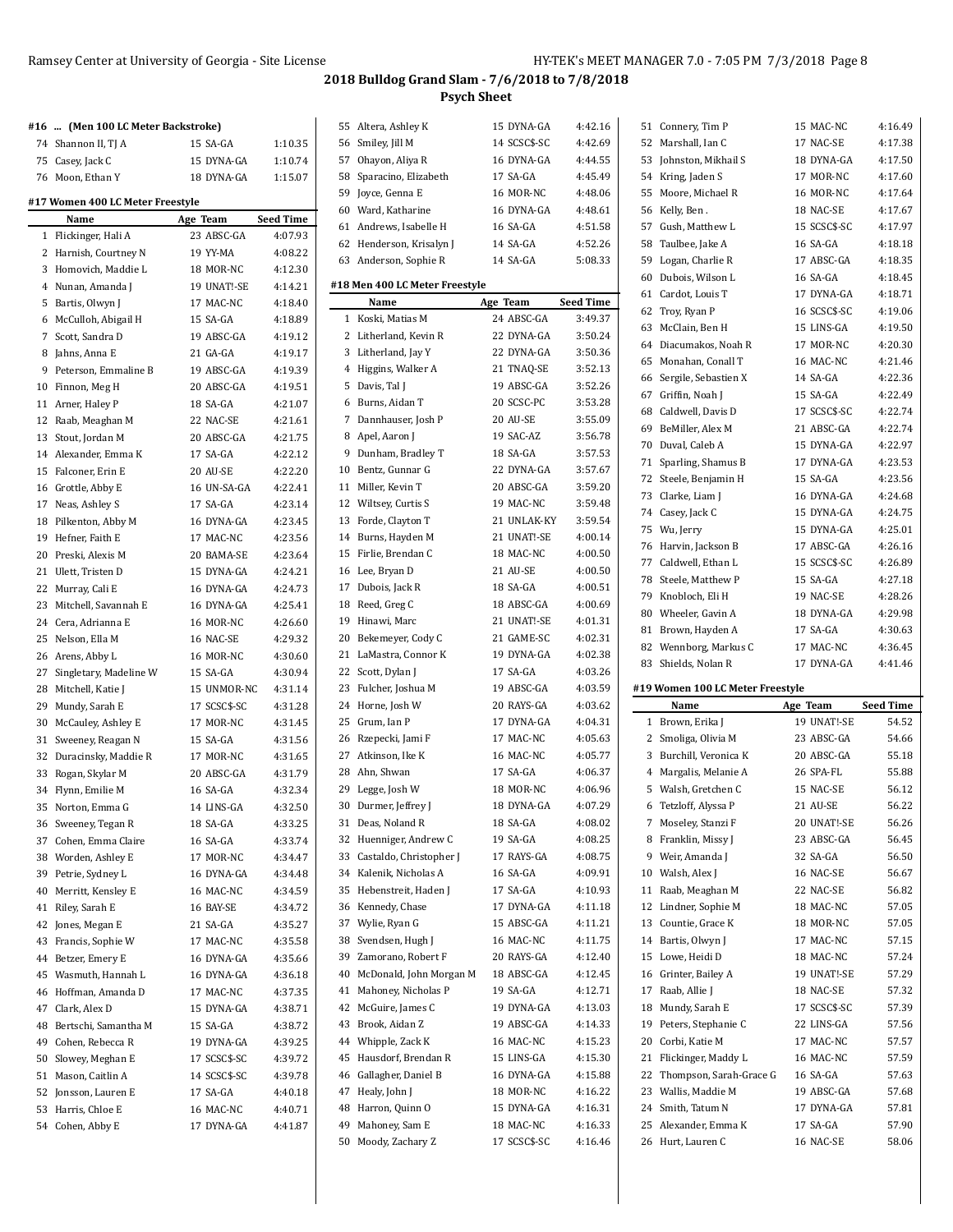| #19  (Women 100 LC Meter Freestyle)       |              |         | 87 Von Biberstein, Julia K                  | 18 DYNA-GA            | 1:01.81          | 27 Atmore, Blake B         | 21 SA-GA    | 53.00 |
|-------------------------------------------|--------------|---------|---------------------------------------------|-----------------------|------------------|----------------------------|-------------|-------|
| 27 Mitchell, Katie J                      | 15 UNMOR-NC  | 58.21   | 88 Routhier, Madelyn S                      | 13 SCSC\$-SC          | 1:01.82          | 28 Wich-Glasen, Nils       | 23 GAME-SC  | 53.02 |
| 28 Clevenger, Robyn N                     | 20 AU-SE     | 58.26   | 89 Reed, Gabi K                             | 16 SCSC\$-SC          | 1:01.88          | 29 Khosla, Raunak N        | 18 DYNA-GA  | 53.06 |
| 29 Merritt, Kensley E                     | 16 MAC-NC    | 58.45   | 90 Cooper, Amelia C                         | 14 SA-GA              | 1:01.92          | 30 Deas, Noland R          | 18 SA-GA    | 53.07 |
| 30 Nelson, Ella M                         | 16 NAC-SE    | 58.57   | 91 Morris, Katelyn M                        | 15 SA-GA              | 1:02.18          | 31 Stewart, Sam W          | 21 UN-ST    | 53.30 |
| 31 Arner, Haley P                         | 18 SA-GA     | 58.61   | 92 Sergile, Tessa K                         | 17 SA-GA              | 1:02.21          | 32 Raab, Tim J             | 20 UNAT!-SE | 53.32 |
| 32 Sichterman, Megan J                    | 19 UNAT!-SE  | 58.63   | 93 McComas, Katherine R                     | 20 GAME-SC            | 1:02.24          | 33 Lowe, Kenneth R         | 16 MAC-NC   | 53.38 |
| 33 Duracinsky, Maddie R                   | 17 MOR-NC    | 58.66   | 94 Remick, Payton L                         | 17 DYNA-GA            | 1:02.30          | 34 Zucker, Colson P        | 18 MAC-NC   | 53.42 |
| 34 Blaum, Donna E                         | 19 ABSC-GA   | 58.66   | 95 Clark, Alex D                            | 15 DYNA-GA            | 1:02.80          | 35 Muhammad, Kamal I       | 15 DYNA-GA  | 53.65 |
| 35 Finnon, Meg H                          | 20 ABSC-GA   | 58.69   | 96 Schart, Halle C                          | 14 SCSC\$-SC          | 1:02.86          | 36 Hausdorf, Brendan R     | 15 LINS-GA  | 53.79 |
| 36 Farrington, Adeline G                  | 16 DYNA-GA   | 58.72   | 97 Blank, Lily M                            | 16 DYNA-GA            | 1:03.11          | 37 Scott, Dylan J          | 17 SA-GA    | 53.80 |
| 37 Bragg, Mady M                          | 17 RAYS-GA   | 58.74   | 98 Hendrix, Riley E                         | 16 DYNA-GA            | 1:03.35          | 38 Auerbach, Cam R         | 17 DYNA-GA  | 53.80 |
| 38 Burke, Lily J                          | 15 SA-GA     | 58.74   | 99 Tashlein, Abigail R                      | 15 SA-GA              | 1:03.48          | 39 Burns, Hayden M         | 21 UNAT!-SE | 53.81 |
| 39 Francis, Sophie W                      | 17 MAC-NC    | 58.79   | 100 Cohen, Abby E                           | 17 DYNA-GA            | 1:03.52          | 40 Fletcher, Josh A        | 17 MAC-NC   | 53.84 |
| 40 Smith, Janie L                         | 17 MAC-NC    | 58.80   | 101 Wong, Katie C                           | 15 SA-GA              | 1:03.64          | 41 Clarke, Liam J          | 16 DYNA-GA  | 53.94 |
| 41 Accordino, Allyson (Allyca R 16 MAC-NC |              | 58.81   | 102 Mason, Caitlin A                        | 14 SCSC\$-SC          | 1:03.66          | 42 Kaye, Charlie D         | 17 SA-GA    | 54.12 |
| 42 Cera, Adrianna E                       | 16 MOR-NC    | 58.84   | 103 Hicks, Taylor L                         | 16 DYNA-GA            | 1:03.69          | 43 Lyons, Scott A          | 17 MAC-NC   | 54.21 |
| 43 Dragelin, Amy G                        | 17 MAC-NC    | 59.01   | 104 Smiley, Jill M                          | 14 SCSC\$-SC          | 1:03.73          | 44 Miller, Kevin T         | 20 ABSC-GA  | 54.26 |
| 44 Higgs, Lilly L                         | 17 MAC-NC    | 59.25   | 105 Kennedy, Ava K                          | 15 ABSC-GA            | 1:03.75          | 45 Barone, Kyle B          | 18 MAC-NC   | 54.33 |
| 45 Pilkenton, Abby M                      | 16 DYNA-GA   | 59.26   | 106 Bargeron, Avery G                       | 15 DYNA-GA            | 1:03.76          | 46 Norton, Mitchell J      | 15 LINS-GA  | 54.35 |
| 46 Sowards, Elizabeth J                   | 14 MAC-NC    | 59.37   | 107 Joyce, Genna E                          | 16 MOR-NC             | 1:03.80          | 47 Goudie, Nicholas        | 17 DYNA-GA  | 54.38 |
| 47 Johnson, Carrie E                      | 21 NAC-SE    | 59.40   | 108 Ward, Katharine                         | 16 DYNA-GA            | 1:04.02          | 48 Walton, Nathan E        | 18 UNATT    | 54.47 |
| 48 Mitchell, Savannah E                   | 16 DYNA-GA   | 59.62   | 109 Phang, June Y                           | 15 SA-GA              | 1:04.04          | 49 Atkinson, Ike K         | 16 MAC-NC   | 54.61 |
| 49 Otten, Emma R                          | 19 GAME-SC   | 59.71   | 110 Wade, Allison M                         | 21 GAME-SC            | 1:04.26          | 50 Kalenik, Nicholas A     | 16 SA-GA    | 54.61 |
| 50 Grottle, Abby E                        | 16 UN-SA-GA  | 59.72   | 111 Ohayon, Aliya R                         | 16 DYNA-GA            | 1:04.39          | 51 Rose, Justin S          | 20 GAME-SC  | 54.86 |
| 51 Shaffer, Mia E                         | 15 SA-GA     | 59.75   | 112 Slowey, Meghan E                        | 17 SCSC\$-SC          | 1:05.15          | 52 Franklin, Zach C        | 17 RAYS-GA  | 54.87 |
| 52 Prestel, Anna M                        | 18 RAYS-GA   | 59.87   | 113 Yahne, Olivia A                         | 14 SA-GA              | 1:05.22          | 53 Johnston, Mikhail S     | 18 DYNA-GA  | 54.93 |
| 53 McKernan, Shannon E                    | 21 AU-SE     | 59.94   | 114 Thrift, Jenna M                         | 15 SCSC\$-SC          | 1:05.26          | 54 Zamorano, Robert F      | 20 RAYS-GA  | 55.04 |
| 54 Mangaoang, Desirae E                   | 16 MAC-NC    | 59.96   | 115 Schreiber, Sheridan C                   | 18 SA-GA              | 1:05.60          | 55 Schroer, Tucker D       | 17 SHOC-GA  | 55.06 |
| 55 Deas, Elly L                           | 17 SA-GA     | 59.96   | 116 Altera, Ashley K                        | 15 DYNA-GA            | 1:05.65          | 56 Scruggs, Riley R        | 17 SA-GA    | 55.11 |
| 56 Arens, Abby L                          | 16 MOR-NC    | 59.99   | 117 Henry, Alicia A                         | 14 DYNA-GA            | 1:06.29          | 57 Wylie, Ryan G           | 15 ABSC-GA  | 55.15 |
|                                           |              |         |                                             |                       |                  |                            |             |       |
| 57 Isaacs, Grace G                        | 15 SCSC\$-SC | 1:00.06 | 118 Pardus, Kaila A                         | 16 SCSC\$-SC          | 1:06.71          | 58 Mills, Lucas O          | 19 UNAT!-SE | 55.22 |
| 58 Handlin, Lexie D                       | 16 MAC-NC    | 1:00.19 | 119 Thompson, Ann A                         | 13 SCSC\$-SC          | 1:07.98          | 59 Kring, Jaden S          | 17 MOR-NC   | 55.35 |
| 59 Stout, Alina C                         | 16 MAC-NC    | 1:00.28 |                                             |                       |                  | 60 Davey, Ethan M          | 17 DYNA-GA  | 55.50 |
| 60 Irwin, Caroline A                      | 15 SA-GA     | 1:00.39 | #20 Men 100 LC Meter Freestyle              |                       |                  | 61 McDonald, John Morgan M | 18 ABSC-GA  | 55.53 |
| 61 Nelson, Emme K                         | 17 MAC-NC    | 1:00.52 | Name                                        | Age Team              | <b>Seed Time</b> | 62 Dyar, BO B              | 18 NWGA-GA  | 55.66 |
| 62 Bertschi, Samantha M                   | 15 SA-GA     | 1:00.57 | 1 Decoursey, Kyle E                         | 21 UNAT!-SE           | 49.66            | 63 Shannon II, TJ A        | 15 SA-GA    | 55.68 |
| 63 Livingston, Sarah C                    | 15 SA-GA     | 1:00.58 | 2 Coetzee, Ryan                             | 22 UNAT!-SE           | 50.55            | 64 Cardot, Louis T         | 17 DYNA-GA  | 55.79 |
| 64 Norton, Emma G                         | 14 LINS-GA   | 1:00.63 | 3 Walker, Jack W                            | 17 MAC-NC             | 50.92            | 65 Allison, Chase M        | 17 MAC-NC   | 55.92 |
| 65 Story, Sydney M                        | 21 SA-GA     | 1:00.67 | 4 Connolly, Alec M                          | 20 UNAT!-SE           | 50.92            | 66 Legge, Josh W           | 18 MOR-NC   | 55.97 |
| 66 Walker, Zoe M                          | 18 SA-GA     | 1:00.72 | 5 Hils, Zach C                              | 17 LEXD-KY            | 51.15            | 67 Shea, Connor W          | 18 SA-GA    | 56.00 |
| 67 Hurt, Jordan B                         | 16 NAC-SE    | 1:00.77 | 6 Salcido, Christopher S                    | 21 UNAT!-SE           | 51.18            | 68 McClain, Ben H          | 15 LINS-GA  | 56.02 |
| 68 Johnson, Jane T                        | 19 SA-GA     | 1:00.82 | 7 Higgins, Walker A                         | 21 TNAQ-SE            | 51.25            | 69 Schneider, Ethan A      | 17 MAC-NC   | 56.04 |
| 69 Sweeney, Reagan N                      | 15 SA-GA     | 1:00.84 | 8 BeMiller, Alex M                          | 21 ABSC-GA            | 51.32            | 70 Seith, Jackson C        | 19 UN\$-SC  | 56.06 |
| 70 Parish, Jessica C                      | 14 SA-GA     | 1:00.85 | 9 Murphy, Camden Y                          | 19 ABSC-GA            | 51.46            | 71 Brand, Noah E           | 17 SA-GA    | 56.09 |
| 71 Khan, Caroline G                       | 16 SA-GA     | 1:00.90 | 10 Horne, Josh W                            | 20 RAYS-GA            | 51.62            | 72 Kennedy, Chase          | 17 DYNA-GA  | 56.14 |
| 72 Jardina, Annie F                       | 14 SA-GA     | 1:00.97 | 11 Lim, Ananda C                            | 18 LINS-GA            | 51.72            | 73 Knobloch, Eli H         | 19 NAC-SE   | 56.17 |
| 73 Doennebrink, Danielle E                | 19 GAME-SC   | 1:01.05 | 12 Grassi, Santiago                         | 21 AU-SE              | 51.76            | 74 Valiquette, Jack T      | 17 MAC-NC   | 56.23 |
| 74 Cordle, Maddie R                       | 17 SA-GA     | 1:01.13 | 13 Dunham, Bradley T                        | 18 SA-GA              | 51.92            | 75 Diacumakos, Noah R      | 17 MOR-NC   | 56.23 |
| 75 Harkonen, Venla E                      | 15 SA-GA     | 1:01.19 | 14 Shea, Andrew L                           | 19 BAMA-SE            | 51.96            | 76 Moon, Ethan Y           | 18 DYNA-GA  | 56.39 |
| 76 Johnson, Callie K                      | 16 SCSC\$-SC | 1:01.30 | 15 Chan, Will E                             | 18 MAC-NC             | 51.99            | 77 Kuznetsov, Phillip V    | 15 DYNA-GA  | 56.40 |
| 77 Gerlock, Hannah M                      | 19 GAME-SC   | 1:01.33 | 16 Poelke, Boyd R                           | 16 MAC-NC             | 52.19            | 78 Blankinship, Alex C     | 16 LINS-GA  | 56.62 |
| 78 Riley, Sarah E                         | 16 BAY-SE    | 1:01.33 | 17 McCloskey, Liam M                        | 20 AU-SE              | 52.28            | 79 Peak, Joe S             | 18 SA-GA    | 56.77 |
| 79 Cohen, Emma Claire                     | 16 SA-GA     | 1:01.36 | 18 Laurencelle, Addie E                     | 17 SCSC\$-SC          | 52.29            | 80 Cooper, Ryan R          | 18 SA-GA    | 57.10 |
| 80 McCauley, Ashley E                     | 17 MOR-NC    | 1:01.42 | 19 Powers, Ty R                             | 21 UNAT!-SE           | 52.41            | 81 Cross, Andy L           | 17 DYNA-GA  | 57.14 |
| 81 Hassell, Abbie G                       | 16 SCSC\$-SC | 1:01.49 | 20 Riley, Colin G                           | 19 LINS-GA            | 52.48            | 82 Wu, Jerry               | 15 DYNA-GA  | 57.19 |
| 82 Stephens, Julianna M                   | 16 SA-GA     | 1:01.58 | 21 Burns, Aidan T                           | 20 SCSC-PC            | 52.53            | 83 Carroll, John D         | 17 NWGA-GA  | 57.30 |
| 83 Auerbach, Gabby V                      | 16 RAYS-GA   | 1:01.64 | 22 Verhage, Braga G                         | 20 UNAT!-SE           | 52.55            | 84 Kelly, Ben.             | 18 NAC-SE   | 57.33 |
| 84 Russell, Claire                        | 15 MAC-NC    | 1:01.81 | 23 Huenniger, Andrew C                      | 19 SA-GA              | 52.73            | 85 Clance, Jared J         | 20 SA-GA    | 57.45 |
| 85 Hilt, Lauren A                         | 18 GAME-SC   | 1:01.81 | 24 Svendsen, Hugh J                         | 16 MAC-NC             | 52.75            | 86 Steele, Matthew P       | 15 SA-GA    | 57.64 |
| 86 Sweeney, Tegan R                       | 18 SA-GA     | 1:01.81 | 25 Rothery, Billy P<br>26 Downing, Dillon A | 19 TWS-GA<br>18 SA-GA | 52.82<br>52.83   | 87 Duval, Caleb A          | 15 DYNA-GA  | 57.72 |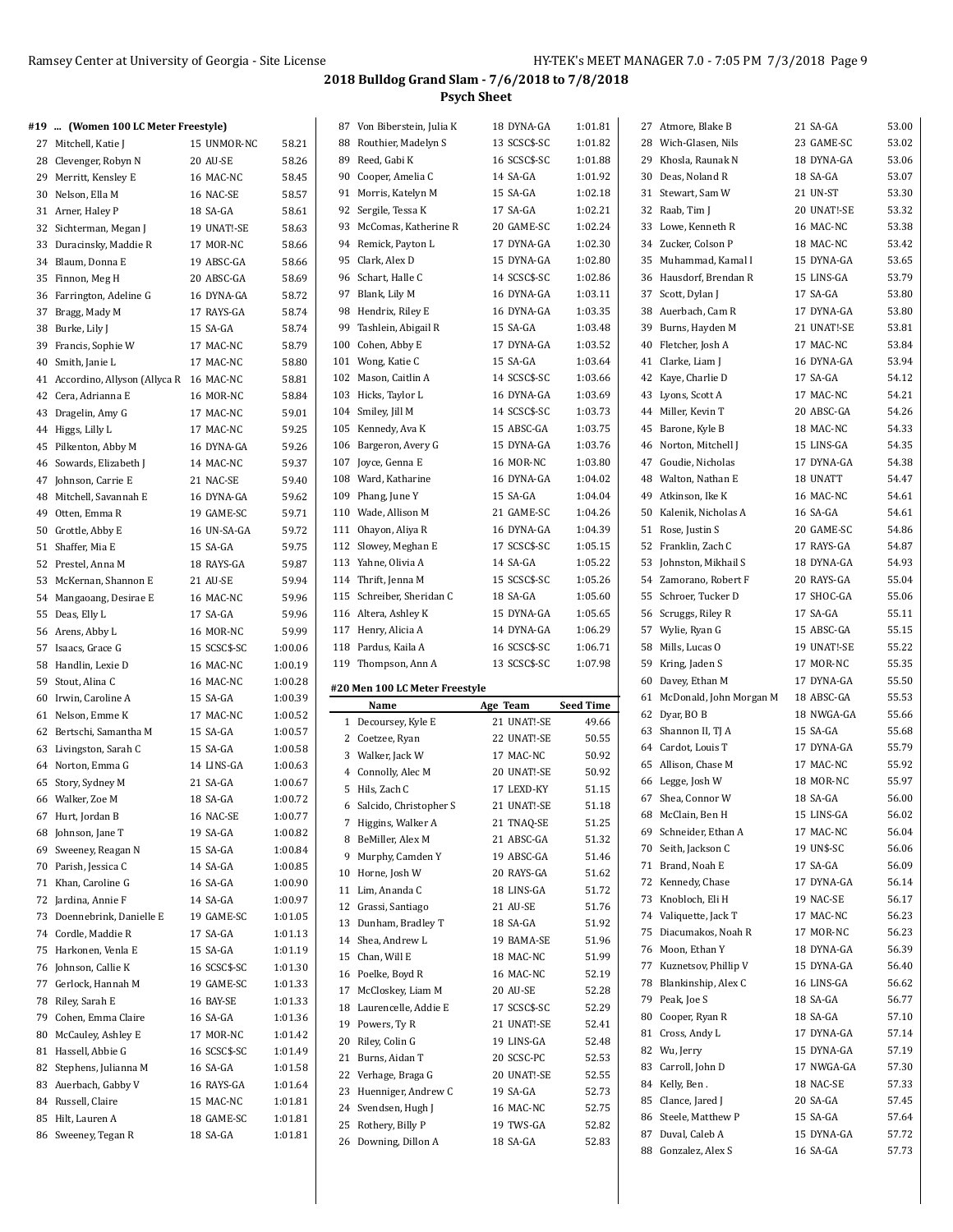#### **#20 ... (Men 100 LC Meter Freestyle)**

| 89  | Dubois, Wilson L    | 16 SA-GA     | 58.09   |
|-----|---------------------|--------------|---------|
| 90  | McInerny, Evan P    | 16 SA-GA     | 58.18   |
| 91  | Brown, Hayden A     | 17 SA-GA     | 58.41   |
| 92  | Clark, Landon B     | 16 RAYS-GA   | 58.44   |
| 93  | Hsi, David S        | 16 DYNA-GA   | 58.55   |
| 94  | Clinard, John P     | 19 NAC-SE    | 58.59   |
| 95  | Hinkes, Cole B      | 16 SA-GA     | 59.03   |
|     | 96 Troy, Ryan P     | 16 SCSC\$-SC | 59.26   |
| 97  | Shih, Austin W      | 15 NAC-SE    | 59.63   |
| 98  | Merkle, Brooks B    | 18 DYNA-GA   | 59.71   |
| 99  | Eaton, Taylor J     | 15 DYNA-GA   | 59.93   |
| 100 | Sparling, Shamus B  | 17 DYNA-GA   | 1:00.04 |
| 101 | Mehta, Cameron A    | 17 SCSC\$-SC | 1:00.15 |
| 102 | Miller, Thomas T    | 15 NAC-SE    | 1:00.78 |
| 103 | Cook, Ryan T        | 15 DYNA-GA   | 1:00.88 |
|     | 104 Smith, Jack C   | 21 GAME-SC   | NT      |
|     | 105 Overton, Alex C | 19 GAME-SC   | NT      |

## **#21 Mixed 800 LC Meter Freestyle**

| M24 ABSC-GA<br>Koski, Matias M<br>7:54.70<br>$\mathbf{1}$<br>2<br>Bekemeyer, Cody C<br>M21 GAME-SC<br>8:02.24<br>3<br>M21 TNAQ-SE<br>Higgins, Walker A<br>8:03.97<br>$\overline{4}$<br>Apel, Aaron J<br>M19 SAC-AZ<br>8:04.75<br>5<br>Hinawi, Marc<br>M21 UNAT!-SE<br>8:08.55<br>Miller, Kevin T<br>M20 ABSC-GA<br>8:11.37<br>6<br>Reed, Greg C<br>M18 ABSC-GA<br>7<br>8:12.00<br>Dunham, Bradley T<br>M18 SA-GA<br>8<br>8:21.61<br>9<br>Harnish, Courtney N<br>W19 YY-MA<br>8:31.88<br>W18 MOR-NC<br>10<br>Homovich, Maddie L<br>8:36.82<br>M15 ABSC-GA<br>8:41.72<br>11<br>Wylie, Ryan G<br>M16 SA-GA<br>12<br>Kalenik, Nicholas A<br>8:43.70<br>13<br>Kennedy, Chase<br>M17 DYNA-GA<br>8:43.84<br>Brook, Aidan Z<br>M19 ABSC-GA<br>14<br>8:44.19<br>M16 DYNA-GA<br>15<br>Gallagher, Daniel B<br>8:46.71<br>Marshall, Ian C<br>M17 NAC-SE<br>8:47.01<br>16<br>17<br>Nunan, Amanda J<br>W19 UNAT!-SE<br>8:48.17<br>18<br>McDonald, John Morgan M<br>M18 ABSC-GA<br>8:48.22<br>19<br>Dubois, Jack R<br>M18 SA-GA<br>8:48.73<br>20<br>Atkinson, Ike K<br>M16 MAC-NC<br>8:48.92<br>21<br>Jahns, Anna E<br>W21 GA-GA<br>8:53.28<br>22<br>Stout, Jordan M<br>W20 ABSC-GA<br>8:55.43<br>23<br>Scott, Sandra D<br>W19 ABSC-GA<br>8:55.51<br>24<br>McCulloh, Abigail H<br>W15 SA-GA<br>8:55.85<br>25<br>W16 UN-SA-GA<br>Grottle, Abby E<br>8:57.67<br>26<br>M18 NAC-SE<br>Kelly, Ben.<br>9:00.36<br>27<br>Mahoney, Sam E<br>M18 MAC-NC<br>9:03.63<br>Caldwell, Davis D<br>M17 SCSC\$-SC<br>28<br>9:06.05<br>29<br>Moore, Michael R<br>M16 MOR-NC<br>9:06.17<br>Mitchell, Savannah E<br>30<br>W16 DYNA-GA<br>9:08.76<br>31<br>Flynn, Emilie M<br>W16 SA-GA<br>9:13.80<br>32<br>Caldwell, Ethan L<br>M15 SCSC\$-SC<br>9:18.56<br>M16 SCSC\$-SC<br>33<br>Troy, Ryan P<br>9:18.80<br>34<br>Murray, Cali E<br>W16 DYNA-GA<br>9:19.03<br>35<br>Wasmuth, Hannah L<br>W16 DYNA-GA<br>9:25.34<br>36<br>Hoffman, Amanda D<br>W17 MAC-NC<br>9:27.48<br>37<br>Speerschneider, Zach D<br>9:29.14<br>M17 MOR-NC<br>38<br>Mitchell, Katie J<br>W15 UNMOR-NC<br>9:29.99<br>39<br>W21 SA-GA<br>Jones, Megan E<br>9:30.33<br>W16 DYNA-GA<br>9:31.53<br>40<br>Betzer, Emery E | Name | Age Team | <b>Seed Time</b> |
|-----------------------------------------------------------------------------------------------------------------------------------------------------------------------------------------------------------------------------------------------------------------------------------------------------------------------------------------------------------------------------------------------------------------------------------------------------------------------------------------------------------------------------------------------------------------------------------------------------------------------------------------------------------------------------------------------------------------------------------------------------------------------------------------------------------------------------------------------------------------------------------------------------------------------------------------------------------------------------------------------------------------------------------------------------------------------------------------------------------------------------------------------------------------------------------------------------------------------------------------------------------------------------------------------------------------------------------------------------------------------------------------------------------------------------------------------------------------------------------------------------------------------------------------------------------------------------------------------------------------------------------------------------------------------------------------------------------------------------------------------------------------------------------------------------------------------------------------------------------------------------------------------------------------------------------------------------------------------------------------------------------------------------------------------------------------------------------------------------------------------------------------------------|------|----------|------------------|
|                                                                                                                                                                                                                                                                                                                                                                                                                                                                                                                                                                                                                                                                                                                                                                                                                                                                                                                                                                                                                                                                                                                                                                                                                                                                                                                                                                                                                                                                                                                                                                                                                                                                                                                                                                                                                                                                                                                                                                                                                                                                                                                                                     |      |          |                  |
|                                                                                                                                                                                                                                                                                                                                                                                                                                                                                                                                                                                                                                                                                                                                                                                                                                                                                                                                                                                                                                                                                                                                                                                                                                                                                                                                                                                                                                                                                                                                                                                                                                                                                                                                                                                                                                                                                                                                                                                                                                                                                                                                                     |      |          |                  |
|                                                                                                                                                                                                                                                                                                                                                                                                                                                                                                                                                                                                                                                                                                                                                                                                                                                                                                                                                                                                                                                                                                                                                                                                                                                                                                                                                                                                                                                                                                                                                                                                                                                                                                                                                                                                                                                                                                                                                                                                                                                                                                                                                     |      |          |                  |
|                                                                                                                                                                                                                                                                                                                                                                                                                                                                                                                                                                                                                                                                                                                                                                                                                                                                                                                                                                                                                                                                                                                                                                                                                                                                                                                                                                                                                                                                                                                                                                                                                                                                                                                                                                                                                                                                                                                                                                                                                                                                                                                                                     |      |          |                  |
|                                                                                                                                                                                                                                                                                                                                                                                                                                                                                                                                                                                                                                                                                                                                                                                                                                                                                                                                                                                                                                                                                                                                                                                                                                                                                                                                                                                                                                                                                                                                                                                                                                                                                                                                                                                                                                                                                                                                                                                                                                                                                                                                                     |      |          |                  |
|                                                                                                                                                                                                                                                                                                                                                                                                                                                                                                                                                                                                                                                                                                                                                                                                                                                                                                                                                                                                                                                                                                                                                                                                                                                                                                                                                                                                                                                                                                                                                                                                                                                                                                                                                                                                                                                                                                                                                                                                                                                                                                                                                     |      |          |                  |
|                                                                                                                                                                                                                                                                                                                                                                                                                                                                                                                                                                                                                                                                                                                                                                                                                                                                                                                                                                                                                                                                                                                                                                                                                                                                                                                                                                                                                                                                                                                                                                                                                                                                                                                                                                                                                                                                                                                                                                                                                                                                                                                                                     |      |          |                  |
|                                                                                                                                                                                                                                                                                                                                                                                                                                                                                                                                                                                                                                                                                                                                                                                                                                                                                                                                                                                                                                                                                                                                                                                                                                                                                                                                                                                                                                                                                                                                                                                                                                                                                                                                                                                                                                                                                                                                                                                                                                                                                                                                                     |      |          |                  |
|                                                                                                                                                                                                                                                                                                                                                                                                                                                                                                                                                                                                                                                                                                                                                                                                                                                                                                                                                                                                                                                                                                                                                                                                                                                                                                                                                                                                                                                                                                                                                                                                                                                                                                                                                                                                                                                                                                                                                                                                                                                                                                                                                     |      |          |                  |
|                                                                                                                                                                                                                                                                                                                                                                                                                                                                                                                                                                                                                                                                                                                                                                                                                                                                                                                                                                                                                                                                                                                                                                                                                                                                                                                                                                                                                                                                                                                                                                                                                                                                                                                                                                                                                                                                                                                                                                                                                                                                                                                                                     |      |          |                  |
|                                                                                                                                                                                                                                                                                                                                                                                                                                                                                                                                                                                                                                                                                                                                                                                                                                                                                                                                                                                                                                                                                                                                                                                                                                                                                                                                                                                                                                                                                                                                                                                                                                                                                                                                                                                                                                                                                                                                                                                                                                                                                                                                                     |      |          |                  |
|                                                                                                                                                                                                                                                                                                                                                                                                                                                                                                                                                                                                                                                                                                                                                                                                                                                                                                                                                                                                                                                                                                                                                                                                                                                                                                                                                                                                                                                                                                                                                                                                                                                                                                                                                                                                                                                                                                                                                                                                                                                                                                                                                     |      |          |                  |
|                                                                                                                                                                                                                                                                                                                                                                                                                                                                                                                                                                                                                                                                                                                                                                                                                                                                                                                                                                                                                                                                                                                                                                                                                                                                                                                                                                                                                                                                                                                                                                                                                                                                                                                                                                                                                                                                                                                                                                                                                                                                                                                                                     |      |          |                  |
|                                                                                                                                                                                                                                                                                                                                                                                                                                                                                                                                                                                                                                                                                                                                                                                                                                                                                                                                                                                                                                                                                                                                                                                                                                                                                                                                                                                                                                                                                                                                                                                                                                                                                                                                                                                                                                                                                                                                                                                                                                                                                                                                                     |      |          |                  |
|                                                                                                                                                                                                                                                                                                                                                                                                                                                                                                                                                                                                                                                                                                                                                                                                                                                                                                                                                                                                                                                                                                                                                                                                                                                                                                                                                                                                                                                                                                                                                                                                                                                                                                                                                                                                                                                                                                                                                                                                                                                                                                                                                     |      |          |                  |
|                                                                                                                                                                                                                                                                                                                                                                                                                                                                                                                                                                                                                                                                                                                                                                                                                                                                                                                                                                                                                                                                                                                                                                                                                                                                                                                                                                                                                                                                                                                                                                                                                                                                                                                                                                                                                                                                                                                                                                                                                                                                                                                                                     |      |          |                  |
|                                                                                                                                                                                                                                                                                                                                                                                                                                                                                                                                                                                                                                                                                                                                                                                                                                                                                                                                                                                                                                                                                                                                                                                                                                                                                                                                                                                                                                                                                                                                                                                                                                                                                                                                                                                                                                                                                                                                                                                                                                                                                                                                                     |      |          |                  |
|                                                                                                                                                                                                                                                                                                                                                                                                                                                                                                                                                                                                                                                                                                                                                                                                                                                                                                                                                                                                                                                                                                                                                                                                                                                                                                                                                                                                                                                                                                                                                                                                                                                                                                                                                                                                                                                                                                                                                                                                                                                                                                                                                     |      |          |                  |
|                                                                                                                                                                                                                                                                                                                                                                                                                                                                                                                                                                                                                                                                                                                                                                                                                                                                                                                                                                                                                                                                                                                                                                                                                                                                                                                                                                                                                                                                                                                                                                                                                                                                                                                                                                                                                                                                                                                                                                                                                                                                                                                                                     |      |          |                  |
|                                                                                                                                                                                                                                                                                                                                                                                                                                                                                                                                                                                                                                                                                                                                                                                                                                                                                                                                                                                                                                                                                                                                                                                                                                                                                                                                                                                                                                                                                                                                                                                                                                                                                                                                                                                                                                                                                                                                                                                                                                                                                                                                                     |      |          |                  |
|                                                                                                                                                                                                                                                                                                                                                                                                                                                                                                                                                                                                                                                                                                                                                                                                                                                                                                                                                                                                                                                                                                                                                                                                                                                                                                                                                                                                                                                                                                                                                                                                                                                                                                                                                                                                                                                                                                                                                                                                                                                                                                                                                     |      |          |                  |
|                                                                                                                                                                                                                                                                                                                                                                                                                                                                                                                                                                                                                                                                                                                                                                                                                                                                                                                                                                                                                                                                                                                                                                                                                                                                                                                                                                                                                                                                                                                                                                                                                                                                                                                                                                                                                                                                                                                                                                                                                                                                                                                                                     |      |          |                  |
|                                                                                                                                                                                                                                                                                                                                                                                                                                                                                                                                                                                                                                                                                                                                                                                                                                                                                                                                                                                                                                                                                                                                                                                                                                                                                                                                                                                                                                                                                                                                                                                                                                                                                                                                                                                                                                                                                                                                                                                                                                                                                                                                                     |      |          |                  |
|                                                                                                                                                                                                                                                                                                                                                                                                                                                                                                                                                                                                                                                                                                                                                                                                                                                                                                                                                                                                                                                                                                                                                                                                                                                                                                                                                                                                                                                                                                                                                                                                                                                                                                                                                                                                                                                                                                                                                                                                                                                                                                                                                     |      |          |                  |
|                                                                                                                                                                                                                                                                                                                                                                                                                                                                                                                                                                                                                                                                                                                                                                                                                                                                                                                                                                                                                                                                                                                                                                                                                                                                                                                                                                                                                                                                                                                                                                                                                                                                                                                                                                                                                                                                                                                                                                                                                                                                                                                                                     |      |          |                  |
|                                                                                                                                                                                                                                                                                                                                                                                                                                                                                                                                                                                                                                                                                                                                                                                                                                                                                                                                                                                                                                                                                                                                                                                                                                                                                                                                                                                                                                                                                                                                                                                                                                                                                                                                                                                                                                                                                                                                                                                                                                                                                                                                                     |      |          |                  |
|                                                                                                                                                                                                                                                                                                                                                                                                                                                                                                                                                                                                                                                                                                                                                                                                                                                                                                                                                                                                                                                                                                                                                                                                                                                                                                                                                                                                                                                                                                                                                                                                                                                                                                                                                                                                                                                                                                                                                                                                                                                                                                                                                     |      |          |                  |
|                                                                                                                                                                                                                                                                                                                                                                                                                                                                                                                                                                                                                                                                                                                                                                                                                                                                                                                                                                                                                                                                                                                                                                                                                                                                                                                                                                                                                                                                                                                                                                                                                                                                                                                                                                                                                                                                                                                                                                                                                                                                                                                                                     |      |          |                  |
|                                                                                                                                                                                                                                                                                                                                                                                                                                                                                                                                                                                                                                                                                                                                                                                                                                                                                                                                                                                                                                                                                                                                                                                                                                                                                                                                                                                                                                                                                                                                                                                                                                                                                                                                                                                                                                                                                                                                                                                                                                                                                                                                                     |      |          |                  |
|                                                                                                                                                                                                                                                                                                                                                                                                                                                                                                                                                                                                                                                                                                                                                                                                                                                                                                                                                                                                                                                                                                                                                                                                                                                                                                                                                                                                                                                                                                                                                                                                                                                                                                                                                                                                                                                                                                                                                                                                                                                                                                                                                     |      |          |                  |
|                                                                                                                                                                                                                                                                                                                                                                                                                                                                                                                                                                                                                                                                                                                                                                                                                                                                                                                                                                                                                                                                                                                                                                                                                                                                                                                                                                                                                                                                                                                                                                                                                                                                                                                                                                                                                                                                                                                                                                                                                                                                                                                                                     |      |          |                  |
|                                                                                                                                                                                                                                                                                                                                                                                                                                                                                                                                                                                                                                                                                                                                                                                                                                                                                                                                                                                                                                                                                                                                                                                                                                                                                                                                                                                                                                                                                                                                                                                                                                                                                                                                                                                                                                                                                                                                                                                                                                                                                                                                                     |      |          |                  |
|                                                                                                                                                                                                                                                                                                                                                                                                                                                                                                                                                                                                                                                                                                                                                                                                                                                                                                                                                                                                                                                                                                                                                                                                                                                                                                                                                                                                                                                                                                                                                                                                                                                                                                                                                                                                                                                                                                                                                                                                                                                                                                                                                     |      |          |                  |
|                                                                                                                                                                                                                                                                                                                                                                                                                                                                                                                                                                                                                                                                                                                                                                                                                                                                                                                                                                                                                                                                                                                                                                                                                                                                                                                                                                                                                                                                                                                                                                                                                                                                                                                                                                                                                                                                                                                                                                                                                                                                                                                                                     |      |          |                  |
|                                                                                                                                                                                                                                                                                                                                                                                                                                                                                                                                                                                                                                                                                                                                                                                                                                                                                                                                                                                                                                                                                                                                                                                                                                                                                                                                                                                                                                                                                                                                                                                                                                                                                                                                                                                                                                                                                                                                                                                                                                                                                                                                                     |      |          |                  |
|                                                                                                                                                                                                                                                                                                                                                                                                                                                                                                                                                                                                                                                                                                                                                                                                                                                                                                                                                                                                                                                                                                                                                                                                                                                                                                                                                                                                                                                                                                                                                                                                                                                                                                                                                                                                                                                                                                                                                                                                                                                                                                                                                     |      |          |                  |
|                                                                                                                                                                                                                                                                                                                                                                                                                                                                                                                                                                                                                                                                                                                                                                                                                                                                                                                                                                                                                                                                                                                                                                                                                                                                                                                                                                                                                                                                                                                                                                                                                                                                                                                                                                                                                                                                                                                                                                                                                                                                                                                                                     |      |          |                  |
|                                                                                                                                                                                                                                                                                                                                                                                                                                                                                                                                                                                                                                                                                                                                                                                                                                                                                                                                                                                                                                                                                                                                                                                                                                                                                                                                                                                                                                                                                                                                                                                                                                                                                                                                                                                                                                                                                                                                                                                                                                                                                                                                                     |      |          |                  |
|                                                                                                                                                                                                                                                                                                                                                                                                                                                                                                                                                                                                                                                                                                                                                                                                                                                                                                                                                                                                                                                                                                                                                                                                                                                                                                                                                                                                                                                                                                                                                                                                                                                                                                                                                                                                                                                                                                                                                                                                                                                                                                                                                     |      |          |                  |
|                                                                                                                                                                                                                                                                                                                                                                                                                                                                                                                                                                                                                                                                                                                                                                                                                                                                                                                                                                                                                                                                                                                                                                                                                                                                                                                                                                                                                                                                                                                                                                                                                                                                                                                                                                                                                                                                                                                                                                                                                                                                                                                                                     |      |          |                  |

|              | 41 Petrie, Sydney L                   | W16 DYNA-GA            | 9 32 20          |
|--------------|---------------------------------------|------------------------|------------------|
|              | 42 Ohayon, Aliya R                    | W16 DYNA-GA            | 9:33.60          |
| 43           | Bertschi, Samantha M                  | W15 SA-GA              | 9:33.84          |
|              | 44 Andrews, Isabelle H                | W16 SA-GA              | 9:34.14          |
| 45           | Ward, Katharine                       | W16 DYNA-GA            | 9:37.88          |
| 46           | Foelske, Jadé A                       | W16 DYNA-GA            | 9:37.98          |
| 47           | Sparacino, Elizabeth                  | W17 SA-GA              | 10:12.79         |
| 48           | Joyce, Genna E                        | W16 MOR-NC             | 10:16.05         |
| 49           | Henry, Alicia A                       | W14 DYNA-GA            | 10:24.34         |
|              | 50 Shannon II, TJ A                   | M15 SA-GA              | NT               |
|              |                                       |                        |                  |
|              | #22 Men 200 LC Meter Backstroke       |                        |                  |
|              | Name                                  | Age Team               | <b>Seed Time</b> |
| $\mathbf{1}$ | Reilman, Joey J                       | 21 UNAT!-SE            | 2:00.04          |
|              | 2 Healy, John J                       | 18 MOR-NC              | 2:01.37          |
|              | 3 Stewart, Sam W                      | 21 UN-ST               | 2:01.88          |
|              | 4 Walsh, Keegan J                     | 18 SA-GA               | 2:01.94          |
| 5            | Dunham, Bradley T                     | 18 SA-GA               | 2:02.51          |
|              | 6 Grum, Ian P                         | 17 DYNA-GA             | 2:02.78          |
|              | 7 Marquardt, Matthew D                | 20 MOR-NC              | 2:03.68          |
|              | 8 Svendsen, Hugh J                    | 16 MAC-NC              | 2:03.82          |
|              | 9 Garcia, Matthew J                   | 20 UNAT!-SE            | 2:05.83          |
|              | 10 Durmer, Jeffrey J                  | 18 DYNA-GA             | 2:05.98          |
|              | 11 Auerbach, Cam R                    | 17 DYNA-GA             | 2:06.10          |
|              | 12 Barnett, Wesley A                  | 15 MAC-NC              | 2:06.26          |
|              | 13 Hils, Zach C                       | 17 LEXD-KY             | 2:06.89          |
|              | 14 Silver, Tyler A                    | 20 MOR-NC              | 2:07.05          |
|              | 15 Anderson, Cade A                   | 19 DYNA-GA             | 2:07.53          |
| 16           | Logan, Charlie R                      | 17 ABSC-GA             | 2:08.36          |
| 17           | Monahan, Conall T                     | 16 MAC-NC              | 2:08.88          |
| 18           | Hebenstreit, Haden J                  | 17 SA-GA               | 2:09.08          |
| 19           | Smith, Jack C                         | 21 GAME-SC             | 2:09.31          |
| 20           | McMurry, Alex Z                       | 19 MAC-NC              | 2:09.57          |
| 21           | Franklin, Zach C                      | 17 RAYS-GA             | 2:09.67          |
| 22           | Ellard, Walter                        | 18 SA-GA               | 2:10.61          |
| 23           | Simmons, Andrew J                     | 15 DYNA-GA             | 2:10.70          |
|              | 24 Moore, Joseph A                    | 16 MAC-NC              | 2:10.80          |
| 25           | Moore, Michael R                      | 16 MOR-NC              | 2:11.03          |
| 26           | Taulbee, Jake A                       | 16 SA-GA               | 2:11.71          |
| 27           | Apel, Aaron J                         | 19 SAC-AZ              | 2:11.80          |
| 28           | Barone, Kyle B                        | 18 MAC-NC              | 2:11.85          |
|              | 29 Kazmi, Connor J                    | 15 SA-GA               | 2:12.13          |
|              | 30 Clark, Landon B                    | 16 RAYS-GA             | 2:12.24          |
| 31           | Mahoney, Nicholas P                   | 19 SA-GA               | 2:12.53          |
| 32           | Iannamico, Adrian C                   | 17 DYNA-GA             | 2:13.09          |
|              | 33 Connery, Tim P                     | 15 MAC-NC              | 2:13.27          |
|              | 34 Fletcher, Josh A                   | 17 MAC-NC              | 2:13.49          |
|              |                                       |                        |                  |
| 35<br>36     | Norton, Mitchell J<br>Brown, Hayden A | 15 LINS-GA<br>17 SA-GA | 2:13.74          |
|              |                                       |                        | 2:14.22          |
|              | 37 Cardot, Louis T                    | 17 DYNA-GA             | 2:14.63          |
|              | 38 Eaton, Taylor J                    | 15 DYNA-GA             | 2:15.75          |
| 39           | Dyar, BO B                            | 18 NWGA-GA             | 2:15.86          |
| 40           | Curry, Brooks V                       | 17 DYNA-GA             | 2:16.31          |
| 41           | Critchfield, Michael J                | 17 SA-GA               | 2:17.28          |
|              | 42 Cross, Andy L                      | 17 DYNA-GA             | 2:17.41          |
|              | 43 Schneider, Ethan A                 | 17 MAC-NC              | 2:17.64          |
|              | 44 Griffin, Noah J                    | 15 SA-GA               | 2:18.24          |
| 45           | Kring, Jaden S                        | 17 MOR-NC              | 2:18.57          |
|              | 46 Sergile, Sebastien X               | 14 SA-GA               | 2:18.57          |
|              | 47 Maschmeier, Seth M                 | 17 DYNA-GA             | 2:19.91          |
|              | 48 Shields, Nolan R                   | 17 DYNA-GA             | 2:20.16          |

Diacumakos, Noah R 17 MOR-NC 2:21.09

|    | 50 Casey, Jack C                  | 15 DYNA-GA   | 2:22.50            |
|----|-----------------------------------|--------------|--------------------|
|    | 51 Wu, Jerry                      | 15 DYNA-GA   | 2:23.05            |
|    | 52 Kaye, Charlie D                | 17 SA-GA     | 2:23.66            |
|    | 53 Kuznetsov, Phillip V           | 15 DYNA-GA   | 2:23.94            |
|    | 54 Miller, Thomas T               | 15 NAC-SE    | 2:24.08            |
|    | 55 Wheeler, Gavin A               | 18 DYNA-GA   | 2:25.66            |
|    | 56 Clark, Grant G                 | 16 SA-GA     | 2:25.81            |
|    | 57 Gush, Matthew L                | 15 SCSC\$-SC | 2:26.59            |
|    | 58 Moody, Zachary Z               | 17 SCSC\$-SC | 2:29.74            |
|    | 59 Harron, Quinn O                | 15 DYNA-GA   | 2:30.53            |
|    |                                   | 15 SA-GA     |                    |
|    | 60 Steele, Matthew P              | 15 SA-GA     | 2:32.36<br>2:33.17 |
|    | 61 Egolf, Griffin D               |              |                    |
|    | #23 Women 200 LC Meter Backstroke |              |                    |
|    | Name                              | Age Team     | Seed Time          |
| 1  | Smoliga, Olivia M                 | 23 ABSC-GA   | 2:10.12            |
|    | 2 Flickinger, Hali A              | 23 ABSC-GA   | 2:10.21            |
|    | 3 Walsh, Alex J                   | 16 NAC-SE    | 2:10.55            |
|    | 4 Margalis, Melanie A             | 26 SPA-FL    | 2:12.98            |
|    | 5 Homovich, Maddie L              | 18 MOR-NC    | 2:13.24            |
|    | 6 Harnish, Courtney N             | 19 YY-MA     | 2:13.53            |
|    | 7 Burchill, Sammie F              | 19 ABSC-GA   | 2:14.89            |
| 8  | Falconer. Erin E                  | 20 AU-SE     | 2:14.91            |
| 9  | Ulett, Tristen D                  | 15 DYNA-GA   | 2:15.87            |
|    | 10 Lindner, Sophie M              | 18 MAC-NC    | 2:16.22            |
|    | 11 Flickinger, Maddy L            | 16 MAC-NC    | 2:16.28            |
|    | 12 Aikins, Caroline G             | 18 SA-GA     | 2:16.44            |
|    | 13 Deas, Elly L                   | 17 SA-GA     | 2:17.56            |
| 14 | Thompson, Sarah-Grace G           | 16 SA-GA     | 2:17.86            |
| 15 | Jahns, Anna E                     | 21 GA-GA     | 2:18.08            |
|    | 16 Harris, Jewels A               | 18 AU-SE     | 2:18.11            |
|    | 17 Countie, Grace K               | 18 MOR-NC    | 2:18.37            |
|    | 18 Alexander, Emma K              | 17 SA-GA     | 2:18.40            |
| 19 | Small, Meghan N                   | 20 UNAT!-SE  | 2:18.55            |
|    | 20 Wallis, Maddie M               | 19 ABSC-GA   | 2:18.56            |
|    | 21 Cornell, Emily B               | 20 GAME-SC   | 2:18.94            |
|    | 22 Bartis, Olwyn J                | 17 MAC-NC    | 2:18.95            |
|    | 23 Parish, Jessica C              | 14 SA-GA     | 2:19.44            |
|    | 24 Slater, Savannah M             | 17 SA-GA     | 2:19.93            |
|    | 25 Lowe, Heidi D                  | 18 MAC-NC    | 2:20.11            |
|    | 26 Bullock, Addie Rose R          | 16 RAYS-GA   | 2:20.42            |
| 27 | Paspalas, Christina M             | 20 UNAT!-SE  | 2:20.46            |
|    |                                   |              |                    |
| 28 | Irwin, Caroline A                 | 15 SA-GA     | 2:21.30            |
| 29 | Cohen, Rebecca R                  | 19 DYNA-GA   | 2:21.36            |
|    | 30 Merritt, Kensley E             | 16 MAC-NC    | 2:21.78            |
|    | 31 Wasmuth, Hannah L              | 16 DYNA-GA   | 2:21.92            |
|    | 32 Saxon, Rachel G                | 16 SA-GA     | 2:22.27            |
|    | 33 Bragg, Mady M                  | 17 RAYS-GA   | 2:22.30            |
| 34 | VanNote, Ellie A                  | 16 MAC-NC    | 2:22.55            |
| 35 | Perry, Caroline E                 | 17 SA-GA     | 2:23.20            |
|    | 36 Cohen, Emma Claire             | 16 SA-GA     | 2:23.52            |
| 37 | Russell, Claire                   | 15 MAC-NC    | 2:23.70            |
| 38 | Hefner, Faith E                   | 17 MAC-NC    | 2:23.92            |
| 39 | Singletary, Madeline W            | 15 SA-GA     | 2:24.07            |
| 40 | Mumford, Susan E                  | 15 MAC-NC    | 2:24.38            |
| 41 | Hendrix, Riley E                  | 16 DYNA-GA   | 2:24.43            |
|    | 42 Tashlein, Abigail R            | 15 SA-GA     | 2:24.65            |
|    | 43 Stout, Alina C                 | 16 MAC-NC    | 2:24.82            |
|    | 44 Nunan, Amanda J                | 19 UNAT!-SE  | 2:24.90            |
| 45 | Hurt, Lauren C                    | 16 NAC-SE    | 2:25.01            |
| 46 | Helm, Sarah K                     | 21 BAMA-SE   | 2:25.30            |
| 47 | Hicks, Taylor L                   | 16 DYNA-GA   | 2:25.51            |
|    |                                   |              |                    |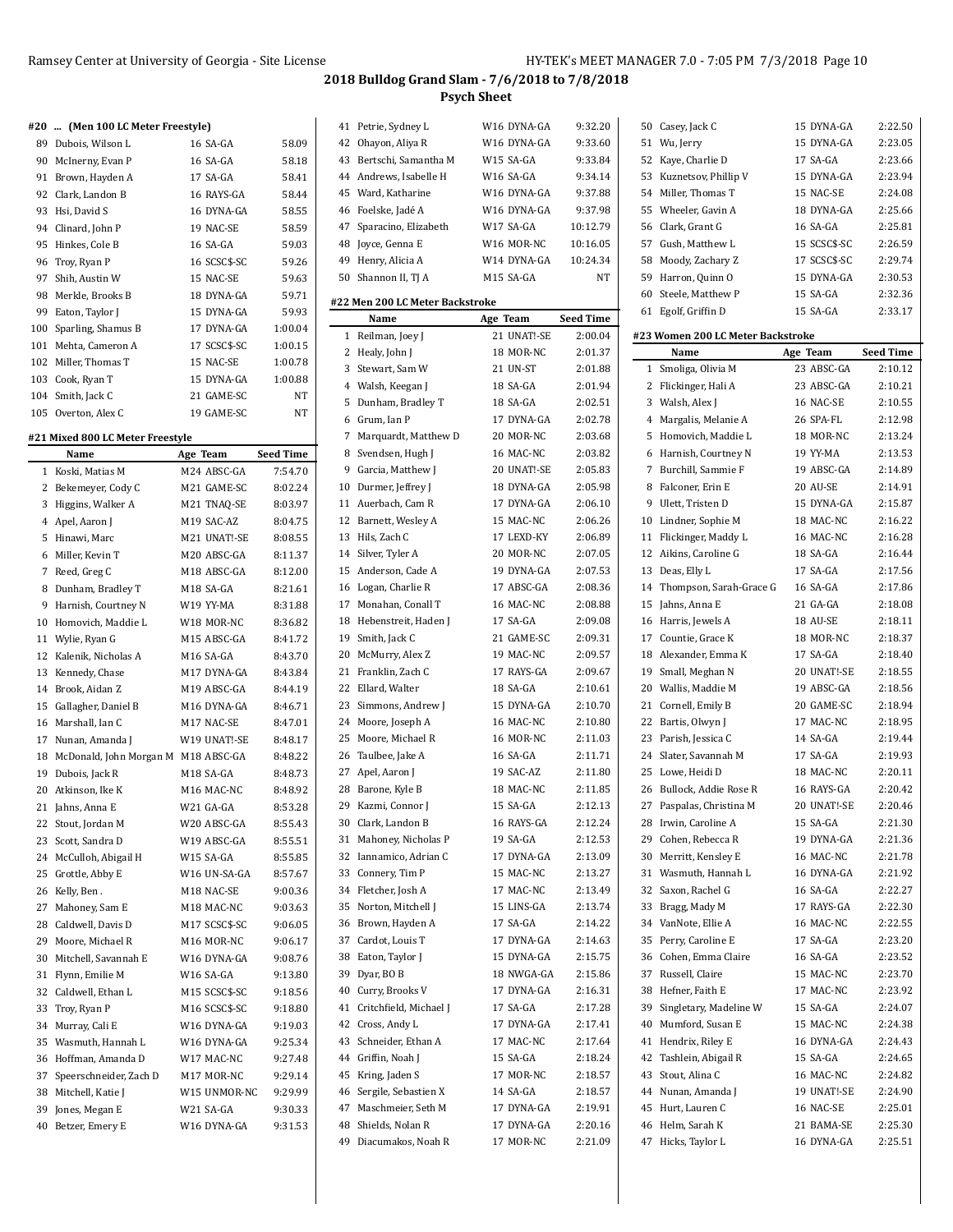| #23  (Women 200 LC Meter Backstroke)      |               |                  | 21 Cera, Adrianna E       | W16 MOR-NC    | 17:45.97         | 55 Perry, Caroline E       | 17 SA-GA     | 2:28.03          |
|-------------------------------------------|---------------|------------------|---------------------------|---------------|------------------|----------------------------|--------------|------------------|
| 48 Norton, Emma G                         | 14 LINS-GA    | 2:25.64          | 22 Duval, Caleb A         | M15 DYNA-GA   | 17:47.24         | 56 Smith, Janie L          | 17 MAC-NC    | 2:28.12          |
| 49 Handlin, Lexie D                       | 16 MAC-NC     | 2:26.05          | 23 Worden, Ashley E       | W17 MOR-NC    | 18:12.75         | 57 Shannahan, Katie M      | 21 GAME-SC   | 2:28.12          |
| 50 Oldham, Isabel K                       | 15 NAC-SE     | 2:26.28          | 24 Slowey, Meghan E       | W17 SCSC\$-SC | 18:16.40         | 58 Yandle, Ava C           | 15 MAC-NC    | 2:28.28          |
| 51 Murray, Cali E                         | 16 DYNA-GA    | 2:26.48          | 25 Altera, Ashley K       | W15 DYNA-GA   | 20:30.32         | 59 Johnson, Callie K       | 16 SCSC\$-SC | 2:28.50          |
| 52 Betzer, Emery E                        | 16 DYNA-GA    | 2:26.55          |                           |               |                  | 60 Prestel, Anna M         | 18 RAYS-GA   | 2:28.57          |
| 53 Morris, Katelyn M                      | 15 SA-GA      | 2:26.57          | #25 Women 200 LC Meter IM |               |                  | 61 Von Biberstein, Julia K | 18 DYNA-GA   | 2:28.61          |
| 54 Ohayon, Aliya R                        | 16 DYNA-GA    | 2:27.17          | Name                      | Age Team      | <b>Seed Time</b> | 62 Sweeney, Tegan R        | 18 SA-GA     | 2:28.72          |
| 55 Clark, Alex D                          | 15 DYNA-GA    | 2:27.51          | 1 Walsh, Alex J           | 16 NAC-SE     | 2:12.36          | 63 Mangaoang, Desirae E    | 16 MAC-NC    | 2:28.76          |
| 56 Cook, Alissa A                         | 18 DYNA-GA    | 2:27.96          | 2 Raab, Meaghan M         | 22 NAC-SE     | 2:12.56          | 64 Saxon, Rachel G         | 16 SA-GA     | 2:28.76          |
| 57 McKernan, Shannon E                    | 21 AU-SE      | 2:28.09          | 3 Barksdale, Emma A       | 20 GAME-SC    | 2:15.58          | 65 Francis, Sophie W       | 17 MAC-NC    | 2:28.94          |
| 58 Prestel, Anna M                        | 18 RAYS-GA    | 2:28.31          | 4 Small, Meghan N         | 20 UNAT!-SE   | 2:16.00          | 66 Hoffman, Amanda D       | 17 MAC-NC    | 2:28.97          |
| 59 Thrift, Jenna M                        | 15 SCSC\$-SC  | 2:28.31          | 5 Nelson, Ella M          | 16 NAC-SE     | 2:16.45          | 67 Bertschi, Samantha M    | 15 SA-GA     | 2:29.04          |
|                                           |               |                  | 6 Raab, Allie J           | 18 NAC-SE     | 2:17.00          | 68 Tashlein, Abigail R     | 15 SA-GA     | 2:29.32          |
| 60 Yandle, Ava C                          | 15 MAC-NC     | 2:28.47          | 7 Kinsey, Hallie M        | 18 DART-SN    | 2:17.15          |                            | 17 SA-GA     | 2:29.39          |
| 61 Accordino, Allyson (Allyca R 16 MAC-NC |               | 2:28.75          | 8 Homovich, Maddie L      | 18 MOR-NC     | 2:18.35          | 69 Neas, Ashley S          |              |                  |
| 62 Hillmeyer, Savannah R                  | 18 GAME-SC    | 2:29.17          | 9 DellaTorre, Danielle G  | 18 ABSC-GA    | 2:18.39          | 70 Riley, Sarah E          | 16 BAY-SE    | 2:30.10          |
| 63 Westfall, Ava C                        | 15 DYNA-GA    | 2:29.29          | 10 Ulett, Tristen D       | 15 DYNA-GA    | 2:18.41          | 71 Remick, Payton L        | 17 DYNA-GA   | 2:30.84          |
| 64 Petrie, Sydney L                       | 16 DYNA-GA    | 2:29.39          | 11 McCauley, Ashley E     | 17 MOR-NC     | 2:19.00          | 72 Clark, Alex D           | 15 DYNA-GA   | 2:30.91          |
| 65 Thompson, Ann A                        | 13 SCSC\$-SC  | 2:29.53          | 12 Preski, Alexis M       | 20 BAMA-SE    | 2:19.01          | 73 Sergile, Tessa K        | 17 SA-GA     | 2:31.19          |
| 66 Auerbach, Gabby V                      | 16 RAYS-GA    | 2:30.10          | 13 Yager, Alexis A        | 19 UNAT!-SE   | 2:19.57          | 74 Sweeney, Reagan N       | 15 SA-GA     | 2:31.34          |
| 67 Cera, Adrianna E                       | 16 MOR-NC     | 2:30.28          | 14 Casazza, Caitln N      | 22 ABSC-GA    | 2:19.66          | 75 Westfall, Ava C         | 15 DYNA-GA   | 2:31.62          |
| 68 Cooper, Amelia C                       | 14 SA-GA      | 2:31.03          | 15 Farrington, Adeline G  | 16 DYNA-GA    | 2:19.68          | 76 Chunn, Kendal A         | 14 SCSC\$-SC | 2:31.79          |
| 69 Bargeron, Avery G                      | 15 DYNA-GA    | 2:31.42          | 16 Flickinger, Maddy L    | 16 MAC-NC     | 2:20.22          | 77 Singletary, Madeline W  | 15 SA-GA     | 2:32.31          |
| 70 Henderson, Krisalyn J                  | 14 SA-GA      | 2:31.50          | 17 Walsh, Gretchen C      | 15 NAC-SE     | 2:20.52          | 78 Ruiz, Iza *             | 13 NAC-SE    | 2:32.56          |
| 71 Duracinsky, Maddie R                   | 17 MOR-NC     | 2:31.79          |                           |               |                  | 79 Henry, Alicia A         | 14 DYNA-GA   | 2:32.77          |
| 72 Harkonen, Venla E                      | 15 SA-GA      | 2:31.86          | 18 Bailey, Elizabeth M    | 19 DYNA-GA    | 2:20.56          | 80 Mumford, Susan E        | 15 MAC-NC    | 2:33.04          |
| 73 Gallagher, Bailey C                    | 15 SCSC\$-SC  | 2:32.53          | 19 Sweeney, Devan M       | 19 SA-GA      | 2:20.79          | 81 Hurt, Jordan B          | 16 NAC-SE    | 2:33.34          |
| 74 Reed, Gabi K                           | 16 SCSC\$-SC  | 2:32.65          | 20 Glunn, Lexi L          | 20 ABSC-GA    | 2:21.17          | 82 Sparacino, Elizabeth    | 17 SA-GA     | 2:34.05          |
| 75 Jonsson, Lauren E                      | 17 SA-GA      | 2:33.04          | 21 Arens, Abby L          | 16 MOR-NC     | 2:21.40          | 83 Flynn, Emilie M         | 16 SA-GA     | 2:35.87          |
| 76 Mason, Caitlin A                       | 14 SCSC\$-SC  | 2:33.27          | 22 Foelske, Jadé A        | 16 DYNA-GA    | 2:21.84          | 84 Gallagher, Bailey C     | 15 SCSC\$-SC | 2:36.94          |
| 77 Jardina, Annie F                       | 14 SA-GA      | 2:34.43          | 23 Pilkenton, Abby M      | 16 DYNA-GA    | 2:21.89          | 85 Phang, June Y           | 15 SA-GA     | 2:37.13          |
| 78 Schart, Halle C                        | 14 SCSC\$-SC  | 2:34.58          | 24 Tetzloff, Alyssa P     | 21 AU-SE      | 2:21.90          | 86 Smiley, Jill M          | 14 SCSC\$-SC | 2:37.88          |
| 79 Chunn, Kendal A                        | 14 SCSC\$-SC  | 2:35.16          | 25 Smith, Tatum N         | 17 DYNA-GA    | 2:21.99          | 87 Jonsson, Lauren E       | 17 SA-GA     | 2:38.07          |
|                                           |               |                  | 26 Higgs, Lilly L         | 17 MAC-NC     | 2:22.29          | 88 Caceres, Sophia L       | 14 SA-GA     | 2:39.19          |
| 80 Blank, Lily M                          | 16 DYNA-GA    | 2:35.16          | 27 McCulloh, Abigail H    | 15 SA-GA      | 2:22.54          | 89 Yahne, Olivia A         | 14 SA-GA     | 2:40.73          |
| 81 Cohen, Abby E                          | 17 DYNA-GA    | 2:35.20          | 28 Dragelin, Amy G        | 17 MAC-NC     | 2:22.68          |                            |              |                  |
| 82 Sowards, Elizabeth J                   | 14 MAC-NC     | 2:37.84          | 29 VanNote, Ellie A       | 16 MAC-NC     | 2:22.70          | 90 Routhier, Madelyn S     | 13 SCSC\$-SC | 2:41.64          |
| 83 Hassell, Abbie G                       | 16 SCSC\$-SC  | 2:44.30          | 30 Bullock, Addie Rose R  | 16 RAYS-GA    | 2:22.87          | 91 Anderson, Sophie R      | 14 SA-GA     | 2:43.95          |
| 84 Anderson, Sophie R                     | 14 SA-GA      | 2:54.19          | 31 Nelson, Emme K         | 17 MAC-NC     | 2:23.09          | 92 Hassell, Abbie G        | 16 SCSC\$-SC | 2:44.15          |
| #24 Mixed 1500 LC Meter Freestyle         |               |                  | 32 Burke, Lily J          | 15 SA-GA      | 2:23.16          | #26 Men 200 LC Meter IM    |              |                  |
| Name                                      | Age Team      | <b>Seed Time</b> | 33 Popov, Nikol A         | 19 UNAT!-SE   | 2:23.22          | Name                       | Age Team     | <b>Seed Time</b> |
| 1 Dannhauser, Josh P                      | M20 AU-SE     | 15:24.00         | 34 Allard, Marianne G     | 18 SA-GA      | 2:23.23          | 1 Litherland, Jay Y        | 22 DYNA-GA   | 1:58.46          |
| 2 Wiltsey, Curtis S                       | M19 MAC-NC    | 15:44.31         | 35 Mitchell, Katie J      | 15 UNMOR-NC   | 2:23.87          | 2 Bentz, Gunnar G          | 22 DYNA-GA   | 1:59.19          |
| 3 Firlie, Brendan C                       | M18 MAC-NC    | 15:48.35         | 36 Lingmann, Edith        | 21 UNATT      | 2:24.68          | 3 Stewart, Sam W           | 21 UN-ST     | 2:01.51          |
| 4 Bekemeyer, Cody C                       | M21 GAME-SC   | 15:49.55         | 37 Johnson, Gigi L        | 14 SA-GA      | 2:24.70          | 4 Khosla, Raunak N         | 18 DYNA-GA   | 2:04.00          |
| 5 LaMastra, Connor K                      | M19 DYNA-GA   | 15:54.35         | 38 Aikins, Caroline G     | 18 SA-GA      | 2:24.71          | 5 Winton, Andrew M         | 18 SA-GA     | 2:04.08          |
| 6 Rzepecki, Jami F                        | M17 MAC-NC    | 16:01.08         | 39 Snyder, Emily M        | 19 SA-GA      | 2:24.83          | 6 Connery, Tim P           | 15 MAC-NC    | 2:04.82          |
| 7 Legge, Josh W                           | M18 MOR-NC    | 16:13.09         | 40 Schreiber, Sheridan C  | 18 SA-GA      | 2:24.95          | 7 Hils, Zach C             | 17 LEXD-KY   | 2:04.92          |
| 8 Simmons, Andrew J                       | M15 DYNA-GA   | 16:41.59         | 41 Gulle, Jordyn C        | 20 ABSC-GA    | 2:24.96          | 8 Forde, Clayton T         | 21 UNLAK-KY  | 2:05.61          |
| 9 Peterson, Emmaline B                    | W19 ABSC-GA   | 16:45.63         | 42 Duracinsky, Maddie R   | 17 MOR-NC     | 2:25.13          | 9 Davis, Tal J             | 19 ABSC-GA   | 2:05.83          |
|                                           |               |                  | 43 Isaacs, Grace G        |               | 2:25.64          | 10 Litherland, Kevin R     | 22 DYNA-GA   | 2:05.93          |
| 10 Finnon, Meg H                          | W20 ABSC-GA   | 16:45.91         |                           | 15 SCSC\$-SC  |                  |                            |              |                  |
| 11 Moody, Zachary Z                       | M17 SCSC\$-SC | 16:52.58         | 44 Norton, Emma G         | 14 LINS-GA    | 2:25.93          | 11 Chan, Will E            | 18 MAC-NC    | 2:06.38          |
| 12 Taulbee, Jake A                        | M16 SA-GA     | 16:55.43         | 45 Joyce, Genna E         | 16 MOR-NC     | 2:26.17          | 12 Durmer, Jeffrey J       | 18 DYNA-GA   | 2:06.80          |
| 13 Gush, Matthew L                        | M15 SCSC\$-SC | 16:57.04         | 46 Hurt, Lauren C         | 16 NAC-SE     | 2:26.18          | 13 Monaghan, Colin M       | 21 ABSC-GA   | 2:06.90          |
| 14 Steele, Benjamin H                     | M15 SA-GA     | 17:13.40         | 47 Wong, Katie C          | 15 SA-GA      | 2:26.23          | 14 Allison, Chase M        | 17 MAC-NC    | 2:07.35          |
| 15 Sparling, Shamus B                     | M17 DYNA-GA   | 17:13.66         | 48 Pardus, Kaila A        | 16 SCSC\$-SC  | 2.26.34          | 15 Dunphy, Matthew L       | 20 UNAT!-SE  | 2:07.87          |
| 16 Casey, Jack C                          | M15 DYNA-GA   | 17:19.28         | 49 Grottle, Abby E        | 16 UN-SA-GA   | 2:26.37          | 16 McGuire, James C        | 19 DYNA-GA   | 2:07.89          |
| 17 Lee, Bryan D                           | M21 AU-SE     | 17:39.00         | 50 Yurchishin, Marian L   | 21 BAMA-SE    | 2:26.52          | 17 Durocher, Luke L        | 17 NCAP-PV   | 2:07.94          |
| 18 Wu, Jerry                              | M15 DYNA-GA   | 17:39.27         | 51 Worden, Ashley E       | 17 MOR-NC     | 2:26.66          | 18 Lim, Ananda C           | 18 LINS-GA   | 2:08.31          |
| 19 Mahoney, Nicholas P                    | M19 SA-GA     | 17:40.25         | 52 Shaffer, Mia E         | 15 SA-GA      | 2:27.59          | 19 LaMastra, Connor K      | 19 DYNA-GA   | 2:08.39          |
| 20 Zamorano, Robert F                     | M20 RAYS-GA   | 17:44.60         | 53 Cook, Alissa A         | 18 DYNA-GA    | 2.27.64          | 20 Fulcher, Joshua M       | 19 ABSC-GA   | 2:08.54          |
|                                           |               |                  | 54 Harris, Chloe E        | 16 MAC-NC     | 2:27.67          | 21 Lyons, Scott A          | 17 MAC-NC    | 2:09.04          |